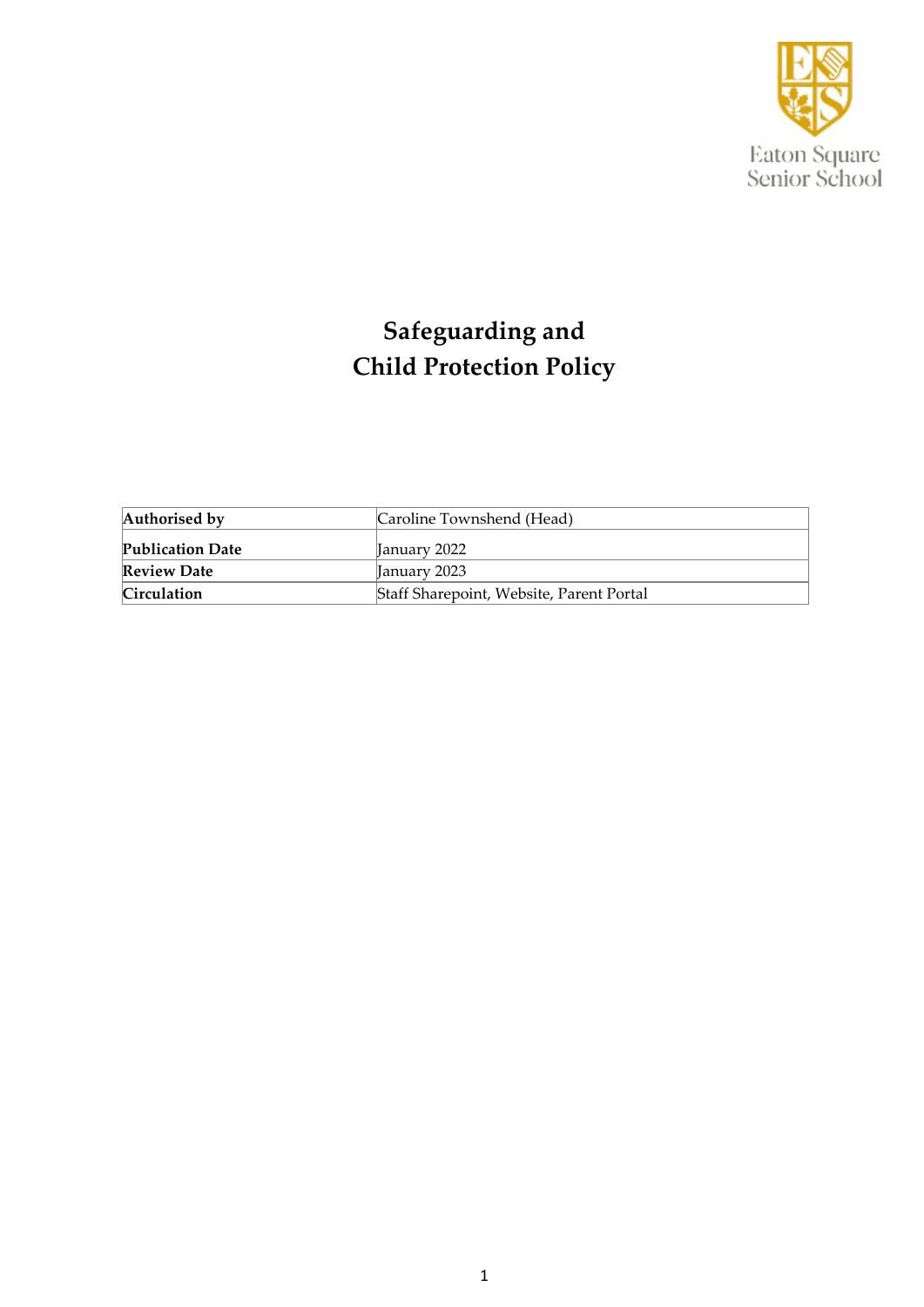# Contents

|     | Contact Details for Safeguarding and Child Protection Matters at Eaton Square Senior School 4 |  |
|-----|-----------------------------------------------------------------------------------------------|--|
|     |                                                                                               |  |
| 1.  |                                                                                               |  |
| 2.  |                                                                                               |  |
| 3.  |                                                                                               |  |
| 4.  |                                                                                               |  |
| 5.  |                                                                                               |  |
| 6.  |                                                                                               |  |
| 7.  |                                                                                               |  |
| 8.  |                                                                                               |  |
| 9.  |                                                                                               |  |
| 10. |                                                                                               |  |
| 11. |                                                                                               |  |
| 12. |                                                                                               |  |
| 13. |                                                                                               |  |
| 14. |                                                                                               |  |
| 15. |                                                                                               |  |
|     |                                                                                               |  |
|     |                                                                                               |  |
| 18. |                                                                                               |  |
| 19. |                                                                                               |  |
|     | 30                                                                                            |  |
|     | 21. Allegations of abuse made against staff, supply staff, Governors and volunteers31         |  |
|     |                                                                                               |  |
|     |                                                                                               |  |
|     |                                                                                               |  |
| 25. |                                                                                               |  |
|     |                                                                                               |  |
| 27. |                                                                                               |  |
|     |                                                                                               |  |
| 29. |                                                                                               |  |
|     |                                                                                               |  |
|     |                                                                                               |  |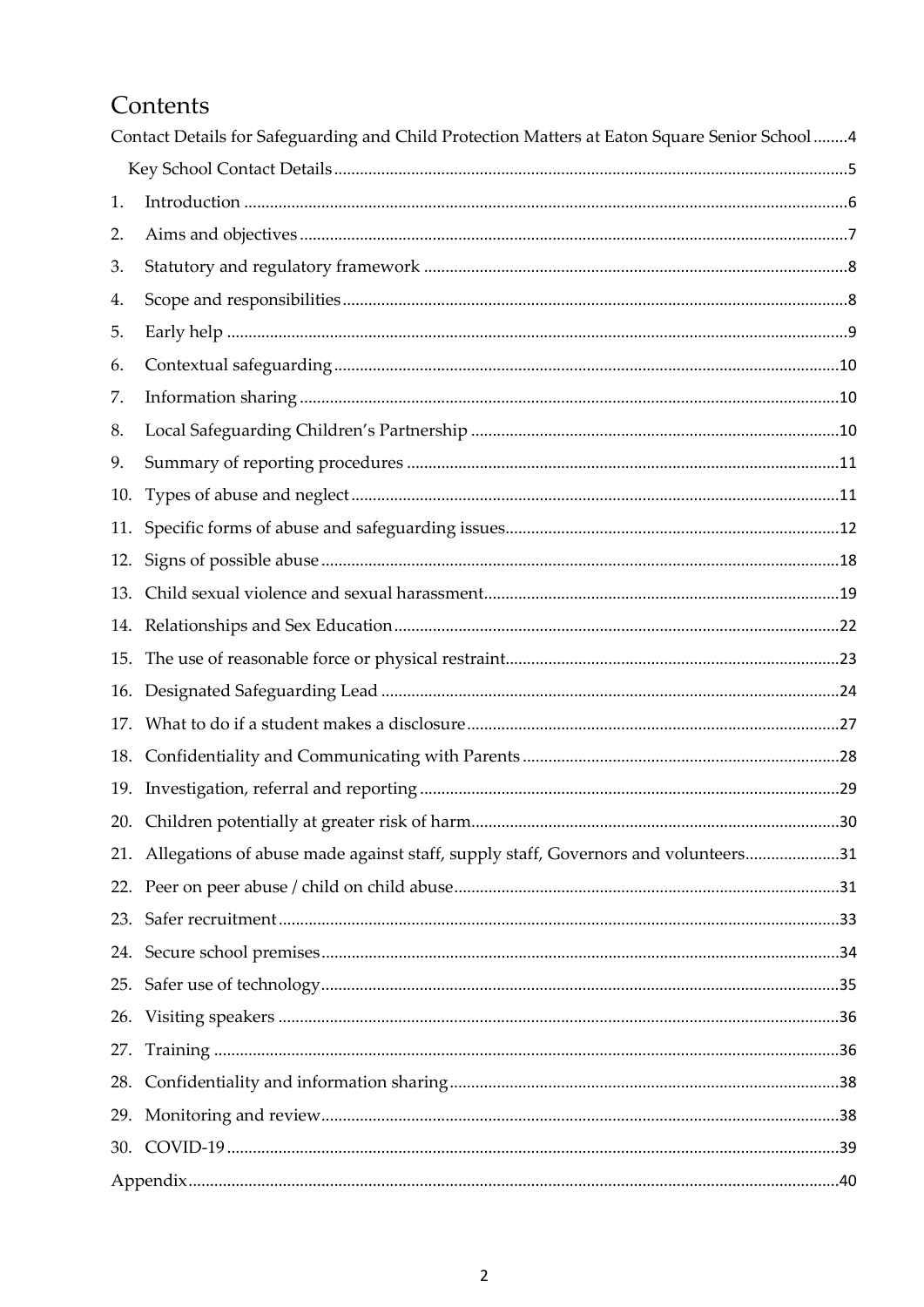| Appendix 1: Allegations of abuse against members of staff, the Head, Governors/Directors,               |
|---------------------------------------------------------------------------------------------------------|
|                                                                                                         |
| Appendix 2: Responsibilities of the Governing Body in the Management of Safeguarding 44                 |
| Appendix 3: Responsibilities of the Head in the Management of Safeguarding46                            |
|                                                                                                         |
| Appendix 5: Sharing nudes and semi-nudes: how to respond to an incident (overview) 51                   |
| Appendix 6: Advice and Support regarding specific forms of abuse and safeguarding issues52              |
|                                                                                                         |
|                                                                                                         |
| Checklist: Reporting process for allegations of abuse against members of staff, Governors, contractors, |
|                                                                                                         |
|                                                                                                         |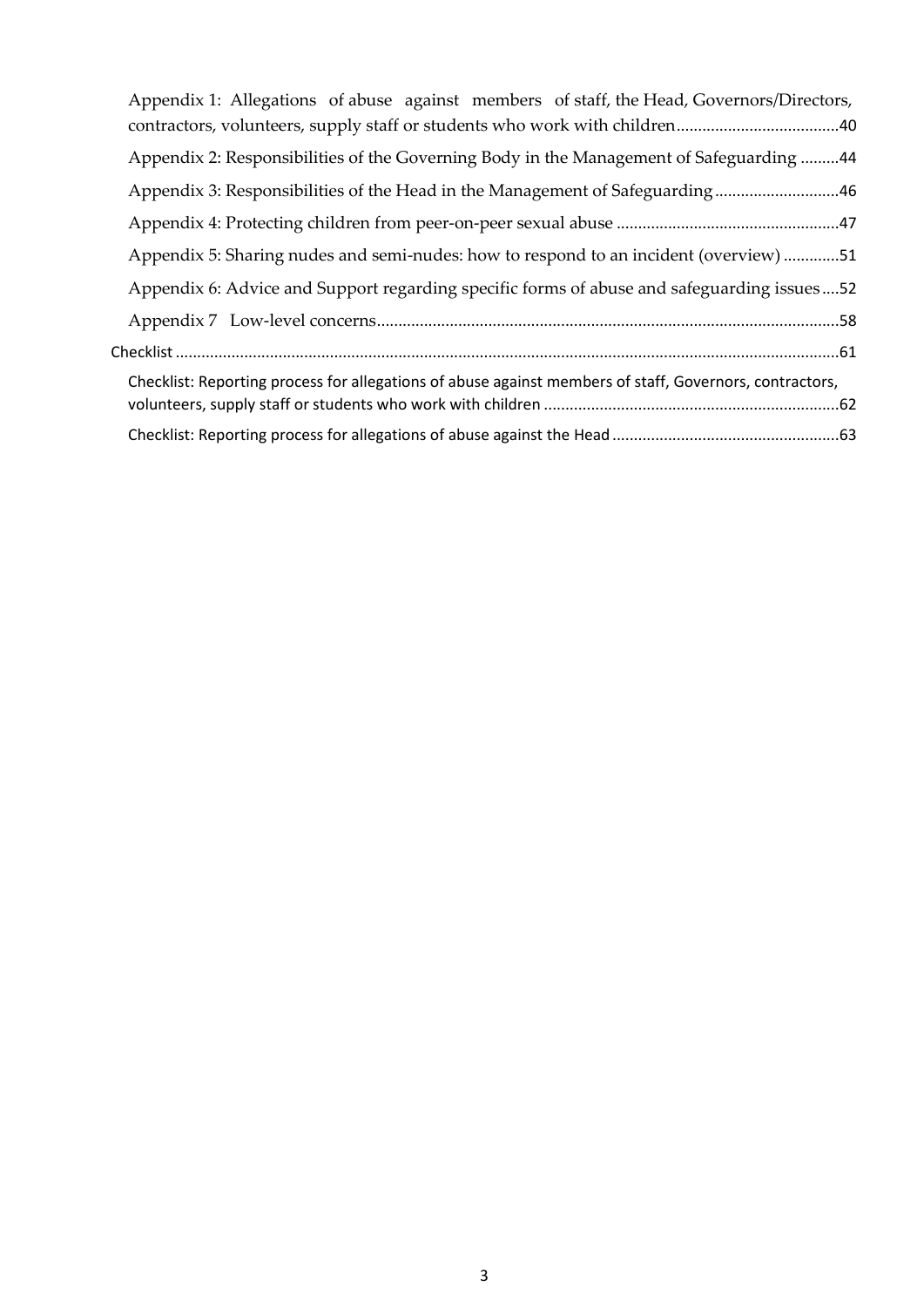# <span id="page-3-0"></span>Contact Details for Safeguarding and Child Protection Matters at Eaton Square Senior School

| т                         |                                                                 |
|---------------------------|-----------------------------------------------------------------|
| <b>Local Authority</b>    | The duty LADO (Child Protection Officers)                       |
| <b>Designated Officer</b> | 0207 641 7668                                                   |
|                           | LADO@westminster.gov.uk                                         |
|                           | Main LADO - Aqualma Daniel Bi-Borough Service Manger            |
|                           |                                                                 |
|                           |                                                                 |
|                           | Kembra Healy                                                    |
|                           | TEL: 07522 217 314                                              |
|                           | kembra.healy@rbkc.gov.uk                                        |
|                           |                                                                 |
|                           | Glen Peache, RBKC Director of Family Services                   |
|                           | 020 7361 2089   glen.peache@rbkc.gov.uk                         |
|                           | Natasha Bishopp, Head of Early Help Service                     |
|                           |                                                                 |
|                           | 07739 316 9701   natasha.bishopp@rbkc.gov.uk                    |
|                           | Alex Handford, Head of Social Work for Families                 |
|                           | 07973 564 580   0207 598 4638 alexandra.handford@rbkc.gov.uk    |
|                           |                                                                 |
|                           | Chris Luke, Head of Social Work for Families                    |
|                           | 07714845704   christopher.luke@rbkc.gov.uk                      |
|                           |                                                                 |
|                           | Jacquelyn Harrison, Head of Family & Care Resources             |
|                           | 07896 253 580   jacquelyn.harrison@rbkc.gov.uk                  |
|                           |                                                                 |
|                           | Jamieson Little, Head of Clinical Practice                      |
| Other important contacts  | 07739316 335   jamieson.little@rbkc.gov.uk                      |
|                           | Nicky Crouch, WCC Interim Director of Family Services           |
|                           | 07971 626055   ncrouch@westminster.gov.uk                       |
|                           |                                                                 |
|                           | Julie Rooke, Interim Head of Assessment and MASH                |
|                           | 07815 664213   jrooke@westminster.gov.uk                        |
|                           | Helen Farrell, Head of Social Work (from 3 February 2020)       |
|                           | 07971 616258 hfarrell@westminster.gov.uk                        |
|                           |                                                                 |
|                           | Nasheen Singh, Head of Looked After Children and Specialist     |
|                           | Services                                                        |
|                           |                                                                 |
|                           | 07870 481637   nsingh@westminster.gov.uk                        |
|                           | Jayne Vertkin, Head of Early Help                               |
|                           | 07812 760068   jvertkin@westminster.gov.uk                      |
|                           |                                                                 |
|                           | Jo Early and Helen Rankin, Joint Heads of Clinical Practice     |
|                           | 07890 380146 / 07966                                            |
|                           | 184658   jearly@westminster.gov.uk / hrankin@westminster.gov.uk |
|                           |                                                                 |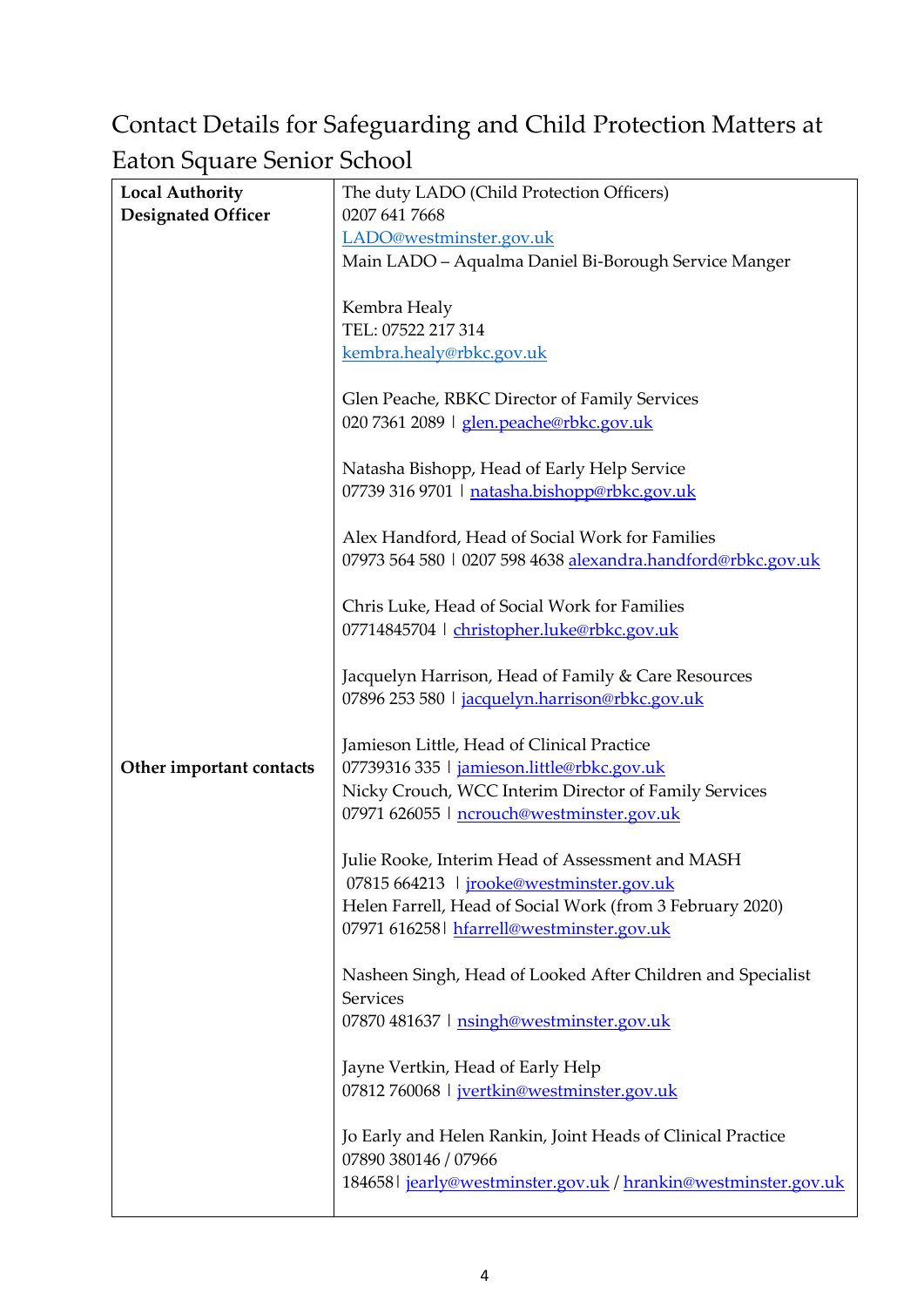| <b>Local Authority</b>            | TEL: 020 7641 4000                                          |
|-----------------------------------|-------------------------------------------------------------|
| <b>Children's Social Services</b> | EMAIL: AccesstoChildrensServices@westminster.gov.uk         |
|                                   |                                                             |
|                                   | <b>OUT OF HOURS EMERGENCY</b>                               |
|                                   | DUTY TEAM TEL: 020 7641 6000                                |
|                                   |                                                             |
| Multi-Agency                      | TEL: 020 7641 4000                                          |
| <b>Safeguarding Hub</b>           | EMAIL: AccesstoChildrensServices@westminster.gov.uk         |
|                                   |                                                             |
| <b>Support and Advice</b>         | Police                                                      |
| about Extremism                   | Charing Cross Police station (24 hours)                     |
|                                   | Agar Street, WC2N 4JP                                       |
|                                   | TEL: 020 7240 1212                                          |
|                                   | Anti-Terrorism hotline: 0800 789 321                        |
|                                   | <b>EMERGENCY: 999</b>                                       |
|                                   | NON-EMERGENCY NUMBER: 101                                   |
|                                   |                                                             |
|                                   | <b>Local Authority</b>                                      |
|                                   | Westminster                                                 |
|                                   | TEL: 020 7641 6032                                          |
|                                   | EMAIL: prevent@westminster.gov.uk                           |
|                                   | Prevent Lead: <i>iknotts@westminster.gov.uk 07790980233</i> |
|                                   |                                                             |
|                                   | <b>Department for Education</b>                             |
|                                   | NON-EMERGENCY NUMBER: 020 7340 7264                         |
|                                   | EMAIL: counter.extremism@education.gsi.gov.uk               |
|                                   |                                                             |
| <b>NSPCC Whistleblowing</b>       | ADDRESS: Weston House, 42 Curtain Road London               |
| <b>Advice Line</b>                | EC2A 3NH                                                    |
|                                   | TEL: 0800 028 0285                                          |
|                                   | EMAIL: help@nspcc.org.uk                                    |
|                                   | WEBSITE: www.nspcc.org.uk                                   |
|                                   |                                                             |
| <b>Disclosure and Barring</b>     | ADDRESS: PO Box 181, Darlington, DL1 9FA                    |
| <b>Service</b>                    | TEL: 01325 953795                                           |
|                                   | EMAIL: dbsdispatch@dbs.gsi.gov.uk                           |
|                                   |                                                             |
| <b>Teaching Regulation</b>        | ADDRESS: 53-55 Butts Road, Earlsdon Park, Coventry, CV1 3BH |
| Agency                            | TEL: 0207 593 5393                                          |
|                                   | EMAIL: misconduct.teacher@education.gov.uk                  |
|                                   |                                                             |
| <b>OFSTED Safeguarding</b>        | TEL: 0300 123 4666 (Monday to Friday from 8am to 6pm)       |
| Children                          | EMAIL: Whistleblowing@ofsted.gov.uk                         |
|                                   |                                                             |
|                                   |                                                             |

# <span id="page-4-0"></span>Key School Contact Details

| <b>Chair of Governors</b><br>Governors |
|----------------------------------------|
|----------------------------------------|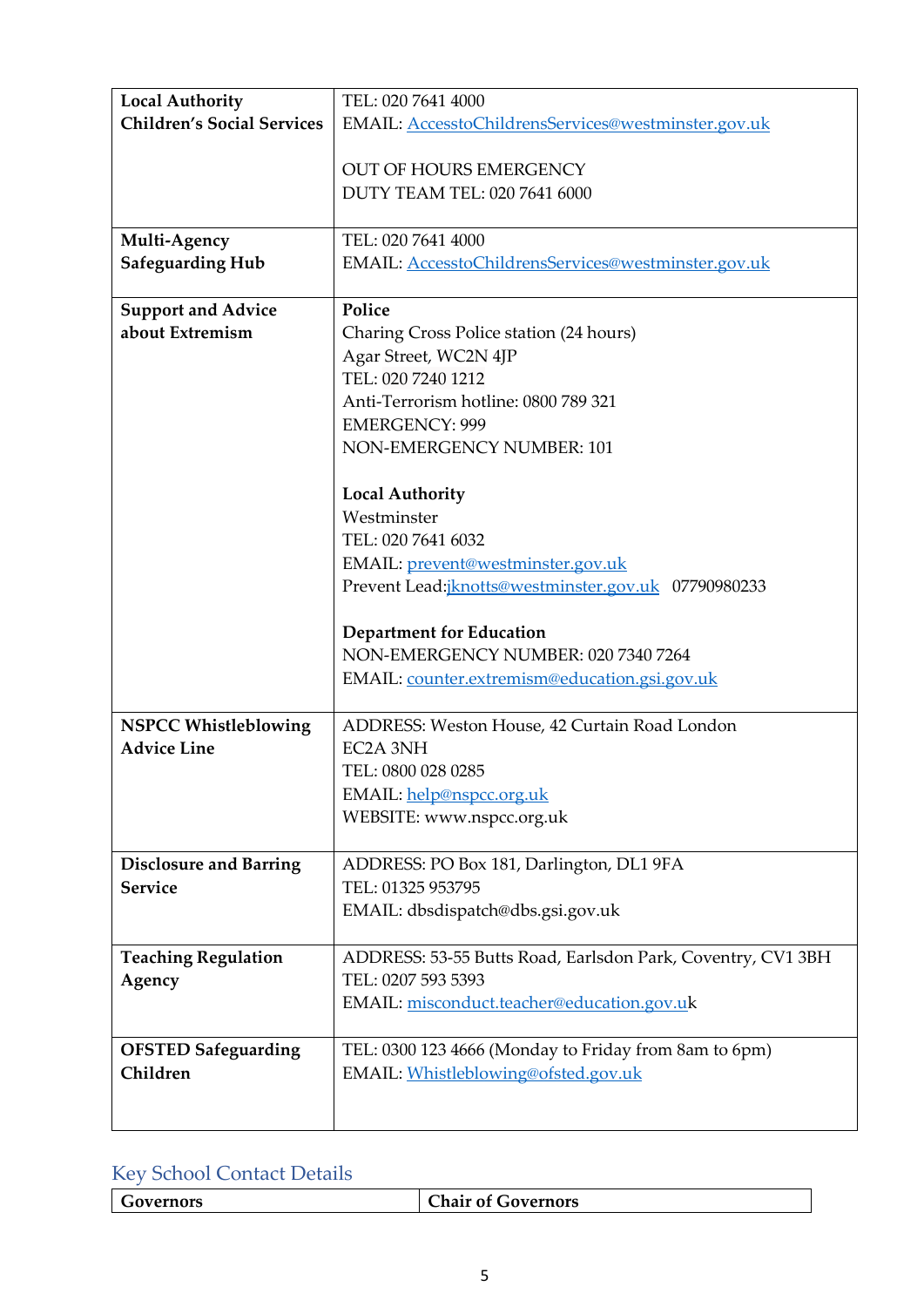|                                            | Aatif Hassan                                |  |
|--------------------------------------------|---------------------------------------------|--|
|                                            | TEL: +44 (0) 203 696 5300                   |  |
|                                            | MOBILE: 07956 665988                        |  |
|                                            | EMAIL: aatif.hassan@dukeseducation.com      |  |
|                                            |                                             |  |
|                                            | <b>Nominated Safeguarding Governor</b>      |  |
|                                            | Professor Mark Bailey                       |  |
|                                            | TEL: 07469 258814                           |  |
|                                            | EMAIL: mark.bailey@dukeseducation.com       |  |
| <b>Designated Safeguarding Lead</b>        | <b>DSL</b> for the School                   |  |
| (DSL) and Deputy Designed                  | Lisa Lobo                                   |  |
| <b>Safeguarding Lead (DDSL)</b>            | TEL: 0203 9497416                           |  |
|                                            | DSL MOBILE: 07751 058869                    |  |
|                                            | EMAIL: <i>l.lobo@eatonsquareschools.com</i> |  |
|                                            |                                             |  |
|                                            | <b>Deputy DSL</b>                           |  |
|                                            | Esther Haworth, Hannah Sheehy               |  |
|                                            | DDSL MOBILE: 07925 221178                   |  |
|                                            | TEL: 0203 9497416                           |  |
|                                            | EMAIL:<br>h.sheehy@eatonsquareschools.com,  |  |
|                                            | e.haworth@eatonsquareschools.com            |  |
|                                            |                                             |  |
| <b>Designated Teacher for Looked After</b> | Lisa Lobo                                   |  |
| Children                                   | TEL: 0203 9497416                           |  |
|                                            | DSL MOBILE: 07751 058869                    |  |
|                                            | EMAIL: <i>l.lobo@eatonsquareschools.com</i> |  |
|                                            |                                             |  |
| Head                                       | Caroline Townshend                          |  |
|                                            | TEL: 020 3949 7417                          |  |
|                                            | EMAIL: c.townshend@eatonsquareschools.com   |  |
|                                            |                                             |  |

## <span id="page-5-0"></span>1. Introduction

1.1 Eaton Square Senior School (the School) is fully committed to the safeguarding and welfare of children and expects all members of the School community to share this commitment. The School community forms part of the wider safeguarding system for children. Safeguarding and promoting the welfare of children is everyone's responsibility. To fulfil this responsibility effectively all professionals should adopt a child-centred approach, and consider, at all times, what is in the best interests of the child.

1.2 The Department for Education's (DfE) statutory guidance 'Keeping Children Safe in Education' defines safeguarding and promoting the welfare of children as 'protecting children from maltreatment; preventing impairment of children's mental and physical health or development; ensuring that children grow up in circumstances consistent with the provision of safe and effective care; and taking action to enable all children to have the best outcomes.' Children includes everyone under the age of 18.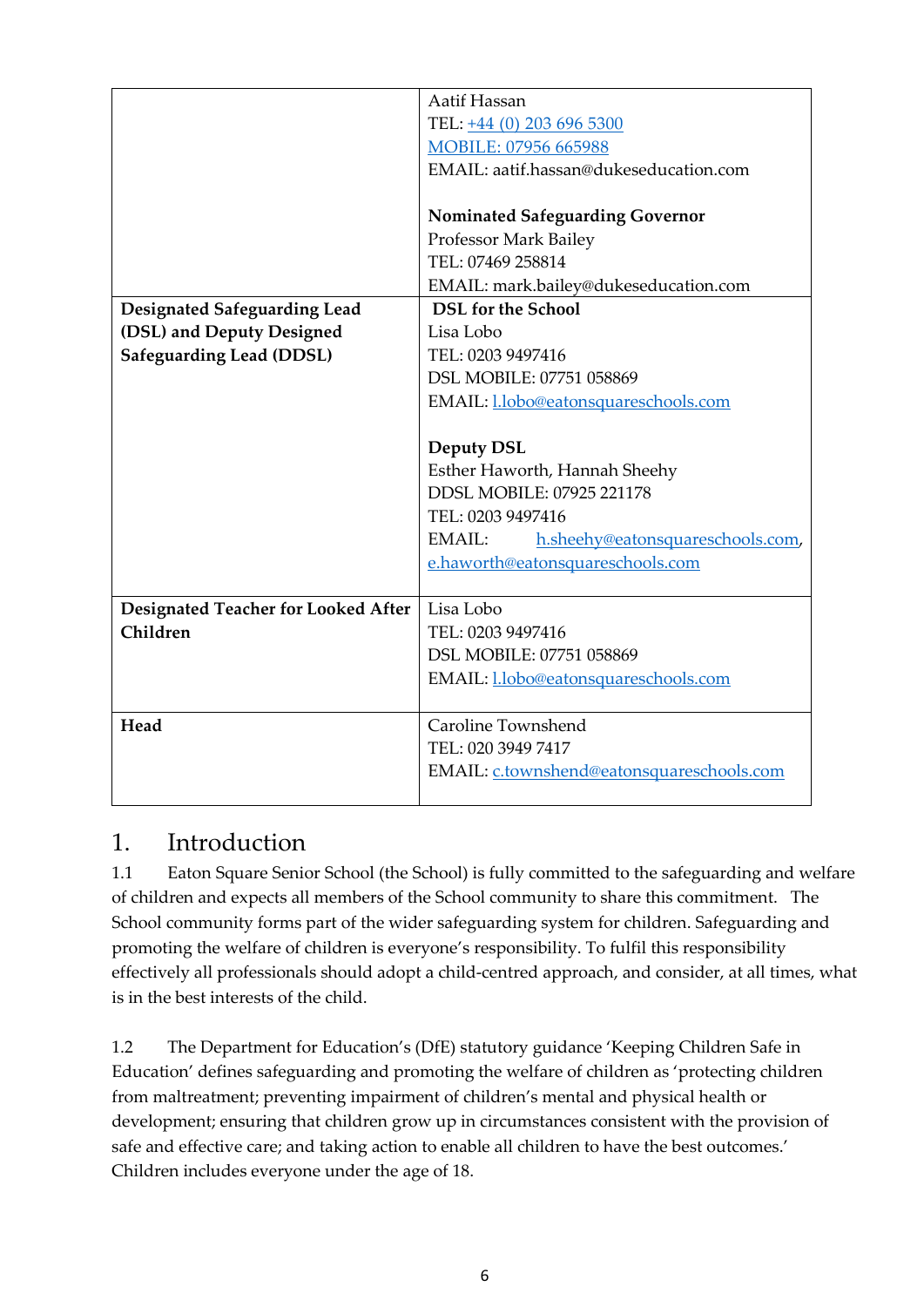1.3 Staff are advised to maintain an attitude of 'It could happen here' where safeguarding is concerned. If staff are concerned about the welfare of a child, they should always act in the best interests of the child. If staff are unsure about any aspect of safeguarding, they should immediately speak to the Designated Safeguarding Leads (DSL), or a deputy DSL, without delay, and should not assume that a colleague will raise the matter and share information that may keep a child safe. Details of the School's DSL and deputy DSLs are set out in the grid on [here.](#page-3-0)

1.4 This policy must be read in conjunction with the following which are available on the School [website:](https://www.eatonsquareschools.com/senior-sixth/information/policies/)

- Anti-bullying Policy
- Promoting Good Behaviour Policy
- Code of Conduct for Staff (internal document)
- Data Protection Policy
- E Safety Policy
- Missing Student Policy
- Personal, Social, Health, & Economic (PSHE) Education Aims & Purposes
- Recruitment, Selection and Disclosure Policy
- Attendance Policy
- Relationships and Sex Education Policy
- Special Educational Needs and Disabilities Policy
- Wellbeing Policy
- Whistleblowing Policy (internal document)

1.5 This is a whole school policy which applies to a child or vulnerable adult.

1.6 This policy is available on the Schoo[l website.](https://www.eatonsquareschools.com/senior-sixth/information/policies/)

1.7 Copies of the above policies are available on request for consultation by parents. You may also email the School at office@eatonsquareseniorschools.com to request hard copies which can be made available in large print or another accessible format if required.

## <span id="page-6-0"></span>2. Aims and objectives

2.1 The School aims to:

- provide a positive, supportive and secure environment where students know that there are adults in School whom they can approach if they need help
- have clear guidelines for staff for identifying and reporting cases, or suspected cases, of abuse including neglect, physical abuse, emotional abuse or sexual abuse
- support students who may have been abused by encouraging self-esteem through the Wellbeing programme, through use of online resources and the School Counsellor

2.2 Keeping Children Safe in Education provides that the inspection of independent schools will ensure that the Independent School Standards Regulations which concerns the welfare, health and safety of children is met.

2.3 Anyone can make a referral, every complaint or suspicion of abuse from within or outside the School will be taken seriously and in all proper circumstances will be referred to an external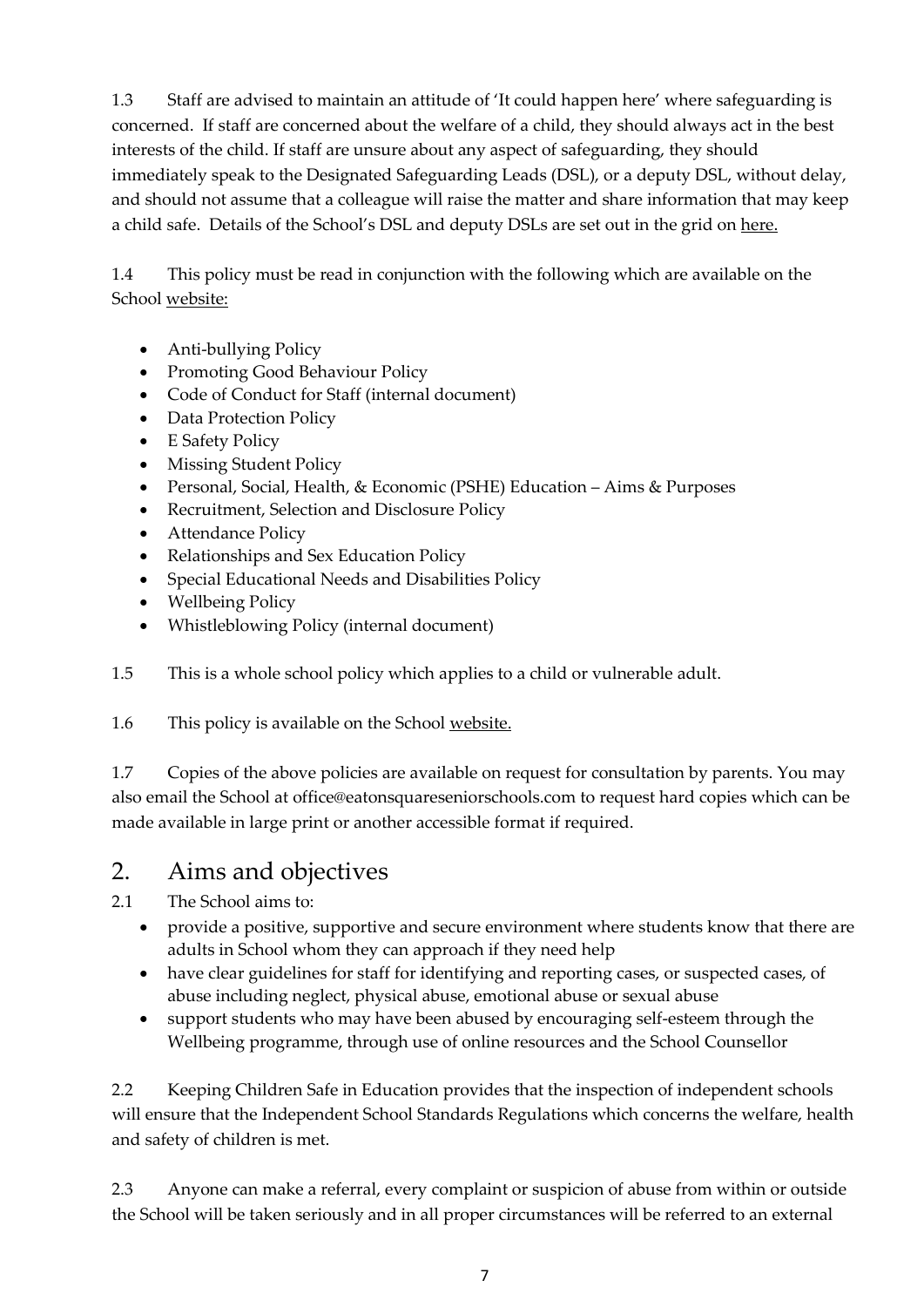agency such as Westminster Children and Family Services department, the child protection unit of the police or the NSPCC, without delay or investigation within the School. Anyone can make a referral.

2.4 In cases of serious harm, including reports of rape, assault by penetration or sexual assault, the police will be informed from the outset.

2.5 Any doubts or concerns over apparently borderline cases will be discussed informally with Children and Family Services or the LADO, as applicable, initially on a "no names" basis. The School's child protection procedures are not intended to prevent any person from making an immediate referral to Children and Family Services if there is a risk of immediate serious harm to a child.

## <span id="page-7-0"></span>3. Statutory and regulatory framework

3.1 This policy complies with and/or has regard to the following:

- [The Education \(Independent School Standards\) Regulations \(2014\)](https://www.legislation.gov.uk/uksi/2014/3283/schedule/made)
- [Keeping Children Safe in Education \(September 2021\)](https://www.gov.uk/government/publications/keeping-children-safe-in-education--2)
- [Disqualification under the Childcare Act 2006 \(August 2018\)](https://www.gov.uk/government/publications/disqualification-under-the-childcare-act-2006)
- [What to do if you're worried a child is being abused: advice for practitioners \(March](https://www.gov.uk/government/publications/what-to-do-if-youre-worried-a-child-is-being-abused--2) [2015\)](https://www.gov.uk/government/publications/what-to-do-if-youre-worried-a-child-is-being-abused--2)
- [Working Together to Safeguard Children \(2020\)](https://www.gov.uk/government/publications/working-together-to-safeguard-children--2)
- [Information Sharing: Advice for practitioners providing safeguarding services to](https://www.gov.uk/government/publications/safeguarding-practitioners-information-sharing-advice) children, [young people, parents and carers \(July 2018\)](https://www.gov.uk/government/publications/safeguarding-practitioners-information-sharing-advice)
- [Revised Prevent Duty Guidance for England and Wales \(April 2021\)](https://www.gov.uk/government/publications/prevent-duty-guidance)
- [The Prevent Duty: Departmental advice for schools and childminders \(June 2015\)](https://www.gov.uk/government/publications/protecting-children-from-radicalisation-the-prevent-duty) The use [of social media for on-line radicalisation \(July 2015\)](https://www.gov.uk/government/publications/the-use-of-social-media-for-online-radicalisation)
- [Sexual violence and sexual harassment between children in schools and colleges](https://www.gov.uk/government/publications/sexual-violence-and-sexual-harassment-between-children-in-schools-and-colleges) [\(September 2021\)](https://www.gov.uk/government/publications/sexual-violence-and-sexual-harassment-between-children-in-schools-and-colleges)
- [Multi-agency guidance on female genital mutilation \(July 2020\)](https://www.gov.uk/government/publications/multi-agency-statutory-guidance-on-female-genital-mutilation?utm_source=b2ee9271-33ee-4fce-9520-efa5db0e0c2e&utm_medium=email&utm_campaign=govuk-notifications&utm_content=daily)
- [Relationships Education, Relationships and Sex Education \(RSE\) and Health Education](https://assets.publishing.service.gov.uk/government/uploads/system/uploads/attachment_data/file/805781/Relationships_Education__Relationships_and_Sex_Education__RSE__and_Health_Education.pdf) [\(September 2021\)](https://assets.publishing.service.gov.uk/government/uploads/system/uploads/attachment_data/file/805781/Relationships_Education__Relationships_and_Sex_Education__RSE__and_Health_Education.pdf)
- [Sharing nudes and semi-nudes: how to respond to an incident \(overview\) \(December](https://www.gov.uk/government/publications/sharing-nudes-and-semi-nudes-advice-for-education-settings-working-with-children-and-young-people/sharing-nudes-and-semi-nudes-how-to-respond-to-an-incident-overview?utm_source=6%20April%202020%20C19&utm_medium=Daily%20Email%20C19&utm_campaign=DfE%20C19) [2020\)](https://www.gov.uk/government/publications/sharing-nudes-and-semi-nudes-advice-for-education-settings-working-with-children-and-young-people/sharing-nudes-and-semi-nudes-how-to-respond-to-an-incident-overview?utm_source=6%20April%202020%20C19&utm_medium=Daily%20Email%20C19&utm_campaign=DfE%20C19)
- [Searching, Screening and Confiscation \(January 2018\)](https://assets.publishing.service.gov.uk/government/uploads/system/uploads/attachment_data/file/674416/Searching_screening_and_confiscation.pdf)
- [Mental Health and Behaviour in Schools guidance \(June 2021\)](https://www.gov.uk/guidance/mental-health-and-wellbeing-support-in-schools-and-colleges)

## <span id="page-7-1"></span>4. Scope and responsibilities

4.1 All members of the School community, including but not limited to, the Head, staff, Governors, students, parents, visitors, volunteers and supply staff are expected to comply with this policy and its procedures. It applies wherever members of the School community are working with students even where this is away from the School, for example at an activity centre or on an educational visit.

4.2 The Governing Body facilitates a whole school approach to safeguarding and child protection ensuring it is at the forefront and underpins all relevant aspects of process and policy development. It is the responsibility of the Governing Body to ensure that the School complies with its legislative duties and the Department for Education's statutory guidance Keeping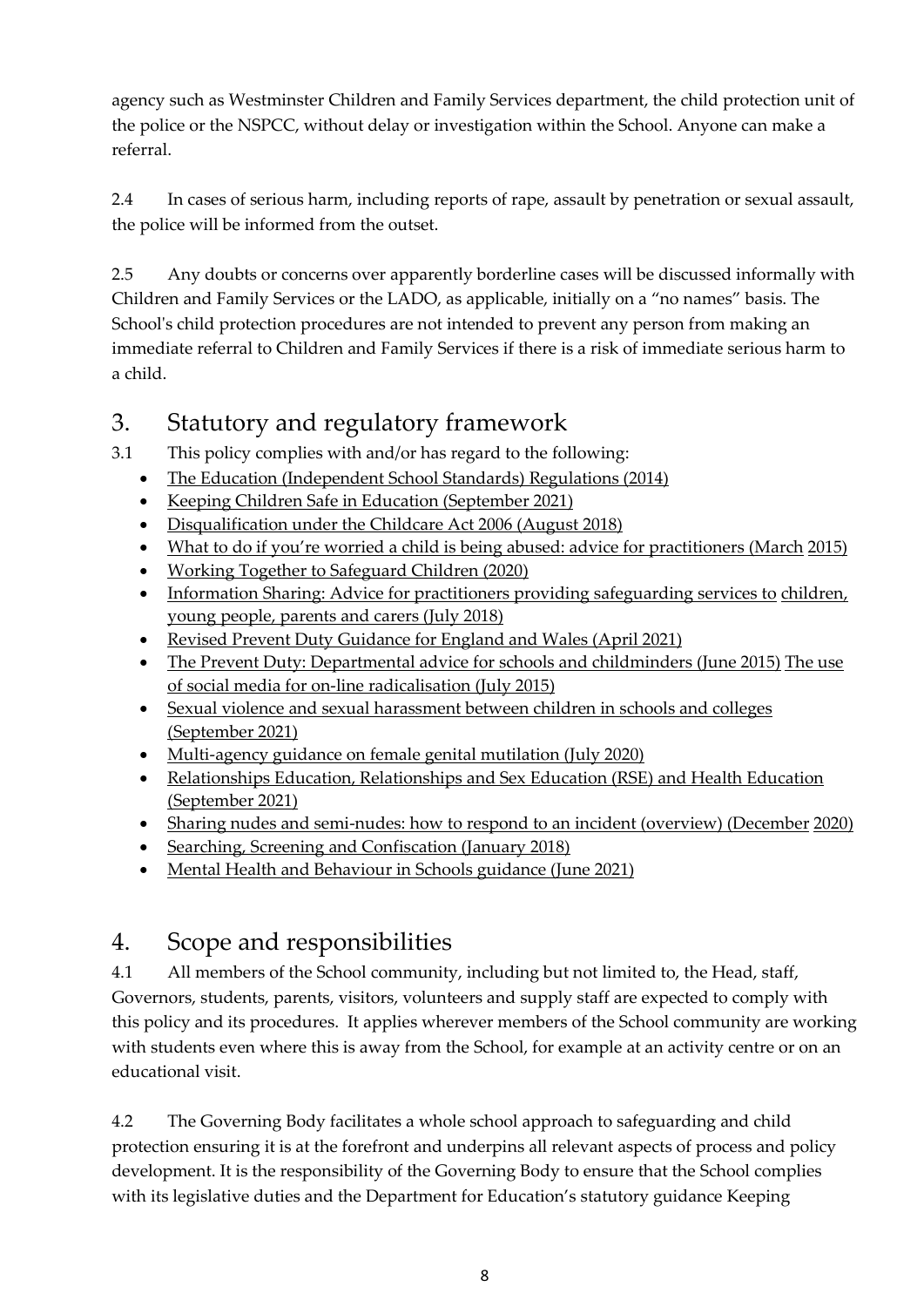Children Safe in Education to ensure that the School's policies, procedures and training are effective and comply with the law. The Governing Body will constantly monitor the effectiveness of the implementation of this policy and will revise it where necessary. The Governors will ensure that any changes in this policy will be drawn to the attention of all staff.

4.3 The Governing Body has nominated one of its members to manage child protection incidents on behalf of the Governing Body and to liaise with external agencies where required. The nominated Safeguarding Governor is Mr. Mark Bailey

4.4 The DSL's responsibility is to maintain an overview of safeguarding within the School, to open channels of communication with local statutory agencies, support staff in carrying out safeguarding duties, encourage a culture of listening to students and to monitor the effectiveness of policies and procedures in practice. Further information about the DSL's responsibilities are [here](#page-23-0)

4.5 Where there is a safeguarding concern, the Governing Body, Senior Team and DSL will ensure the child's wishes and feelings are taken into account when determining what action to take and what services to provide and will follow locally agreed procedures in all cases.

## <span id="page-8-0"></span>5. Early help

5.1 All staff play an important role in safeguarding and promoting the welfare of children and should be prepared to identify children who may benefit from early help. Early help means providing support as soon as a problem emerges at any point in a child's life, from the foundation years through to the teenage years. This may be done for example, by immediately speaking with the DSL, or their deputies, regarding any concerns or emerging issues, sharing information with other professionals to support early identification and assessment etc. Taking these steps may prevent concerns from escalating.

5.2 Any child may benefit from early help, but all staff should be particularly alert to the potential need for early help for a child who:

- is disabled or has certain health conditions and has specific additional needs;
- has special educational needs (whether or not they have a statutory Education, Health and Care plan);
- has a mental health need;
- is a young carer;
- is showing signs of being drawn in to anti-social or criminal behaviour, including gang involvement and association with organised crime groups or county lines;
- is frequently missing/goes missing from care or from home;
- is at risk of modern slavery, trafficking, sexual or criminal exploitation;  $\cdot$  is at risk of being radicalised or exploited;
- has a family member in prison, or is affected by parental offending;
- is in a family circumstance presenting challenges for the child, such as drug and alcohol misuse, adult mental health issues and domestic abuse;
- is misusing drugs or alcohol themselves;
- has returned home to their family from care;
- is at risk of 'honour-based' abuse such as Female Genital Mutilation or Forced Marriage;
- is a privately fostered child; and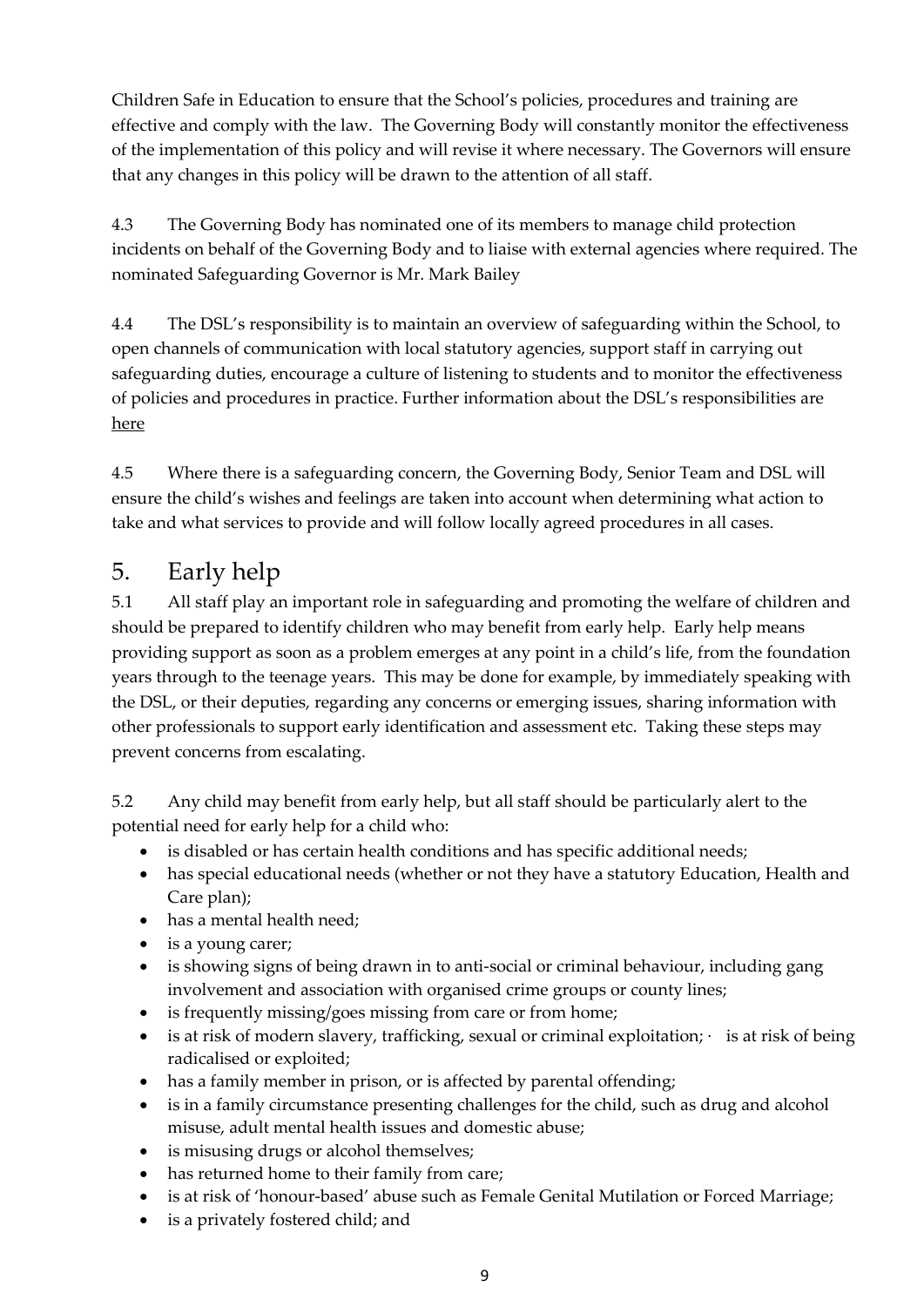• is persistently absent from education, including persistent absences for part of the school day.

5.3 The School will also be alert to the potential need for early help for a child who comes from a split family, looked after children, previously looked after children and care leavers. The DSL will inform the form tutor about the child's circumstances. The form tutor will monitor the child and put in place any necessary special arrangements and support.

# <span id="page-9-0"></span>6. Contextual safeguarding

6.1 All staff, including the DSL and their deputies should consider the context within which safeguarding incidents and/or behaviours occur. This is known as 'contextual safeguarding' which expands the objectives of child protection systems in recognition that young people are vulnerable to abuse in a range if social contexts and should consider whether wider environmental factors are present in a child's life that are a threat to their safety and/or welfare. Contextual safeguarding looks at how we can better understand these risks and engage with children and young people in order to help to keep them safe.

6.2 The DSL, and their deputies where appropriate, are most likely to have a complete safeguarding picture and be the most appropriate people to advise on the response to safeguarding concerns. However, in the unlikely event of both DSLs and all deputy DSLs being unavailable, staff must speak to a member of the Senior Leadership Team regarding any safeguarding concerns and/or take advice from and may report safeguarding concerns directly to Westminster's Children & Family Services. In these circumstances, the DSL or a deputy DSL should be informed of any action taken as soon as possible.

## <span id="page-9-1"></span>7. Information sharing

7.1 The HM Government guidance, Information Sharing: Advice for Practitioners Providing Safeguarding Services to Children, Young People, Parents and Carers supports staff who have to make decisions about sharing information. Staff should be mindful that sharing information at an early stage is essential for effective safeguarding and promoting the welfare of children. Page 4 of this advice sets out the seven golden rules to sharing information, whilst page 5 confirms that "The General Data Protection Regulation and the Data Protection Act 2018 do not prevent, or limit, the sharing of information for the purposes of keeping children and young people safe". Page 19 of Working Together to Safeguard Children contains a useful myth-busting guide to information sharing within a safeguarding context. Fears about sharing information must not be allowed to stand in the way of the need to safeguard and promote the welfare and protect the safety of children.

# <span id="page-9-2"></span>8. Local Safeguarding Children's Partnership

8.1 The School recognises its responsibility to put in place effective procedures both for detecting and preventing abuse and for ensuring that parents, staff and Governors are aware of the School's role in this respect, in line with locally agreed inter-agency procedures

8.2 The School's Local Safeguarding Children Board is Westminster: Safeguarding children | [Westminster City Council](https://www.westminster.gov.uk/children-and-education/safeguarding-children)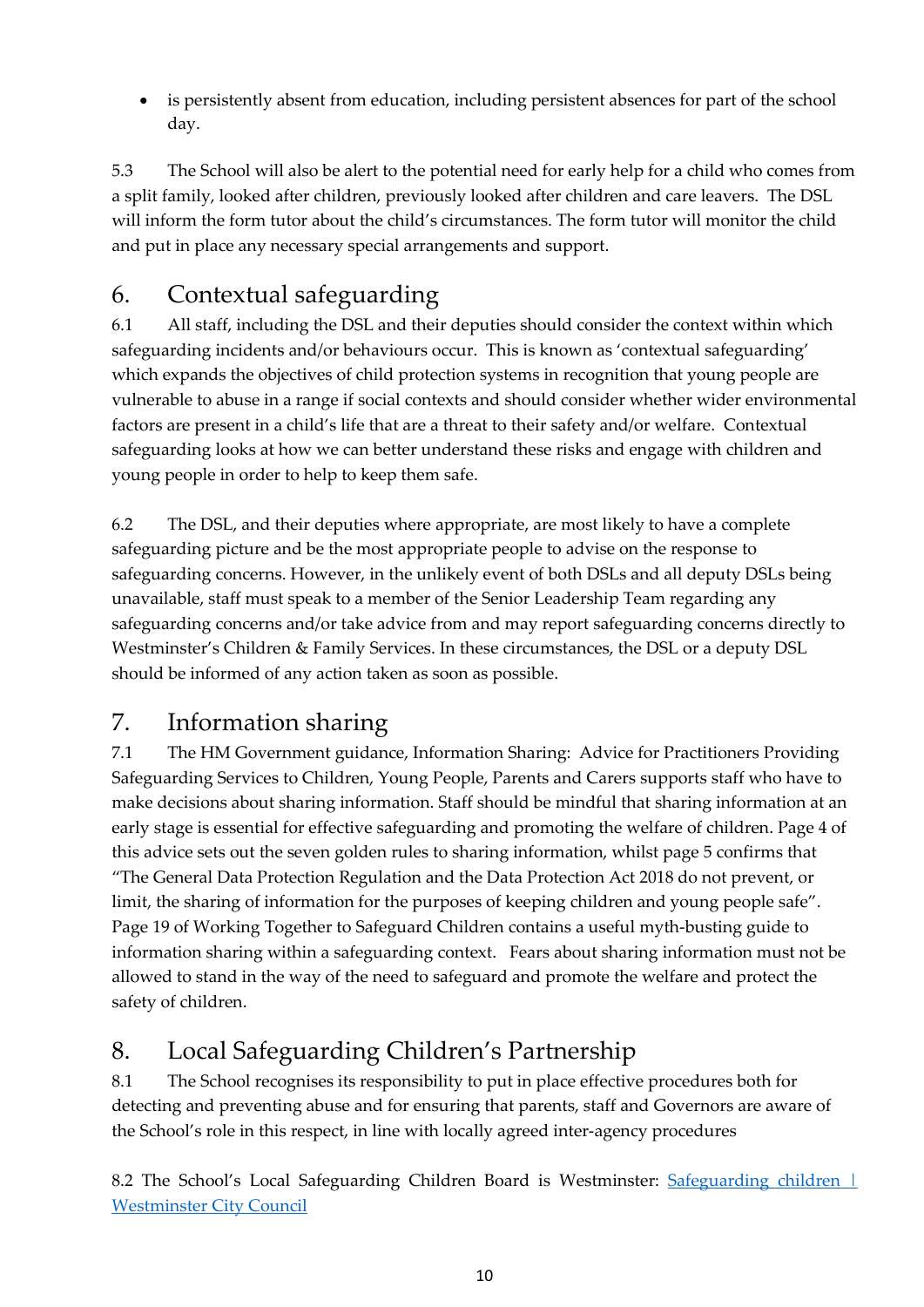## <span id="page-10-0"></span>9. Summary of reporting procedures

9.1 If a member of the School community suspects or discovers that a student is the victim of abuse, whether physical, emotional, sexual or as a result of neglect, she/he must immediately inform one or both of the School's DSL, or their deputies, except in the case of an allegation which itself involves a DSL, in which case the matter should be reported directly to the Head in accordance with the procedures set out in Appendix 1.

9.2 If the suspicion relates to a member of staff, including a DSL, volunteer, supply staff, a Governor or the Head, the matter must be dealt with in accordance with the procedures set out in Appendix 1.

9.3 Contact details for the Local Authority Designated Officer (LADO) for Child Protection and other bodies mentioned in this policy are located [here](#page-3-0)

## <span id="page-10-1"></span>10. Types of abuse and neglect

10.1 All staff should be aware that firstly; abuse, neglect and safeguarding issues are rarely standalone events that can be covered by one definition, and, in most cases, multiple issues will overlap with one another. Secondly, harmful behaviours such as substance abuse, sexting and truanting can put children in danger, and thirdly; those safeguarding incidents and/or behaviours can be associated with factors outside the School and/or can occur between children outside of these environments.

10.2 All staff, but especially the DSL and their deputies should consider whether children are at risk of abuse or exploitation in situations outside their families. Extra-familial harms take a variety of different forms and children can be vulnerable to multiple harms including but not limited to sexual exploitation, criminal exploitation, sexual abuse, serious youth violence and county lines.

10.3 All staff should be aware that technology is a significant component in many safeguarding and wellbeing issues. Children are at risk of abuse online as well as face to face and in many cases abuse can take place concurrently online and in real life.

10.4 All staff should also be aware that children can abuse their peers online. This can take the form of abusive, harassing and misogynistic messages, the non-consensual sharing of indecent images and the sharing of abusive images and pornography, to those who do not want to receive such content.

10.5 Keeping Children Safe in Education defines types of abuse and neglect as follows:

Abuse: a form of maltreatment of a child. Somebody may abuse or neglect a child by inflicting harm, or by failing to act to prevent harm. Children may be abused in a family or in an institutional or community setting by those know to them or, more rarely, by others. Abuse can take place wholly online, or technology may be used to facilitate offline abuse. They may be abused by an adult or adults or by another child or children.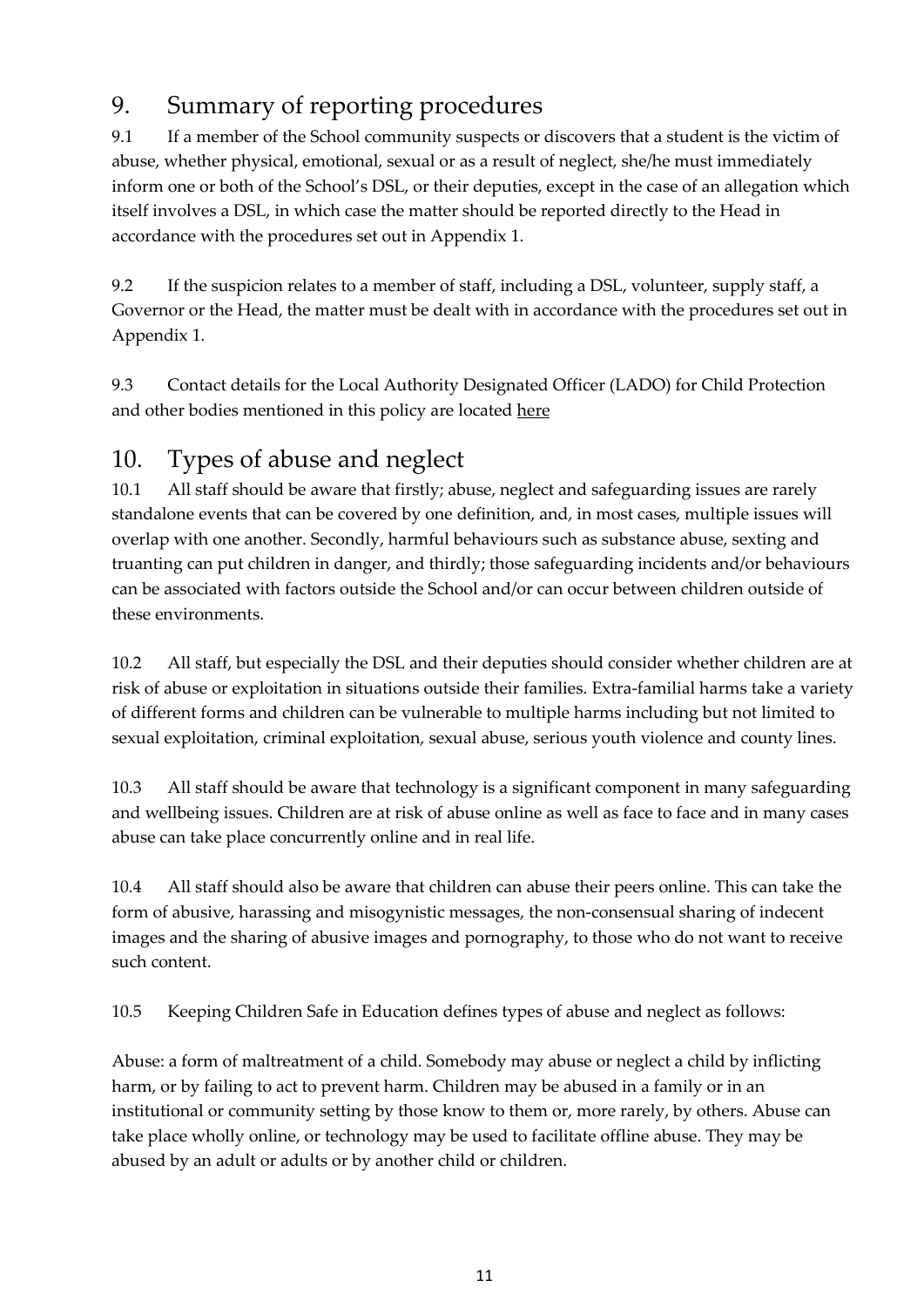Physical abuse: a form of abuse which may involve hitting, shaking, throwing, poisoning, burning or scalding, drowning, suffocating or otherwise causing physical harm to a child. Physical harm may also be caused when a parent or carer fabricates the symptoms of, or deliberately induces, illness in a child.

Emotional abuse: the persistent emotional maltreatment of a child such as to cause severe and adverse effects on the child's emotional development. It may involve conveying to a child that they are worthless or unloved, inadequate, or valued only in so far as they meet the needs of another person. It may include not giving the child opportunities to express their views, deliberately silencing them or 'making fun' of what they say or how they communicate. It may feature age or developmentally inappropriate expectations being imposed on children. These may include interactions that are beyond a child's developmental capability as well as overprotection and limitation of exploration and learning or preventing the child participating in normal social interaction. It may involve seeing or hearing the ill-treatment of another. It may involve serious bullying (including cyberbullying), causing children frequently to feel frightened or in danger, or the exploitation or corruption of children. Some level of emotional abuse is involved in all types of maltreatment of a child, although it may occur alone.

Sexual abuse: involves forcing or enticing a child or young person to take part in sexual activities, not necessarily involving violence, whether or not the child is aware of what is happening. The activities may involve physical contact, including assault by penetration (for example rape or oral sex) or non-penetrative acts such as masturbation, kissing, rubbing and touching outside of clothing. They may also include non-contact activities, such as involving children in looking at, or in the production of, sexual images, watching sexual activities, encouraging children to behave in sexually inappropriate ways, or grooming a child in preparation for abuse. Sexual abuse can take place online, and technology can be used to facilitate offline abuse. Sexual abuse is not solely perpetrated by adult males. Women can also commit acts of sexual abuse, as can other children.

Neglect: the persistent failure to meet a child's basic physical and/or psychological needs, likely to result in the serious impairment of the child's health or development. Neglect may occur during pregnancy as a result of maternal substance abuse. Once a child is born, neglect may involve a parent or carer failing to: provide adequate food, clothing and shelter (including exclusion from home or abandonment); protect a child from physical and emotional harm or danger; ensure adequate supervision (including the use of inadequate caregivers); or ensure access to appropriate medical care or treatment. It may also include neglect of, or unresponsiveness to, a child's basic emotional needs.

## <span id="page-11-0"></span>11. Specific forms of abuse and safeguarding issues

11.1 Annex B of Keeping Children Safe in Education contains information about specific forms of abuse and safeguarding issues including:

Child abduction and community safety incidents: child abduction is the unauthorised removal or retention of a minor for a parent or person with legal responsibility for the child. Child abduction can be committed by parents, family members, those known to the family but not related to the victim and by strangers.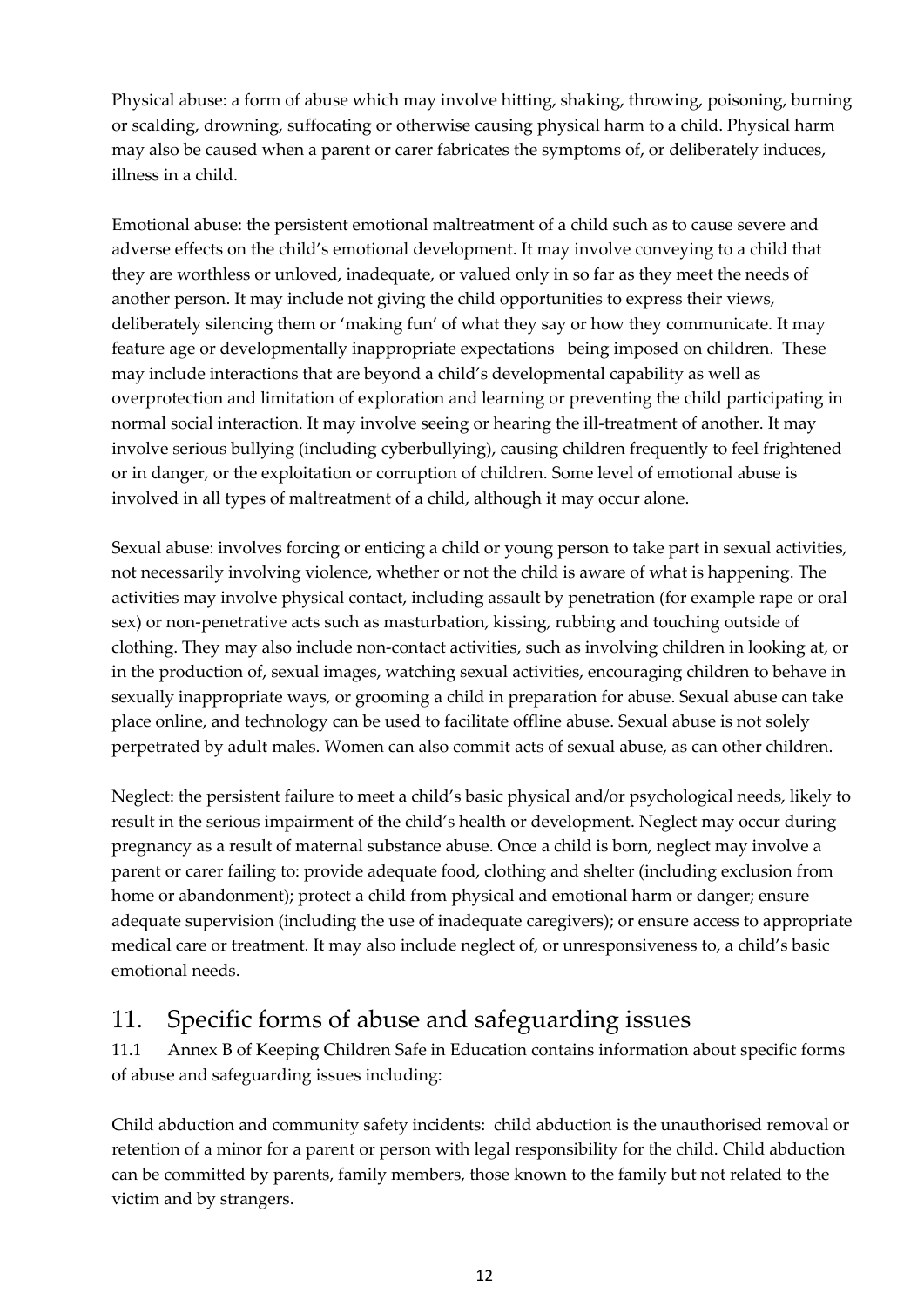Children missing from education: a child going missing from education, particularly persistently, can act as a vital warning sign to a range of safeguarding issues including neglect, abuse, sexual abuse and child sexual and criminal exploitation. It may indicate mental health problems, risk of substance abuse, risk of traveling to conflict zones, risk of Female Genital Mutilation, 'honour' based abuse or risk of forced marriage. Early intervention is necessary to identify the existence of any underlying safeguarding risk and to help prevent the risks of a child going missing in future.

Staff should follow the School's procedures for unauthorised absence and for dealing with children that go missing from education, particularly on repeat occasions, to help identify the risks of abuse and neglect, including sexual exploitation, and to help prevent the risks of their going missing in future. The School's procedures are set out in the Missing Student Policy. The Designated Safeguarding Lead will monitor unauthorised absence particularly where children go missing on repeated occasions.

The School will fulfil its statutory duty in notifying the Local Authority (Westminster) when adding or removing a student's name from the admission register outside of the usual transition points i.e., where a compulsory school-aged child leaves a school before completing the school's final year or joins a school after the beginning of the school's first year. The School will make reasonable enquiries to establish the whereabouts of the child jointly with the Local Authority before deleting their name from the register and will also notify the Local Authority within five days of adding a student's name at a non-standard transition point.

Child Sexual Exploitation (CSE) and Child Criminal Exploitation (CCE): are forms of abuse that occur where an individual or group takes advantage of an imbalance in power to coerce, manipulate or deceive a child or young person under the age of 18 into taking part in sexual or criminal activity. Children can be exploited by adult males or females, or by other children who themselves may be experiencing exploitation. In some cases, the abuse will be in exchange for something the victim needs or wants, and/or for the financial advantage or increased status of the perpetrator or facilitator and/or through violence or the threat of violence.

Child Criminal Exploitation: some specific forms can include children being forced or manipulated into transporting drugs or money through county lines, shoplifting etc. Children can be forced into committing vehicle crime, threatening/committing serious violence to others or forced into carrying weapons such as knives. They may have been criminally exploited even if the activity appears to be something they have agreed to or consented to. The experiences of girls being criminally exploited can be very different to boys, and indicators may not be the same. Children being criminally exploited may be at higher risk of sexual exploitation.

Child Sexual Exploitation: is a form of child sexual abuse. The abuse may involve physical contact including assault by penetration or nonpenetrative acts, or non-contact activities such as involving children in the production of sexual images, forcing children to look at sexual images or watch sexual activities, encouraging children to behave in sexually inappropriate ways or grooming a child in preparation for abuse including via the internet.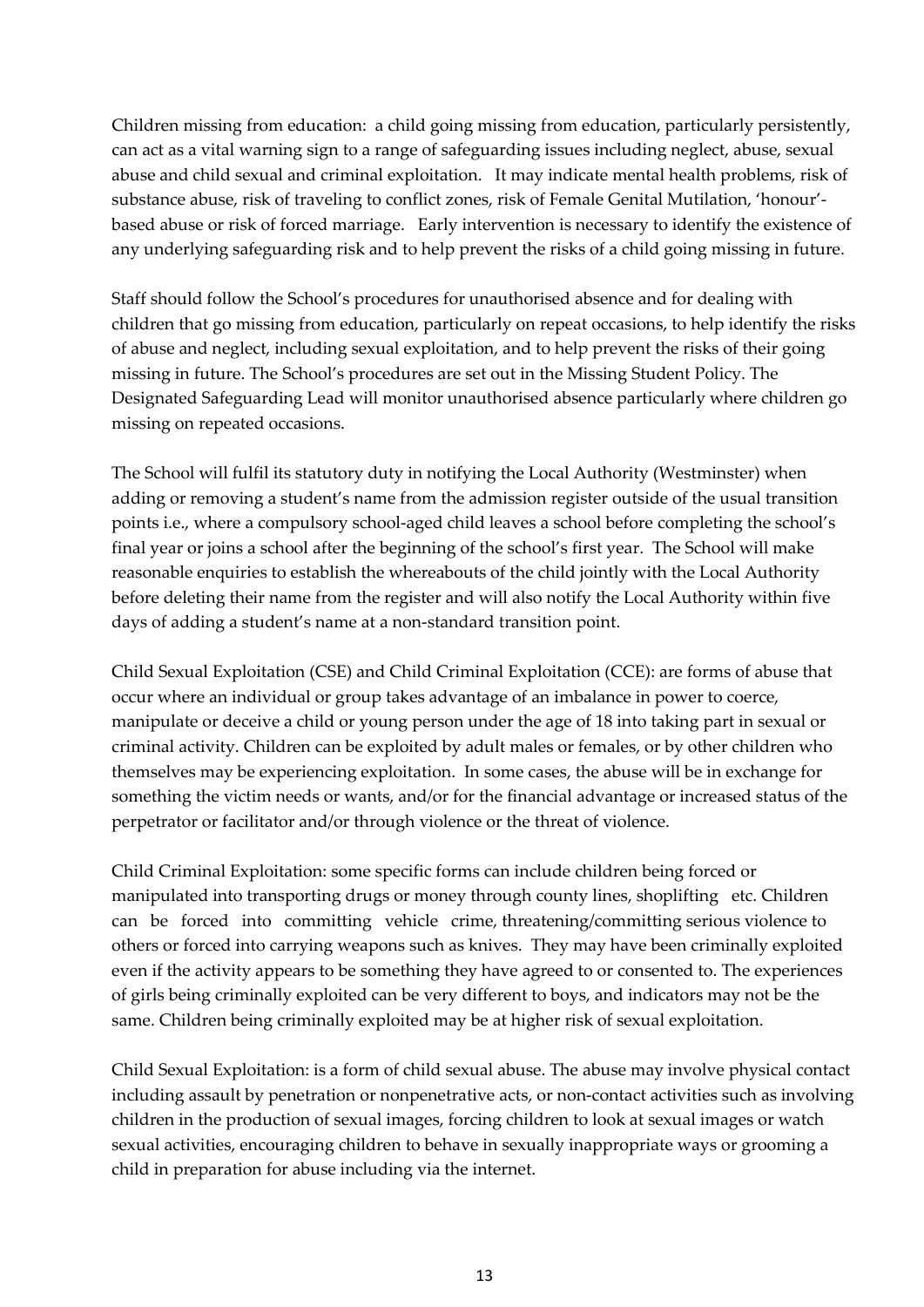Child Sexual Exploitation and Child Criminal Exploitation can also occur through the use of technology. Like all forms of abuse exploitation:

- can affect any child or young person (male or female) under the age of 18 years, including 16- and 17-year-olds who can legally consent to have sex;
- can still be abuse even if the sexual activity appears consensual;
- can include both contact (penetrative and non-penetrative acts) and non-contact sexual activity;
- can take place in person or via technology, or a combination of both;
- can involve force and/or enticement-based methods of compliance and may, or may not, be accompanied by violence or threats of violence;
- may occur without the child or young person's immediate knowledge (e.g. through others copying videos or images they have created and posting on social media);
- can be perpetrated by individuals or groups, males or females, and children or adults. The abuse can be a one-off occurrence or a series of incidents over time, and range from opportunistic to complex organised abuse; and
- is typified by some form of power imbalance in favour of those perpetrating the abuse.

Whilst age may be the most obvious, this power imbalance can also be due to a range of other factors including gender, sexual identity, cognitive ability, physical strength, status, and access to economic or other resources.

Some of the following signs may be indicators of Child Criminal Exploitation:

- children who appear with unexplained gifts or new possessions;
- children who associate with other young people involved in exploitation;
- children who suffer from changes in emotional well-being;
- children who misuse drugs and alcohol;
- children who go missing for periods of time or regularly come home late; and
- children who regularly miss school or education or do not take part in education.

The above Child Criminal Exploitation indicators can also be indicators of Child Sexual Exploitation, as can:

- children who have older boyfriends or girlfriends;
- children who suffer from sexually transmitted infections, display sexual behaviours beyond expected sexual development or become pregnant;

County lines: is a term used by the UK Government to describe gangs and organised criminal networks involved in exporting illegal drugs into one or more importing areas within the UK, using dedicated mobile phone lines or other form of "deal line". They are likely to exploit children and vulnerable adults to move and store the drugs and money and they will often use coercion, intimidation, violence (including sexual violence) and weapons to ensure compliance of victims.

So-called 'Honour'-based abuse: So-called 'honour'-based abuse encompasses incidents or crimes which have been committed to protect or defend the honour of the family and/or the community, including Female Genital Mutilation, forced marriage, and practices such as breast ironing.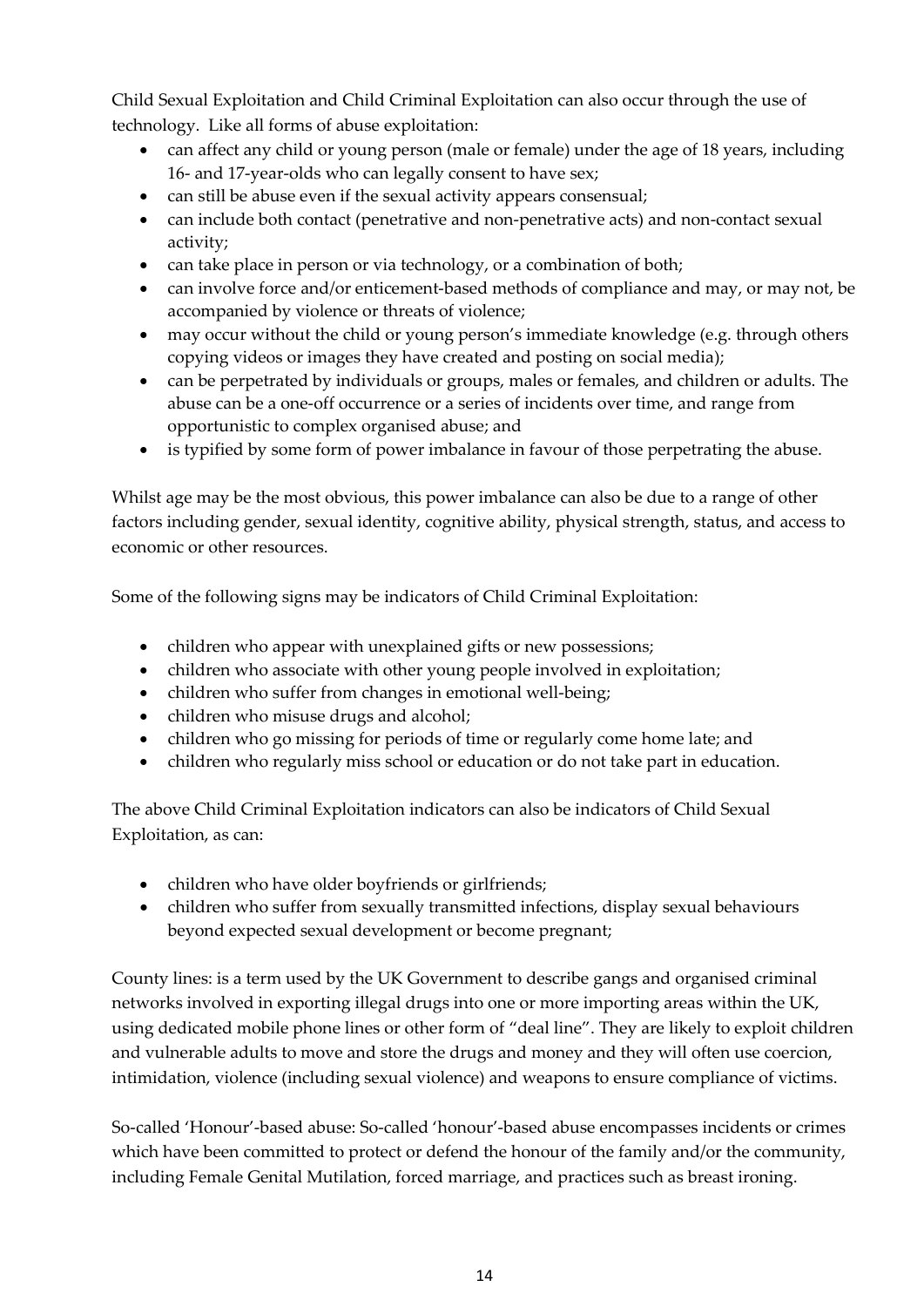Serious violence: All staff should be aware of indicators, which may signal that children are at risk from, or are involved with serious violent crime. These may include increased absence from school, a change in friendships or relationships with older individuals or groups, a significant decline in performance, signs of self-harm or a significant change in wellbeing, or signs of assault or unexplained injuries. Unexplained gifts or new possessions could also indicate that children have been approached by, or are involved with, individuals associated with criminal networks or gangs and may be at risk of criminal exploitation. All staff should be aware of the range of risk factors which increase the likelihood of involvement in serious violence, such as being male, being frequently absent or permanently excluded from school, having experienced child maltreatment and having been involved in offending, such as theft or robbery. Links to further guidance/advice can be found at Appendix 6.

Female Genital Mutilation (FGM): comprises all procedures involving partial or total removal of the external female genitalia or other injury to the female genital organs. It is illegal in the UK and a form of child abuse with long-lasting harmful consequences. Whilst all staff should speak to the DSL, or a deputy DSL, with regard to any concerns about FGM, there is a specific legal duty on teachers to personally report to the police cases where they discover that an act of FGM appears to have been carried out on a girl under 18. The report should be made orally by calling 101, the single non-emergency number. It will be rare for teachers to see visual evidence, and they should not be examining students. Staff failing to report such cases will face disciplinary sanctions.

It is also School policy that any member of staff, other than a teacher, should follow the above procedure where they discover an act of FGM appears to have been carried out, as this represents best practice.

Unless the teacher has a good reason not to, they should still consider and discuss any such case with the Designated Safeguarding Lead and involve Children and Family Services as appropriate. The duty does not apply in relation to at risk or suspected cases i.e., where the teacher does not discover that an act of FGM appears to have been carried out or in cases where the woman is 18 or over. In these cases, teachers should follow local safeguarding procedures.

Modern Slavery: encompasses human trafficking and slavery, servitude and forced or compulsory labour. Information on signs that someone may be a victim of modern slavery and how to refer them to the National Referral Mechanism is found here: Modern slavery: how to identify and support victims - GOV.UK (www.gov.uk)

Cybercrime: is criminal activity committed using computers and/or the internet. It is broadly categorised as either 'cyber-enabled' i.e., crimes that can happen offline but are enabled at scale and at speed online, or 'cyber-dependent' crimes that can be committed only by using a computer.

### Mental health:

All staff should be aware that mental health problems can, in some cases, be an indicator that a child has suffered or is at risk of suffering abuse, neglect or exploitation.

Only appropriately trained professionals should attempt to make a diagnosis of a mental health problem. Staff, however, are well placed to observe students day-to-day and identify those whose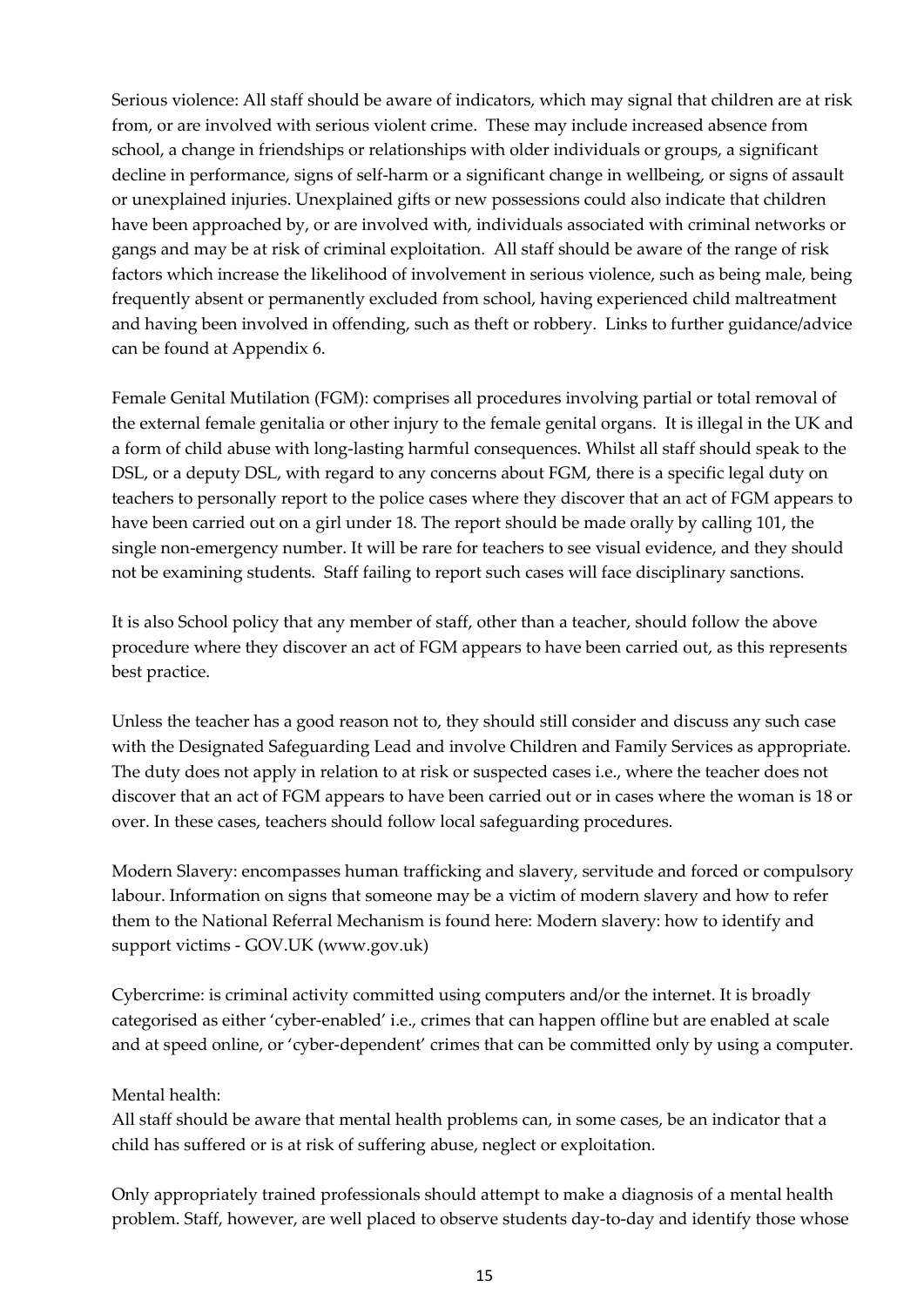behaviour suggests that they may be experiencing a mental health problem or be at risk of developing one.

Where children have suffered abuse and neglect, or other potentially traumatic adverse childhood experiences, this can have a lasting impact throughout childhood, adolescence and into adulthood. It is key that staff are aware of how these children's experiences, can impact on their mental health, behaviour and education.

If staff have a mental health concern about a child that is also a safeguarding concern, they must immediately speak to the DSL or a deputy.

The Department for Education has published advice and guidance on [Preventing and](https://www.gov.uk/government/publications/preventing-and-tackling-bullying) [Tackling](https://www.gov.uk/government/publications/preventing-and-tackling-bullying)  [Bullying, Mental Health and Behaviour in Schools. I](https://www.gov.uk/government/publications/preventing-and-tackling-bullying)n addition, Public Health England has produced a range of resources to support secondary school teachers to promote positive health, wellbeing and resilience among young people including its guidance *'Promoting children and* [young people's emotional health and wellbeing'. I](https://assets.publishing.service.gov.uk/government/uploads/system/uploads/attachment_data/file/958151/Promoting_children_and_young_people_s_emotional_health_and_wellbeing_a_whole_school_and_college_approach.pdf)ts resources include social media, forming positive relationships, smoking and alcohol.

Forced marriage: A forced marriage is one entered into without the full and free consent of one or both parties and where violence, threats or any form of coercion is used to cause a person to enter into a marriage. Threats can be physical or emotional and psychological. Forcing a person into a marriage is a crime in England and Wales. There is a clear distinction between a forced marriage and an arranged marriage. In arranged marriages, the families of both spouses take a leading role in arranging the marriage, but the choice of whether or not to accept the arrangement still remains with the prospective spouses. The Forced Marriage Unit can be contacted for advice or information on 020 7008 0151 or email: [fmu@fco.gov.uk](mailto:fmu@fco.gov.uk)

Domestic abuse: the Domestic Abuse Act 2021 defines domestic abuse and recognises the impact of domestic abuse on children, as victims in their own right, if they see, hear or experience the effects of abuse. The statutory definition ensures that different types of relationships are captured, including ex-partners and family members, and captures a range of different abusive behaviours, including physical, emotional, economic, and coercive and controlling behaviour. Both the person who is carrying out the behaviour and the person to whom the behaviour is directed towards must be aged 16 or over and they must be "personally connected" as defined in the Act.

Types of domestic abuse include intimate partner violence, abuse by family members, teenage relationship abuse and child/adolescent to parent violence and abuse. Anyone can be a victim of domestic abuse regardless of gender, age, ethnicity, socio-economic status, sexuality or background. Domestic abuse can take place inside or outside the home.

All children can witness and be adversely affected by domestic abuse in the context of their home life where domestic abuse occurs between family members. Exposure to domestic abuse and/or violence can have a serious, long lasting emotional and psychological impact on children. In some cases, a child may blame themselves for the abuse or may have had to leave the family home as a result.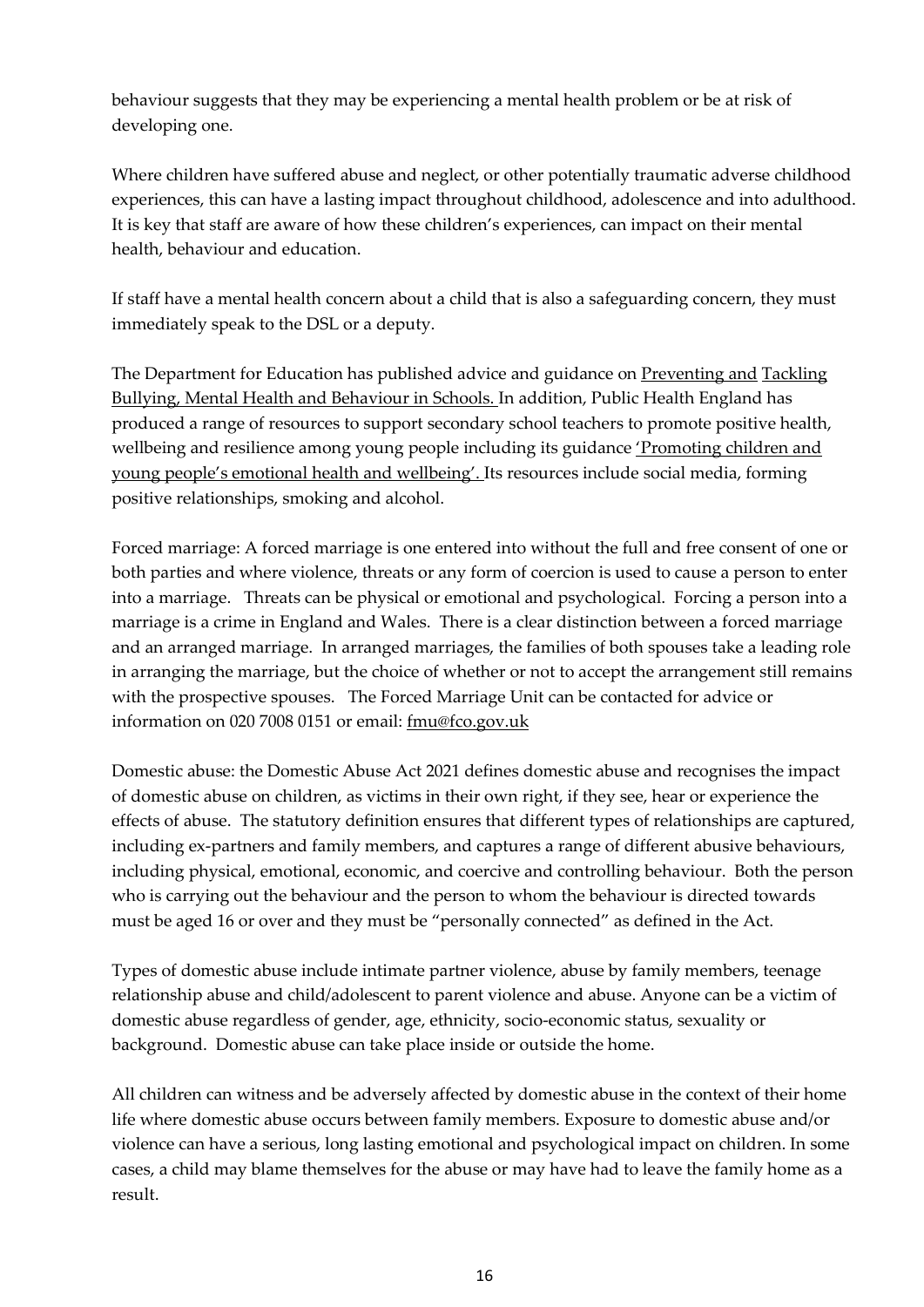Young people can also experience domestic abuse within their own intimate relationships – this is sometimes referred to as 'teenage relationship abuse'. If one or both parties are under 16 this may not be recognised in law as domestic abuse and child safeguarding procedures should be followed. Both the young victim and perpetrator should be offered support.

Children and the court system: Children are sometimes required to give evidence in criminal courts, either for crimes committed against them or for crimes they have witnessed. There are two age-appropriate guides to support children which explain each step of the process and support and special measures available:

▪ <https://www.gov.uk/government/publications/young-witness-booklet-for-5-to-11-year-olds>

▪ <https://www.gov.uk/government/publications/young-witness-booklet-for-12-to-17-year-olds>

Children with family members in prison: These children are at risk of poor outcomes including poverty, stigma, isolation and poor mental health. The National Information Centre on Children of Offenders (NICCO) provide an information service for all professionals who come into contact with the children and families of offenders. Further information can be found here <https://www.nicco.org.uk/>

Homelessness: Being homeless or being at risk of becoming homeless presents a real risk to a child's welfare. The DSL, and deputies, should be aware of contact details and referral routes into the Local Housing Authority so they can raise/progress concerns at the earliest opportunity.

Sexual violence and Sexual Harassment: can occur between two children of any age and sex. It can also occur through a group of children sexually assaulting or sexually harassing a single group or group of children and can occur online and offline. It is important that all victims are taken seriously and offered appropriate support. Staff should be aware that girls, children with Special Educational Needs and Disabilities and LGBTQ+ children are at greater risk.

In addition to the above, Annex B also lists Children and the court system, Children with family members in prison and Child criminal exploitation as specific forms of abuse and safeguarding issues. Further guidance/advice regarding all of the above can be seen at Appendix 6.

Preventing radicalisation: radicalisation refers to the process by which a person comes to support terrorism and extremist ideologies associated with terrorist groups. It can happen in many different ways and settings. The School and its staff have a duty to have due regard to the need to prevent people from being drawn into terrorism (the Prevent duty). Being drawn into terrorism includes not just violent extremism but also non-violent extremism, which can create an atmosphere conducive to terrorism and can popularise views which terrorists exploit.

The Government's Counter Extremism Strategy defines 'Extremism' as: "the vocal or active opposition to our fundamental British values, including, democracy, the rule of law, individual liberty and the mutual respect and tolerance for those of different faiths and beliefs. We also regard calls for the death of members of our armed forces, as extremist."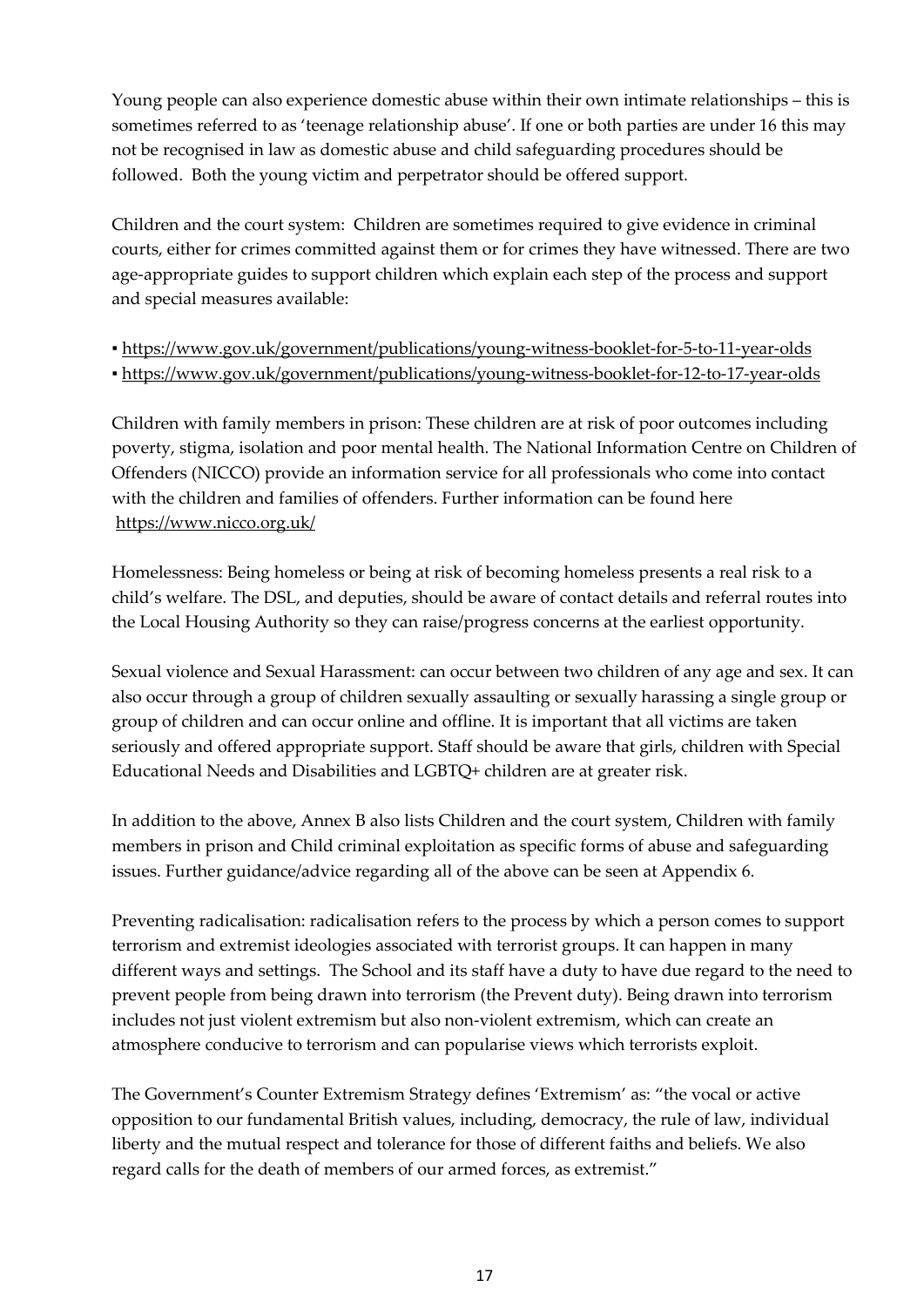Terrorism is an action that endangers or causes serious violence to a person/people; causes serious damage to property; or seriously interferes or disrupts an electronic system. The use or threat must be designed to influence the government or to intimidate the public and is made for the purpose of advancing a political, religious or ideological cause.

The School seeks to promote an understanding of and commitment to fundamental British values such as democracy, the rule of law, individual liberty, tolerance and respect for other people. Students are able to discuss sensitive topics, including terrorism and extremist ideas that are part of terrorist ideology, and learn how to challenge these ideas. The Prevent duty is not intended to limit discussion of these issues and the School and its staff should be mindful of their existing duties to forbid political indoctrination and secure a balanced presentation of political issues.

As with other safeguarding risks, staff should be alert to changes in children's behaviour which could indicate that they may be in need of help or protection. Staff should use their judgment in identifying children who might be at risk of radicalisation and act proportionately. Staff are encouraged to discuss their concerns with the DSL who can advise on assessing the level of risk to identify the most appropriate referral, which could include making a referral to the Channel programme or Children's Social Care.

Channel is a programme which focuses on providing support at an early stage to people who are identified as being vulnerable to being drawn into terrorism. It provides a mechanism for schools to make referrals if they are concerned that an individual might be vulnerable to radicalisation. It is a voluntary process which allows the individual to withdraw from the programme at any time.

All staff are encouraged to familiarise themselves with the government's website [www.educateagainsthate.com. T](http://www.educateagainsthate.com/)he website is designed to equip school leaders, teachers and parents with the information, tools and resources they need to recognise and address extremism and radicalisation in young people.

The School has a risk assessment process in place for considering and protecting individual children at risk of radicalisation and extremism.

## <span id="page-17-0"></span>12. Signs of possible abuse

12.1 Possible signs and behaviours which may indicate that a child is being abused include, but are not limited to:

- significant changes in children's behaviour,
- deterioration in children's general well-being,
- unexplained bruising, marks or signs of possible abuse or neglect,
- children's comments which give cause for concern,
- any reasons to suspect neglect or abuse outside the setting, for example in the child's home; and/or
- inappropriate behaviour displayed by other members of staff for example excessive one to one attention beyond usual role or responsibilities,
- repeated minor injuries,
- children who are dirty, smelly, poorly clothed or who appear underfed,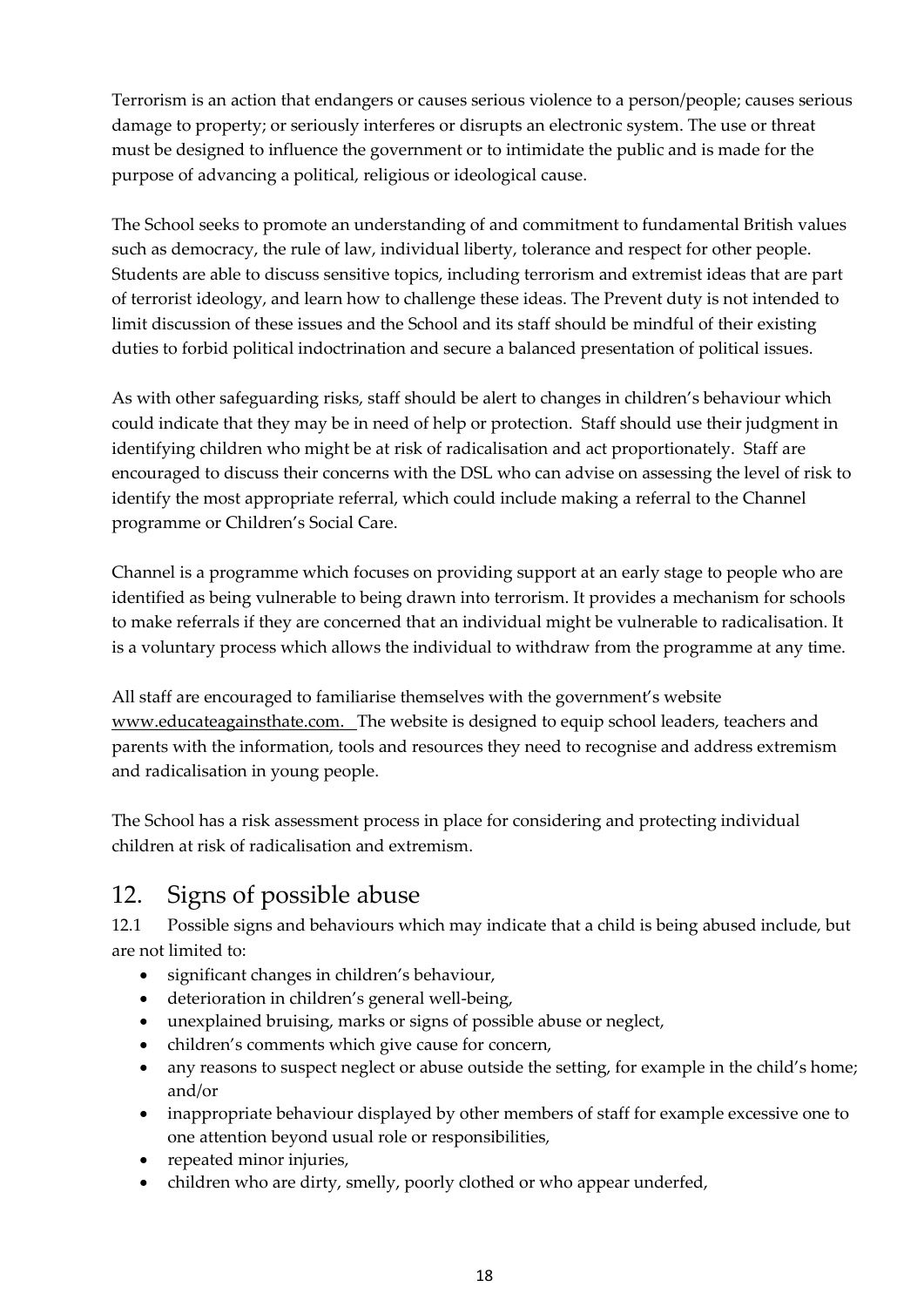- children who have lingering illness which are not attended to, deterioration in School work, or significant changes in behaviour, aggressive behaviour, severe tantrums,
- an air of "detachment" or "don't care" attitude,
- overly compliant behaviour,
- a "watchful attitude",
- sexually explicit behaviour (e.g. playing games and showing awareness which is inappropriate for the child's age),
- a child who is reluctant to go home, or is kept away from School for no apparent reason,
- does not trust adults, particularly those who are close,
- "tummy pains" with no medical reason,
- eating problems, including over-eating, loss of appetite,
- disturbed sleep, nightmares, bed wetting,
- running away from home, suicide attempts,
- self-inflicted wounds,
- reverting to younger behaviour,
- depression, withdrawal,
- relationships between child and adults which are secretive and exclude others,
- pregnancy.

12.2 These signs are not evidence themselves; but may be a warning, particularly if a child exhibit several of them or a pattern emerges. It is important to remember that there may be other explanations for a child showing such signs. Abuse is not easy to diagnose, even for experts.

12.3 Staff should bear in mind that additional difficulties may exist when recognising abuse and neglect in children with Special Educational Needs and Disabilities (SEND). This can include assumptions that indicators of possible abuse such as behaviour, mood and injury relate to the child's disability without further exploration, that children with SEND can be disproportionally impacted by, for example, bullying without outwardly showing any signs, and there can be communication barriers in overcoming these difficulties. These children can be more prone to peer group isolation or bullying (including prejudice based bullying) than other children.

## <span id="page-18-0"></span>13. Child sexual violence and sexual harassment

13.1 The School has a zero-tolerance approach to sexual violence and sexual harassment. Sexual violence and sexual harassment can occur between two children of any age and sex, from primary through to secondary stage. It can occur through a group of children sexually assaulting or sexually harassing a single child or group of children. Sexual violence and sexual harassment can occur online and face to face, both physically and verbally, on School premises or outside of School and are never acceptable. All staff are advised to maintain an attitude of 'it could happen here' and be aware that safeguarding incidents and/or behaviours can be associated with factors outside of School, including intimate personal relationships.

13.2 Sexual offences under the Sexual Offences Act 2003 are defined as follows:

Rape: A person (A) commits an offence of rape if: he intentionally penetrates the vagina, anus or mouth of another person (B) with his penis, B does not consent to the penetration and A does not reasonably believe that B consents.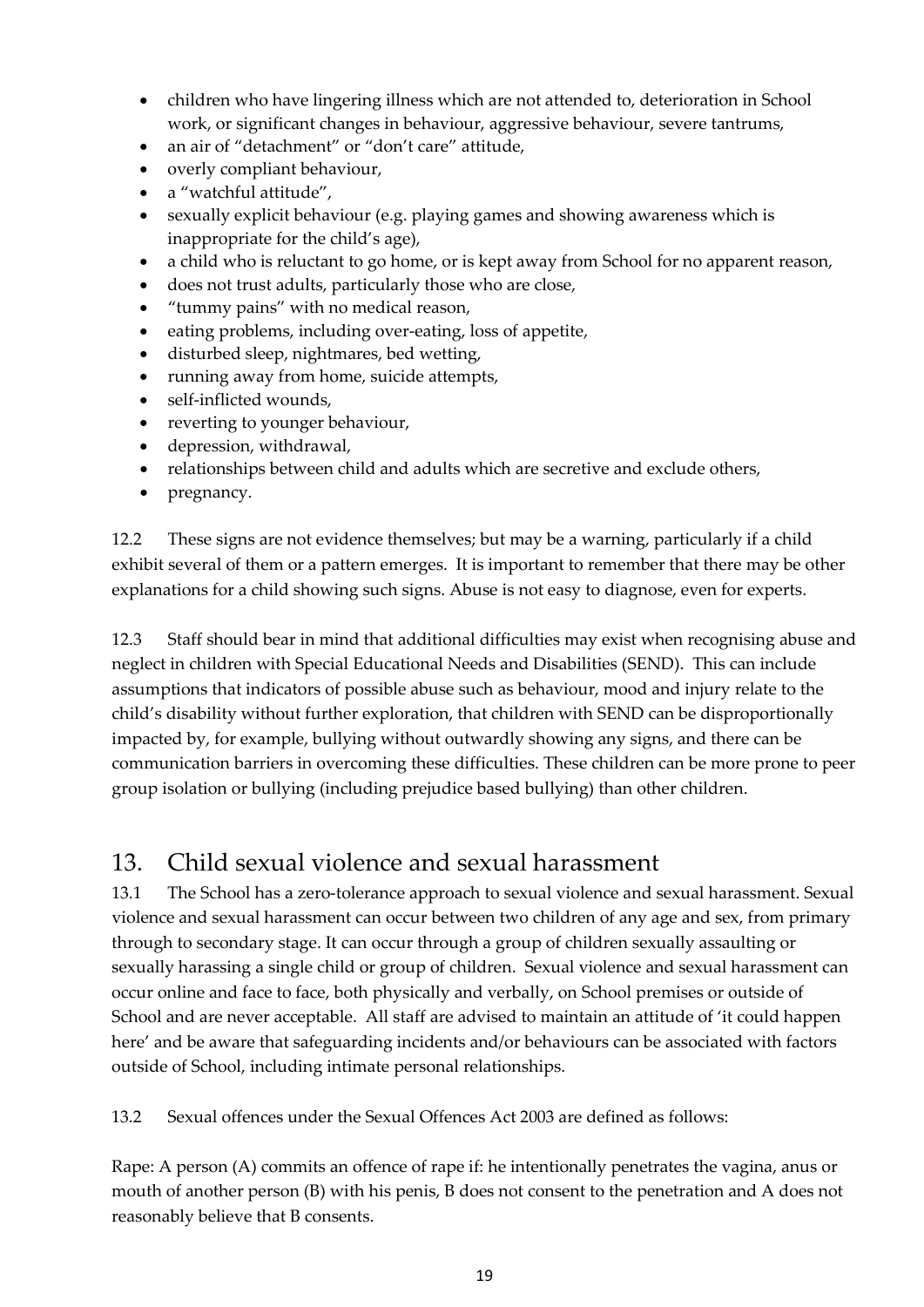Assault by Penetration: A person (A) commits an offence if: s/he intentionally penetrates the vagina or anus of another person (B) with a part of her/his body or anything else, the penetration is sexual, B does not consent to the penetration and A does not reasonably believe that B consents.

Sexual Assault: A person (A) commits an offence of sexual assault if: s/he intentionally touches another person (B), the touching is sexual, B does not consent to the touching and A does not reasonably believe that B consents.

13.3 Consent is about having the freedom and capacity to choose. Consent to sexual activity may be given to one sort of sexual activity but not another and can be withdrawn at any time during sexual activity and each time activity occurs.

13.4 Sexual harassment means 'unwanted conduct of a sexual nature' that can occur online and offline. Within this policy, sexual harassment is referred to in the context of child-on-child sexual harassment.

13.5 Sexual harassment is likely to: violate a child's dignity, and/or make them feel intimidated, degraded or humiliated and/or create a hostile, offensive or sexualised environment. Sexual harassment can include but is not limited to:

- sexual comments, such as: telling sexual stories, making lewd comments, making sexual remarks about clothes and appearance and calling someone sexualised names;
- sexual "jokes" or taunting;
- physical behaviour, such as: deliberately brushing against someone, interfering with someone's clothes and displaying pictures, photos or drawings of a sexual nature; and
- online sexual harassment. This may be standalone, or part of a wider pattern of sexual harassment and/or sexual violence. It may include:
- non-consensual sharing of sexual images and videos;
- sexualised online bullying;
- unwanted sexual comments and messages, including, on social media; and
- sexual exploitation; coercion and threats; and
- up skirting

13.6 Staff should be aware that children may not find it easy to tell staff about their abuse verbally and may show signs or act in ways that they hope adults will notice and react to. If staff have any concerns about a child's welfare, they should act immediately rather than wait to be told. It is essential that all victims are reassured that they are being taken seriously and that they will be supported and kept safe. The victim should never be made to feel that they are creating a problem by reporting abuse, sexual violence or sexual harassment. Nor should a victim be made to feel ashamed for making a report or their experience minimised.

13.7 If a student makes a disclosure directly to a member of staff or volunteer, he/she must follow the process as set out under 'What to do if a student makes a disclosure[' here.](#page-26-0) Staff are reminded not to view or forward illegal images of a child.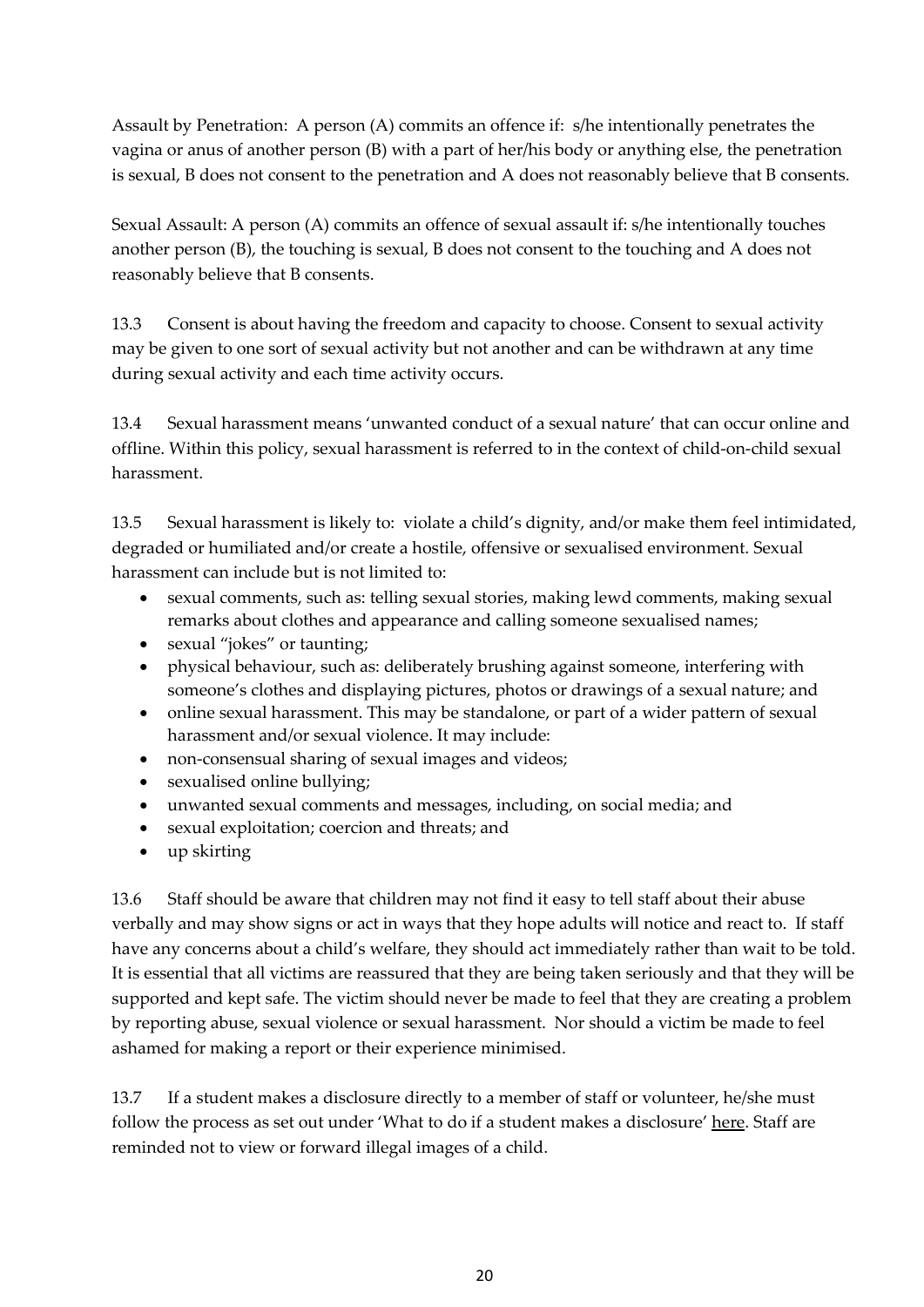13.8 When there has been a report of sexual violence, the DSL, or their deputies, should make an immediate risk and needs assessment. Where there has been a report of sexual harassment, the need for a risk assessment should be considered on a case-by-case basis.

13.9 Victims may not disclose the whole picture immediately and may be more comfortable providing information on a piecemeal basis. It is essential that dialogue is kept open and encouraged and the School will ask the victim if they would find it helpful to have a designated trusted adult to talk to about their needs. The choice of any such adult should be the victim's. The person to whom the victim discloses should recognise that the victim has placed them in a position of trust, and they should be supportive and respectful.

13.10 In response to reports of child-on-child sexual violence and/or sexual harassment the School will act in accordance with Part 5 of Keeping Children Safe in Education and the DfE advice Sexual Violence and Sexual Harassment between Children in Schools and Colleges. The School will:

- reassure the victim that they will be taken seriously, and they will be protected and supported
- not promise confidentiality at the initial stage. Staff will only share the report with those who are necessary in order to progress it
- respond in line with the safeguarding procedures outlined in this policy
- where a concern includes an online element, follow DfE guidance: [Searching, screening](https://www.gov.uk/government/publications/searching-screening-and-confiscation) [and confiscation at school a](https://www.gov.uk/government/publications/searching-screening-and-confiscation)nd UK Council for Internet Safety guidance [Sharing nudes](https://www.gov.uk/government/publications/sharing-nudes-and-semi-nudes-advice-for-education-settings-working-with-children-and-young-people) [and](https://www.gov.uk/government/publications/sharing-nudes-and-semi-nudes-advice-for-education-settings-working-with-children-and-young-people)  [semi-nudes: advice for education settings working with children and young](https://www.gov.uk/government/publications/sharing-nudes-and-semi-nudes-advice-for-education-settings-working-with-children-and-young-people) [people. S](https://www.gov.uk/government/publications/sharing-nudes-and-semi-nudes-advice-for-education-settings-working-with-children-and-young-people)taff should not view or forward illegal images of a child. Wherever possible responses to incidents should be based on what DSLs have been told about the content of the imagery
- manage any such reports with two members of staff present one of which must be the DSL or a deputy DSL
- keep in mind that certain children may face additional barriers to telling someone because of their disability, ethnicity, sexual orientation etc.

13.11 Where there has been a report of sexual violence, the DSL will make and record an immediate risk and needs assessment.

13.12 Where there has been a report of sexual harassment, the DSL will consider the need for a risk assessment on a case-by-case basis.

13.13 The risk and needs assessment will consider and keep under review:

- the victim, their protection and support;
- the alleged perpetrator, their protection and support; and
- all the other children (and, if appropriate, staff), and any actions that are appropriate to protect and support them.

13.14 The DSL will engage children's social care, the police and specialist services as required. Any risk assessments undertaken by the other agencies/services will be used to inform the School's risk assessment. Important considerations that will be taken into account include: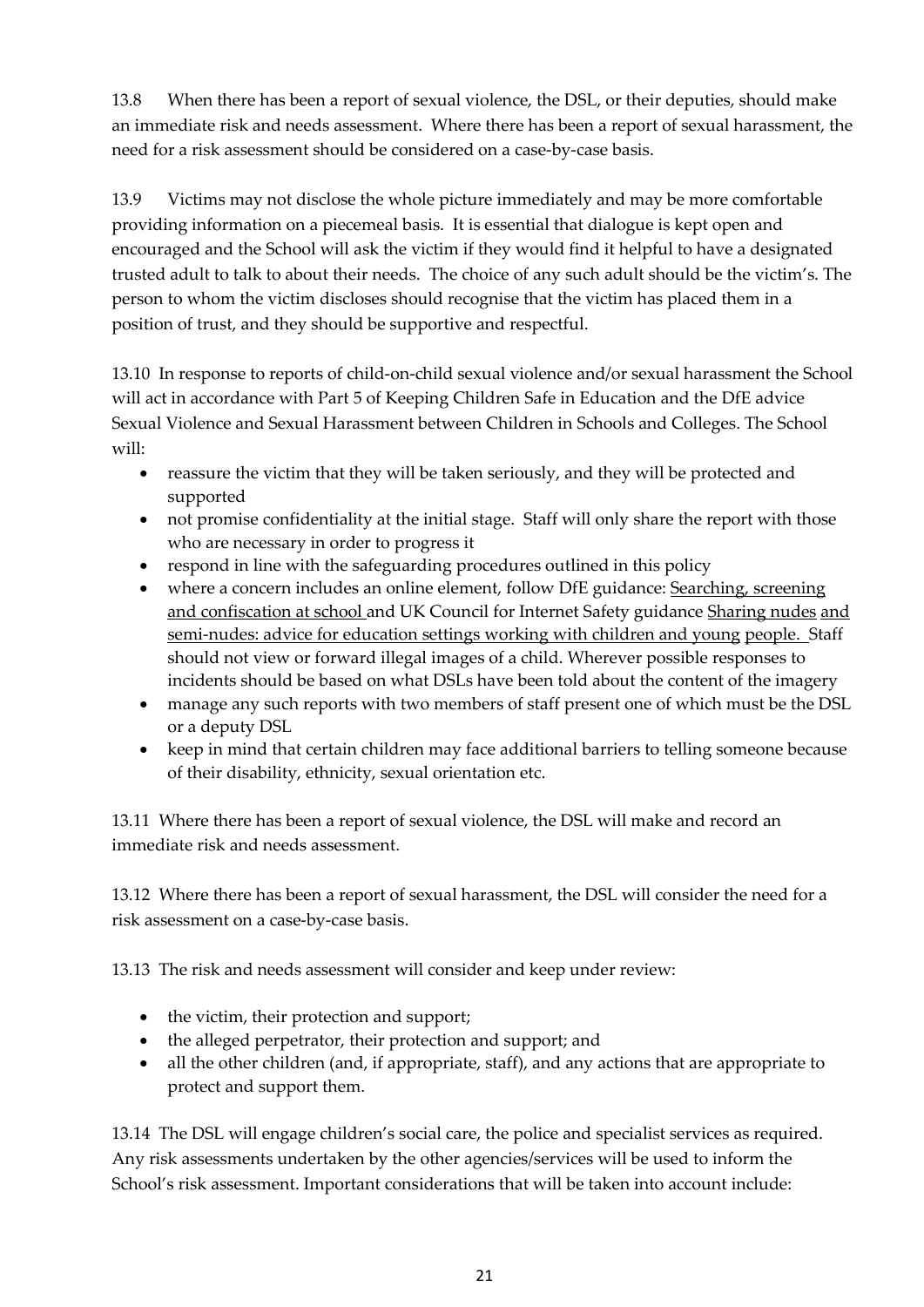- the wishes of the victim in terms of how they want to proceed. Victims should be given as much control as is reasonably possible;
- the nature of the alleged incident(s), including whether a crime may have been committed and consideration of harmful sexual behaviour;
- the ages and developmental stages of the children involved;
- any power imbalance between the children e.g. age difference, disability or learning difficulty
- if the alleged incident is a one-off or a sustained pattern of abuse;
- any ongoing risks to the victim, other children or staff; and
- other related, contextual issues e.g. in the community/local environment
- if both the alleged perpetrator and victim attend the School, how best to keep them at a reasonable distance apart (including on transport).

13.15 Where appropriate, the management of such cases will be agreed with in consultation with children's social care and/or the police or other specialist service. There are four possible routes – all underpinned by the principle that such behaviour is never acceptable and will not be tolerated:

- Manage internally In some case of sexual harassment, e.g. one-off incidents, it might be appropriate to handle the incident internally utilising the Promoting Good Behaviour policy and Anti-bullying policy and by providing pastoral support.
- Early Help Providing early help can be particularly useful to address non-violent harmful sexual behaviour and may prevent escalation of sexual violence.
- Referrals to children's social care Where a child has been harmed, is at risk of harm, or is in immediate danger, the School will make a referral to children's social care, who will determine whether any of the children involved are in need of protection or other services. Referring to children's social care should not delay the School from taking immediate action to protect the victim and other children. However, the School will ensure that any such actions do not jeopardise a statutory investigation.
- Reporting to the Police Any report to the police by the School will generally be in parallel with a referral to children's social care. Where a report of rape, assault by penetration or sexual assault is made, the matter should be passed on to the police. If the alleged perpetrator is under ten (below the age of criminal responsibility), the principle of reporting to the police remains. The police will take a welfare approach, rather than a criminal justice approach. The same approach applies to reports of historic cases.

13.16 The School will consult the police and agree what information can be disclosed to staff and others and in particular to the alleged perpetrator and their parents/carers. The School will also discuss the best way to protect the victim and their anonymity.

13.17 With all routes outlined above, it is vital that all concerns, decisions and reasons for decisions are recorded on CPOMS linked to the original incident. The School will ensure that the necessary follow up steps are taken.

13.18 Staff should be aware that some groups are potentially more at risk. Evidence shows girls, children with SEND and lesbian, gay, bi or trans (LGBTQ+) children are at greater risk.

## <span id="page-21-0"></span>14. Relationships and Sex Education

14.1 The Relationships Education, Relationships and Sex Education and Health Education Regulations (England) Regulations 2019 states that as of the summer term 2021 students must be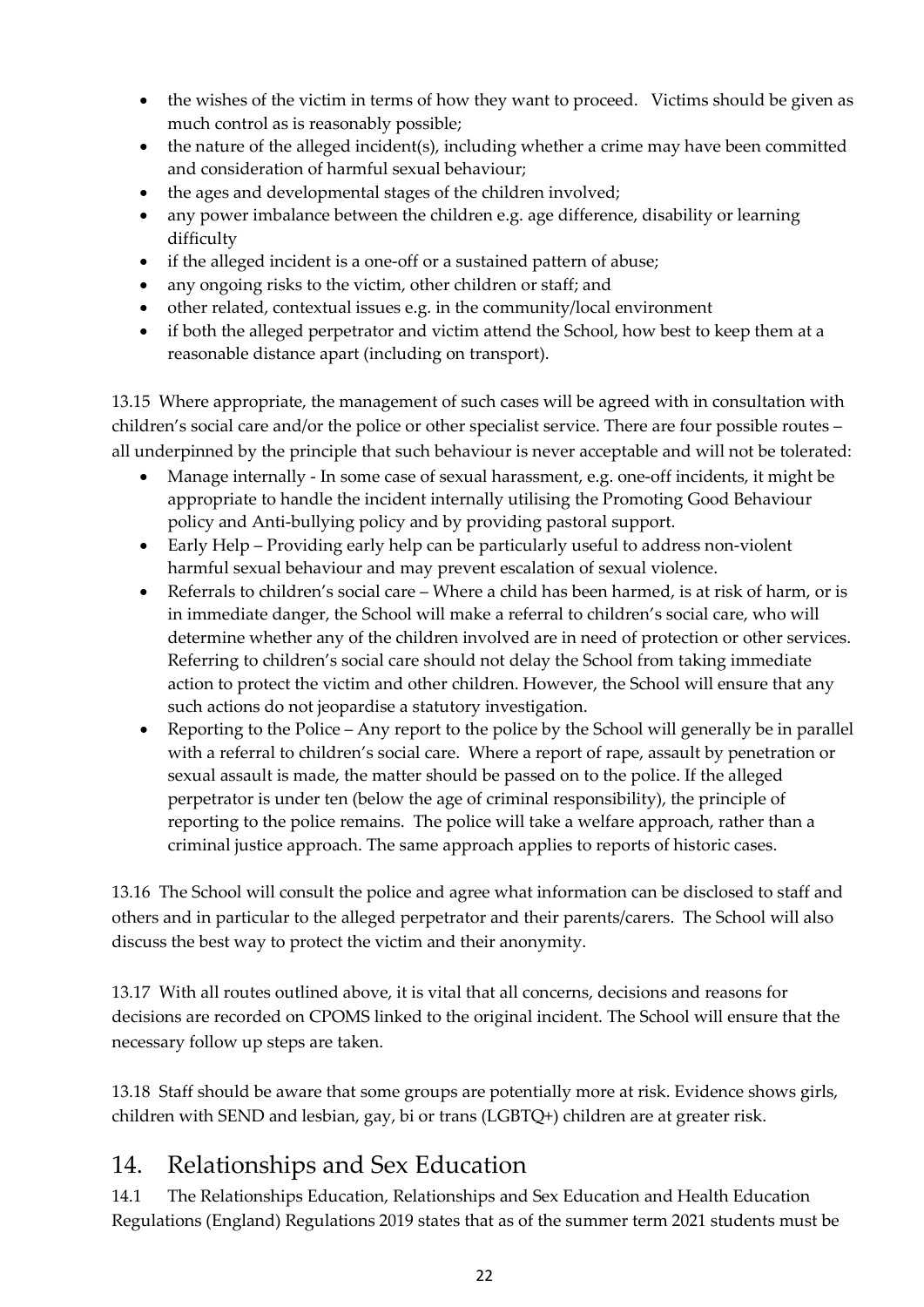taught Relationships and Sex Education. Health education is not compulsory for independent schools.

14.2 Personal, Social, Health and Economic Education (PSHE) continues to be compulsory in independent schools; the School provides Wellbeing lessons from Years 7-11.

14.3 The DfE guidance gives schools freedom to deliver the content set out in the guidance in the context of a broad and balanced curriculum. The School delivers RSE as part of a timetabled Wellbeing programme supplemented with extra-curricular talks and activities.

14.4 The School seeks to work in partnership with parents to enable parents to feel confident about the Relationships and Sex Education programme, and that it will be delivered sensitively and inclusively respecting backgrounds and beliefs. Parents were invited in to consult on the RSE programme, after the conclusion of the consultation process the School published the Relationships and Sex Education policy on the School website.

# <span id="page-22-0"></span>15. The use of reasonable force or physical restraint

15.1 Physical restraint: All forms of corporal punishment are unlawful; the School does not use or threaten corporal punishment. The use of unwarranted physical force is likely to constitute a criminal offence. The use of physical intervention should be avoided if possible. There are circumstances when it is appropriate for staff to use force to safeguard children. This is enshrined in law and applies to any member of staff at the School. It can also apply to people whom the Head has temporarily put in charge of students, such as unpaid volunteers or parents accompanying students on a school organised visit.

15.2 Application of code of restraint: This only applies where no other form of control is available and where it is necessary to intervene. The use of force or physical contact may be reasonable and proportionate in the circumstances to prevent a student doing, or continuing to do any of the following:

- a) Committing a criminal offence;
- b) Injuring themselves or others;
- c) Causing damage to property, including their own; or
- d) Engaging in any behaviour prejudicial to good order and discipline at the School or among any of its students, whether that behaviour occurs in a classroom or elsewhere.

15.3 Before intervening: Before intervening physically staff should, wherever practicable, tell the student to stop and what will happen if they do not. Staff should continue attempting to communicate with the student throughout the incident and should make it clear that physical contact or restraint will stop as soon as it ceases to be necessary. Staff should always avoid touching or holding a student in a way that might be considered indecent. Staff should also avoid any form of aggressive contact such as holding, pushing, pulling or hitting which could amount to a criminal assault, nor act in a way that might reasonably be expected to cause injury.

15.4 Inform senior staff: Staff should inform the Deputy Head (Pastoral) immediately following an incident, except the most minor or trivial, where force has been used. This is to help prevent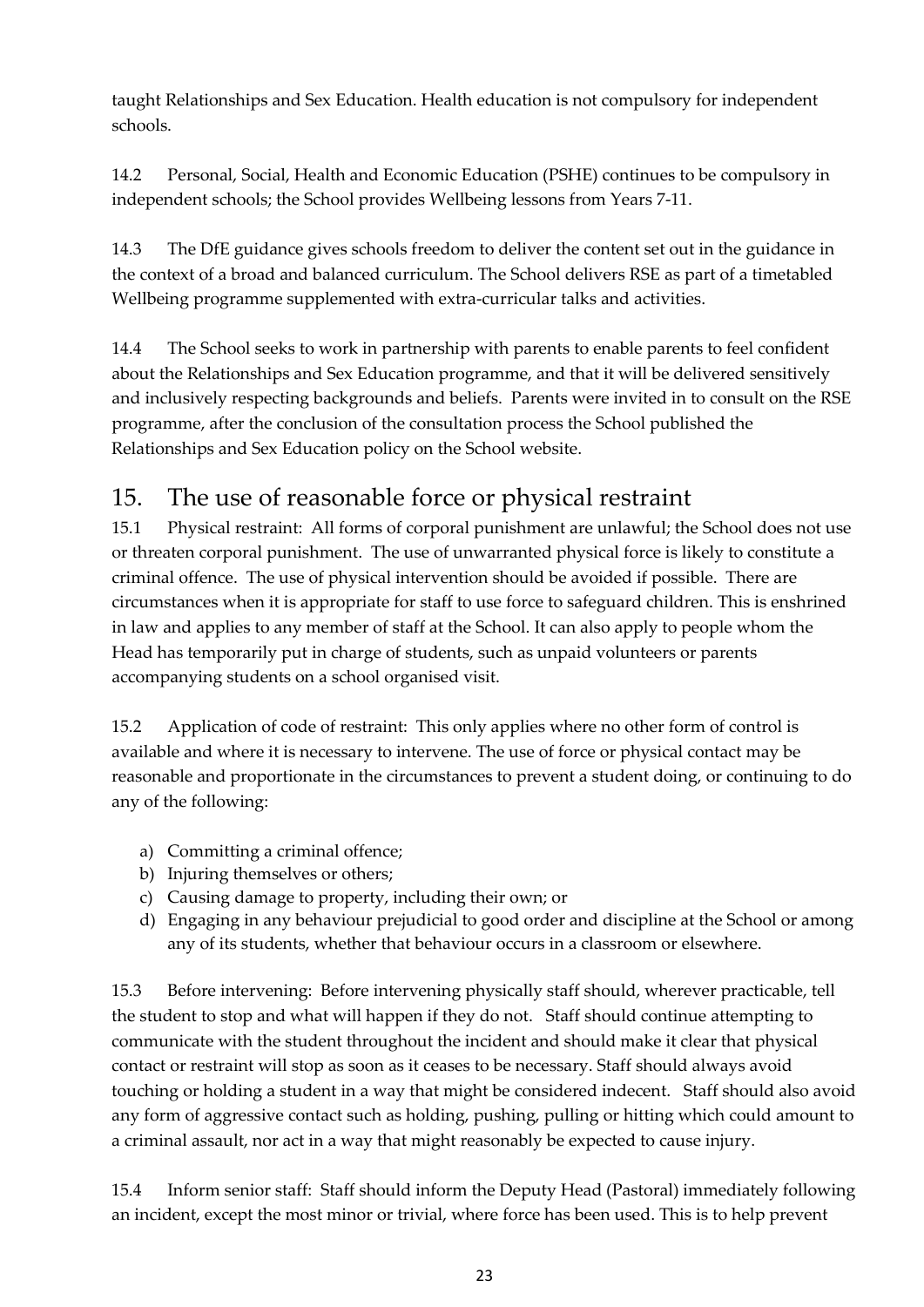any misunderstanding or misrepresentation of the incident, and it will be helpful in the event of a complaint. Staff should provide a written report as soon as possible afterwards. This should include written and signed accounts of those involved, including the student. The parents, guardians or carers of the student should be informed about serious incidents involving the use of force.

15.5 Action taken in self-defence or in an emergency: The law allows anyone to defend themselves against an attack provided they do not use more force than is necessary. Similarly, where a student is at risk of immediate injury or on the point of inflicting injury on someone else, any member of staff (whether authorised or not) would be entitled to intervene.

15.6 Using reasonable force: There is no legal definition of "reasonable force". It will always depend on the circumstances. The term 'reasonable force' covers the broad range of actions used by staff that involve a degree of physical contact to control or restrain children. This can range from guiding a child to safety by the arm, to more extreme circumstances such as breaking up a fight or where a young person needs to be restrained to prevent violence or injury. 'Reasonable' in these circumstances means 'using no more force than is needed'. The use of force may involve either passive physical contact, such as standing between students or blocking a student's path, or active physical contact such as leading a student by the arm out of the classroom. Note that:

- Any use of force should be proportionate to the behaviour of the student involved and the seriousness of the harm prevented;
- Staff should recognise the additional vulnerability of children with SEN, disabilities and certain medical conditions before using reasonable force;
- Physical force could not be justified to prevent a student from committing a trivial misdemeanour;
- Any force should always be the minimum needed to achieve the desired result; or
- Whether it is reasonable to use force and the degree of force that could be reasonably employed might also depend on the age, understanding and sex of the student.

## <span id="page-23-0"></span>16. Designated Safeguarding Lead

16.1 The DSL is a member of the Senior Team and take day to day lead responsibility for safeguarding and child protection. The School will ensure that the DSL is given the time, funding, training, resources and support to provide advice and support to other staff on child welfare and child protection matters, to take part in strategy discussions and inter-agency meetings, and/or to support other staff to do so, and to contribute to the assessment of children.

16.2 Deputy DSLs are trained to the same standard as the DSL. Whilst the activities of the DSL can be delegated to deputy DSLs, the ultimate lead responsibility for child protection remains with the DSLs.

16.3 In accordance with Annex C of Keeping Children Safe in Education, the main responsibilities of the DSLs are:

Managing referrals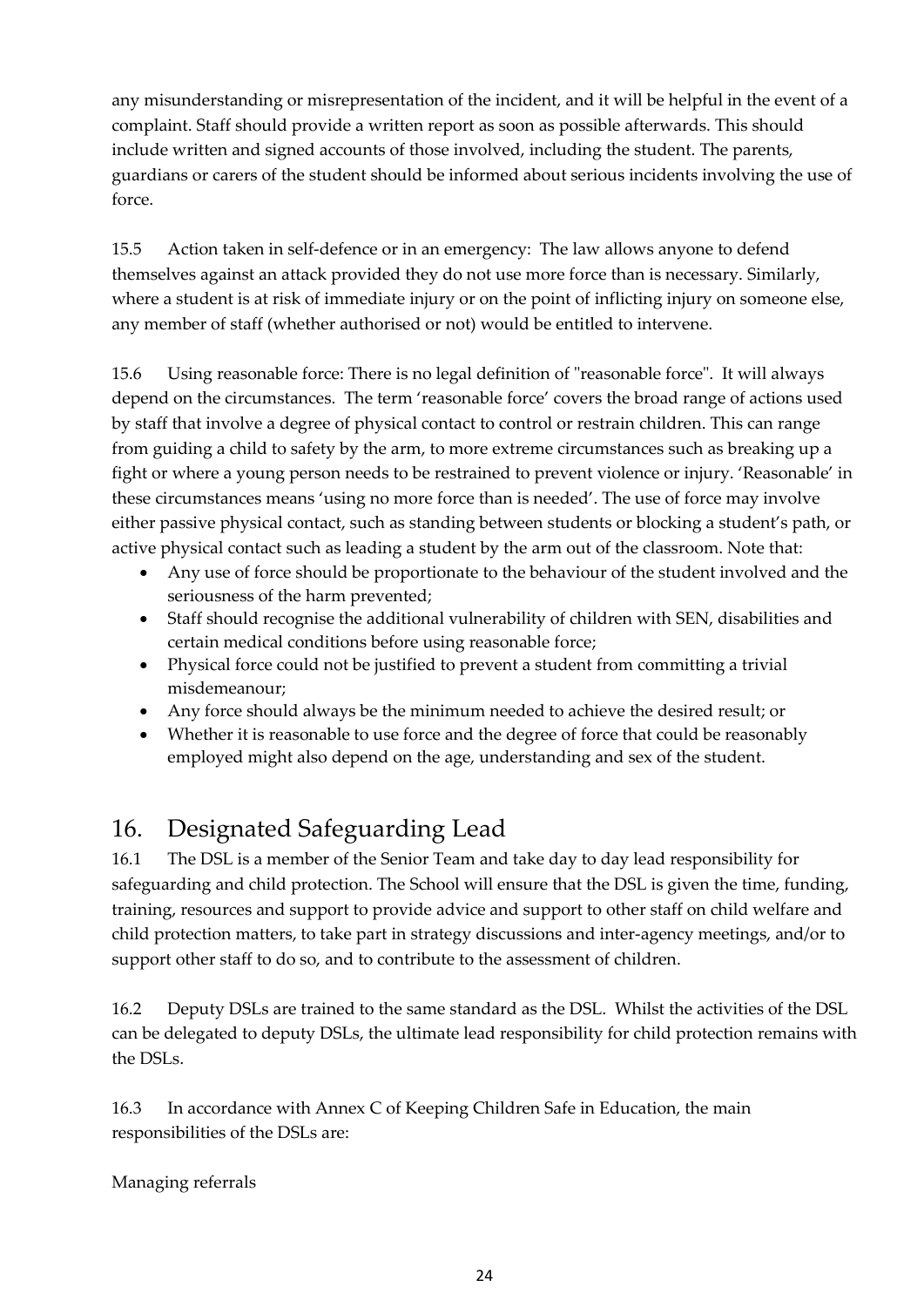- To take lead responsibility for promptly referring all cases of suspected abuse and neglect of any student at the School to Westminster's Children and Family Services;
- To support staff who make direct referrals to Westminster's Children and Family Services;
- To refer cases to the Channel programme where there is a radicalisation related
- concern;
- To support staff who make direct referrals to the Channel programme;
- To take lead responsibility for promptly referring to the Local Authority Designated Officer all child protection concerns which involve a member of staff;
- To take lead responsibility for promptly making referrals to the Disclosure and Barring Service (DBS) (PO Box 3961, Wootton Bassett, SN4 4HF, Tel: 03000 200 190) where a member of staff is dismissed or resigns in circumstances where there has been actual harm, or risk of harm, to a child; and
- To take lead responsibility for promptly making referrals to the police where a crime may have been committed which involves child. The National Police Chiefs' Council advice ['When to call the police'](https://www.npcc.police.uk/documents/Children%20and%20Young%20people/When%20to%20call%20police%20guidance%20for%20schools%20and%20colleges.pdf) should assist Designated Safeguarding Leads understand when they should consider calling the police and what to expect when they do.

Working with others

- To act as a source of support, advise and expertise for all staff;
- To act as a point of contact with the three safeguarding partners;
- To take lead responsibility in early help cases and liaise with other agencies;
- To liaise with the Head in respect of police investigations or investigations under section 47 of the Children Act 1989 which involve the School;
- To liaise with the 'Case Manager' and Local Authority Designated Officer regarding all child protection concerns which involve a member of staff;
- To work with the Head and relevant strategic leads, taking lead responsibility for promoting educational outcomes by knowing the welfare, safeguarding and child protection issues that children in need are experiencing, or have experienced, and identifying the impact that these issues might be having on children's attendance, engagement and achievement at School. This includes:
	- o ensuring the School knows who its cohort of children who have or have had a social worker are, understanding their academic progress and attainment, and maintaining a culture of high aspirations for this cohort; and,
	- o supporting teaching staff to provide additional academic support or reasonable adjustments to help children who have or have had a social worker reach their potential, recognising that even when statutory social care intervention has ended, there is still a lasting impact on children's educational outcomes.
- To liaise with staff (especially pastoral support staff, the School Nurse, IT Technicians and SEND advisors) on matters of safety and safeguarding (including online and digital safety) and when deciding whether to make a referral by liaising with relevant agencies; and
- Promote supportive engagement with parents and/or carers in safeguarding and promoting the welfare of children, including where families may be facing challenging circumstances.

Raising awareness

• To ensure each member of staff has access to, and understands this Policy and procedures, especially new and part-time staff;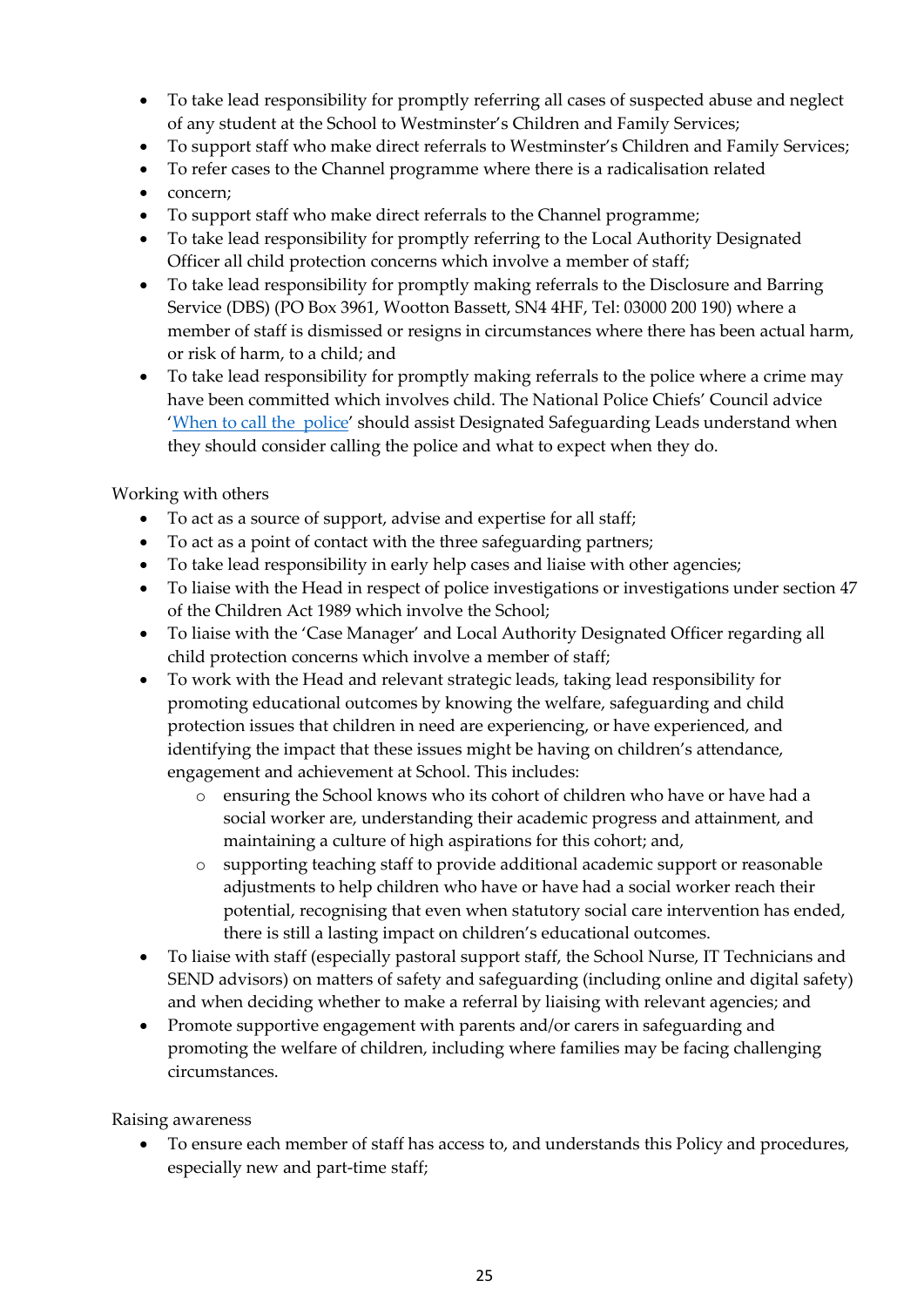- To ensure this Policy is reviewed annually (as a minimum) and the procedures and implementation are updated and reviewed regularly, and work with the Governing Body regarding this;
- To ensure this Policy is available publicly and parents are aware that referrals about suspected abuse or neglect may be made to Children and Family Services and the School's role in this;
- To maintain links with Westminster Childrens' Services to ensure staff are aware of training opportunities and the latest local policies on safeguarding;
- To help promote educational outcomes by sharing the information about the welfare, safeguarding and child protection issues that children, including children with a social worker, are experiencing, or have experienced, with teachers and Senior Leadership Team; and
- To ensure that the School's Wellbeing programme teaches students about safeguarding, including safer use of the internet and social media.

Information sharing and managing the child protection file

- To ensure child protection files are kept up to date, kept confidential and stored securely;
- Records should include:
	- o a clear and comprehensive summary of the concern;
	- o details of how the concern was followed up and resolved;
	- o a note of any action taken, decisions reached and the outcome.
- Ensure the file is only accessed by those who need to see it and where shared, this happens in accordance with information sharing advice as set out in Parts one and two of Keeping Children Safe in Education;
- Where children leave the School, to ensure their child protection file is transferred to the new school or college as soon as possible and within 5 days for an in-year transfer or within the first 5 days of the start of a new term. The file should be transferred separately from the main student file, ensuring secure transit, and obtaining confirmation of receipt.
- Consider whether it would be appropriate to share any information with the new school in advance of a child leaving. For example, information that would allow the new school to continue support and have that support in place for when the child arrives.
- The School retains child protection files indefinitely where a referral has been made/social care have been involved or a child has been the subject of a multi-agency plan. Where there are low level concerns with no multi-agency involvement the School will consider retaining the child protection file for 25 years from date of birth or indefinitely.

Training, knowledge and skills

- To undergo training, at least every two years, to acquire the knowledge and skills required to carry out the role;
- To undertake Prevent awareness training; and
- To ensure knowledge and skills are refreshed at regular intervals, as required, but at least annually to keep abreast of developments relevant to their role so they:
	- o Understand the assessment process for providing early help and statutory intervention;
	- o Have a working knowledge of how local authorities conduct a child protection case conference and a child protection review conference and be able to attend and effectively contribute when required to do so;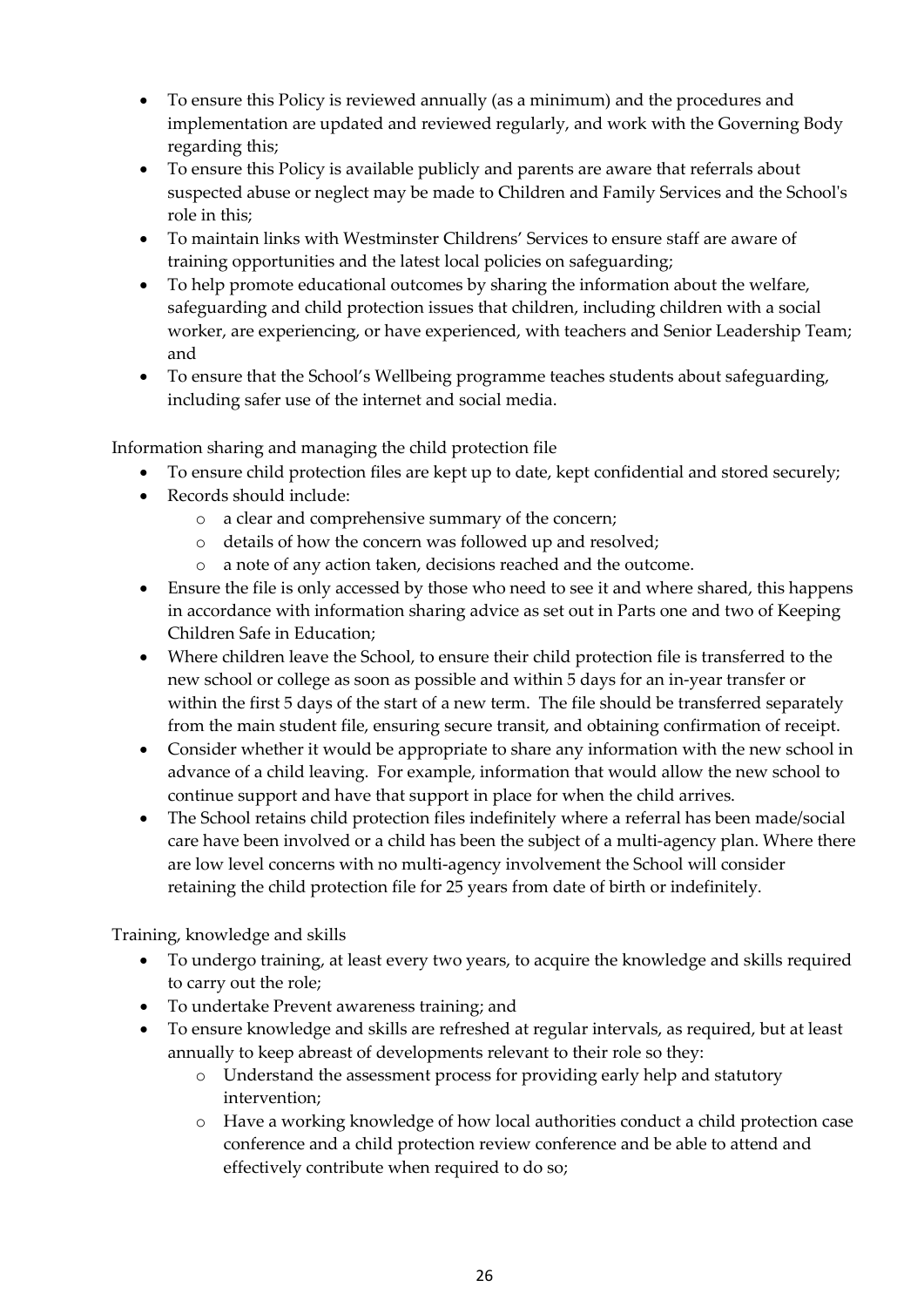- o Understand the importance of the role the DSL has in providing information and support to children social care in order to safeguard and promote the welfare of children;
- o Understand the lasting impact that adversity and trauma can have, including on children's behaviour, mental health and wellbeing; and what is needed in responding to this in promoting educational outcomes;
- o Are alert to the specific needs of children in need, those with Special Educational Needs and/or Disabilities (SEND), those with relevant health conditions and young carers;
- o Understand relevant data protection legislation and regulations, especially the Data Protection Act 2018 and the UK General Data Protection Regulation.
- o Understand the importance of information sharing, both within the School and with the safeguarding partners, other agencies, organisations and practitioners;
- o Are able to keep detailed, accurate, secure written records of concerns and referrals;
- o Understand and support the School with regards to the requirements of the Prevent duty and are able to provide advice and support to staff on protecting children from the risk of radicalisation;
- o Are able to understand the unique risks associated with online safety and be confident that they have the relevant knowledge and up to date capability required to keep children safe whilst they are online at School;
- o Can recognise the additional risks that children with Special Educational Needs and/or Disabilities (SEND) face online, for example, from online bullying, grooming and radicalisation and are confident they have the capability to support children with Special Educational Needs and/or Disabilities to stay safe online;
- o Obtain access to resources and attend relevant refresher training courses; and
- o Encourage a culture of listening to children and taking account of their wishes and feelings, among all staff, in any measure the School puts in place to protect them; and
- o Understand the difficulties that children may have in approaching staff about their circumstances and consider how to build trusted relationships which facilitate communication.

## <span id="page-26-0"></span>17. What to do if a student makes a disclosure

17.1 If a student discloses directly to a member of staff or volunteer he/she must:

- listen carefully to what is said and keep an open mind. Staff should not take a decision as to whether or not the abuse has taken place
- ask only open questions such as 'How did that happen'?
- what was happening at the time?
- anything else you want to tell me?
- not ask leading questions which may be considered as suggesting what might have happened, or who has perpetrated the abuse, as this can later be interpreted as putting ideas into the child's mind
- NEVER GIVE UNDERTAKINGS OF ABSOLUTE CONFIDENTIALITY TO A STUDENT; breaking a child's confidence would be inappropriate, it is better to say that you might have to tell someone who will ensure the correct action is taken
- make notes of the details of the disclosure using the child's words where possible. This note should be made within one hour. These notes will then be transferred onto CPOMs as appropriate.
- reassure the child they have done the right thing and tell them they are not to blame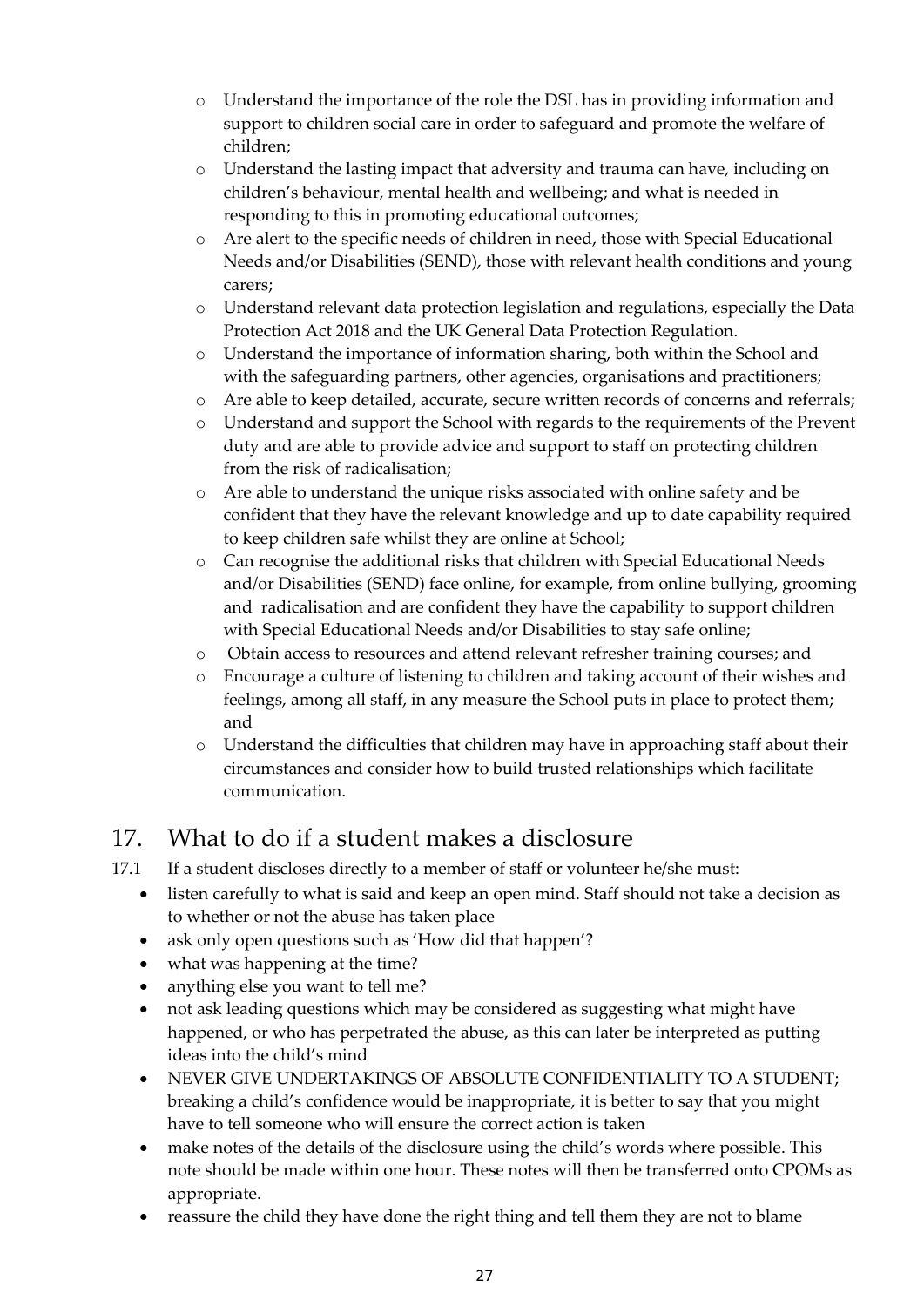- offer ongoing support
- 17.2 The recorded notes should:
	- be accurate and descriptive, including the date, time and place of the conversation and the essence of what was said and done by whom and in whose presence
	- not make assumptions
	- not include any opinions
	- indicate sources of information
	- be clear and concise
	- be signed by the person making it and use names, not initials
	- be kept securely and handed to the DSL as soon as possible
	- All evidence, for example, scribbled notes, mobile phones containing text messages, clothing, computers, must be safeguarded and preserved and passed to the DSL
	- Records will be kept securely within applicable student files.
	- The retention period for the records will vary depending on the nature of the disclosure.
	- Details will be added to CPOMS

17.3 All suspicions or complaints of abuse must be reported immediately to the DSL (except in the case of an allegation which itself involves a DSL; in which case the matter should be reported directly to the Head in accordance with the procedures set out in Appendix 1 below).

17.4 In Mrs. Lobo's absence, any suspicion or complaint of abuse relating to a student in the Senior School should be reported immediately to Mrs Haworth or Miss Sheehy.

17.5 All concerns, discussions and decisions made and the reasons for those decisions will be recorded in writing and securely stored by the DSL on CPOMs.

17.6 If there is a risk of immediate serious harm to a child and it is not possible to report to either of the DSLs or the Head, a referral should be made to Children and Family Services immediatel[y Local Services contact details](#page-3-0)

## <span id="page-27-0"></span>18. Confidentiality and Communicating with Parents

18.1 Staff, supply staff or volunteers who receive sensitive information about children and their families should only share this information with appropriate professionals.

18.2 Parents will be made aware of the School's Safeguarding and Child Protection Policy and its availability on the School website.

18.3 Parents should be informed prior to referrals being made to other agencies, unless to do so might place the child at further risk or cause evidence to be removed or destroyed.

18.4 The DSL will ensure that the School's information sharing arrangements comply with government guidance. Any written communications containing sensitive information must only be sent to other professionals on a need-to-know basis, using secure mail processes e.g. secure email.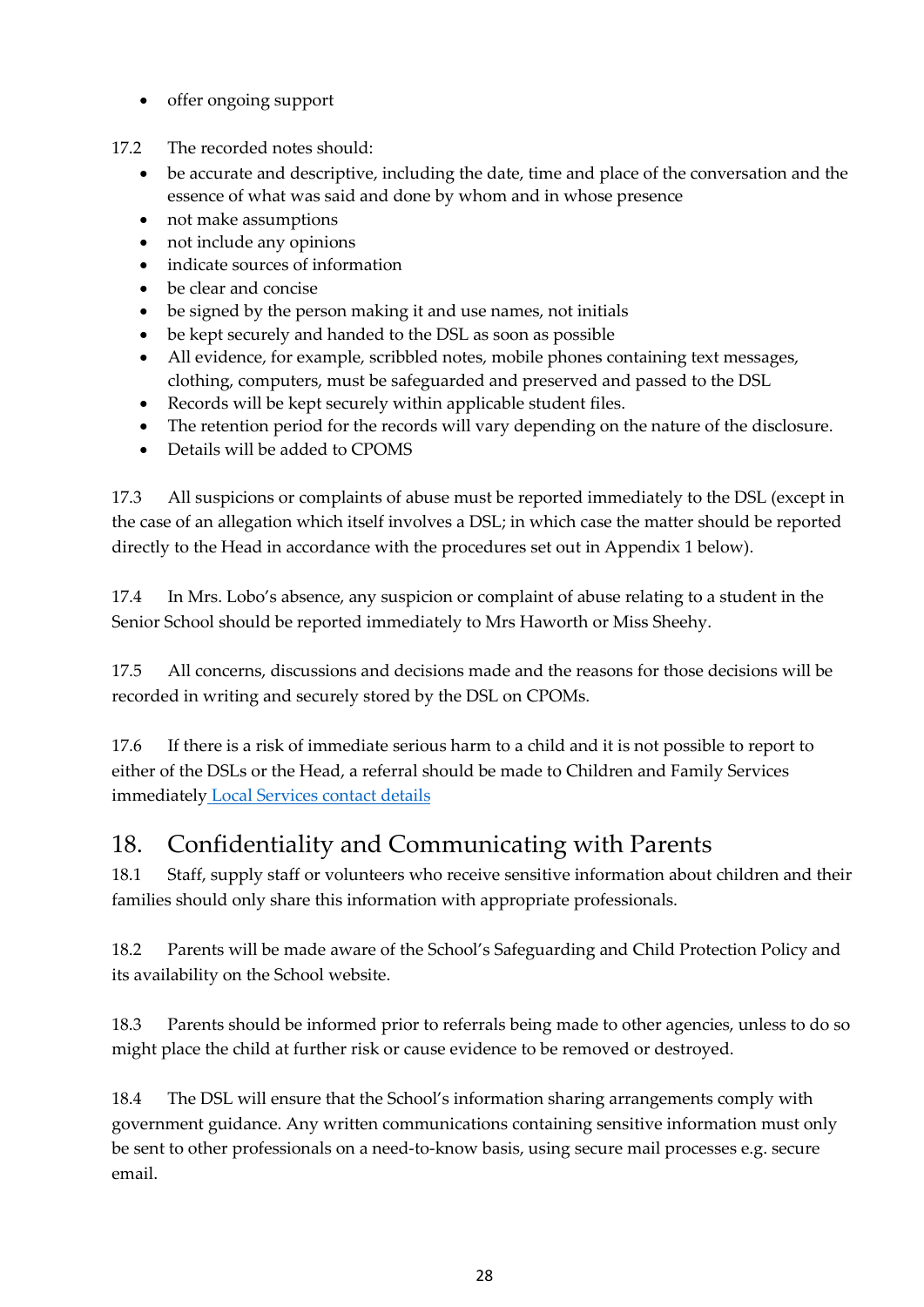## <span id="page-28-0"></span>19. Investigation, referral and reporting

19.1 The Governing Body will ensure that staff and volunteers are aware that it is their responsibility to:

protect children from abuse

- be aware of the School's child protection procedures in this policy
- know how to access and implement the procedures, independently if necessary
- keep a sufficient record of any significant complaint, conversation or event
- report any matters of concern to the Designated Safeguarding Lead
- undertake appropriate training, including refresher training

19.2 It is not the responsibility of School staff to investigate suspected abuse. The School is not an investigation or intervention agency for child protection, but it has an important role to play at the recognition and referral stages.

19.3 On being notified of a complaint or suspicion of abuse, the DSL will:

- a) Operate safeguarding procedures in line with Government and Local Authority Guidance.
- b) Take into account the nature and seriousness of the suspicion or complaint. A complaint involving a serious criminal offence will always be referred to Children and Family Services and the police.
- c) Take into account the wishes or feelings of the student. However, there may be times when the situation is so serious that decisions may need to be taken, after all appropriate consultation, that override a student's wishes.
- d) Take into account duties of confidentiality, so far as applicable.

19.4 If there is doubt over whether a referral should be made, the DSL will consult with Children and Family Services on a no-name basis without identifying the family. However, as soon as sufficient concern exists that a child may be at risk of significant harm, a referral to Children and Family Services will be made without delay (and in any event within 24 hours). If the initial referral is made by telephone, the DSL will confirm the referral in writing to Children and Family Services within 24 hours. Children and Family Services should make a decision within one working day of a referral being made about what course of action they are taking and should inform the referrer of the outcome. This will include determining whether:

- the child requires immediate protection and urgent action is required;
- whether the child is in need, and should be assessed;
- there is reasonable cause to suspect the child is suffering, or likely to suffer, significant harm, and whether enquiries must be made, and the child assessed;
- any services are required by the child and family and what type of services; and
- further specialist assessments are required in order to help the local authority to decide what further action to take.

19.5 If no response or acknowledgement is received within one working day, the DSL, or the referrer, should follow up on the referral.

19.6 The DSL will keep the Head informed of the case unless the complaint involves the Head in which case the Chair of Governors (or Vice-Chair in his absence) will be consulted.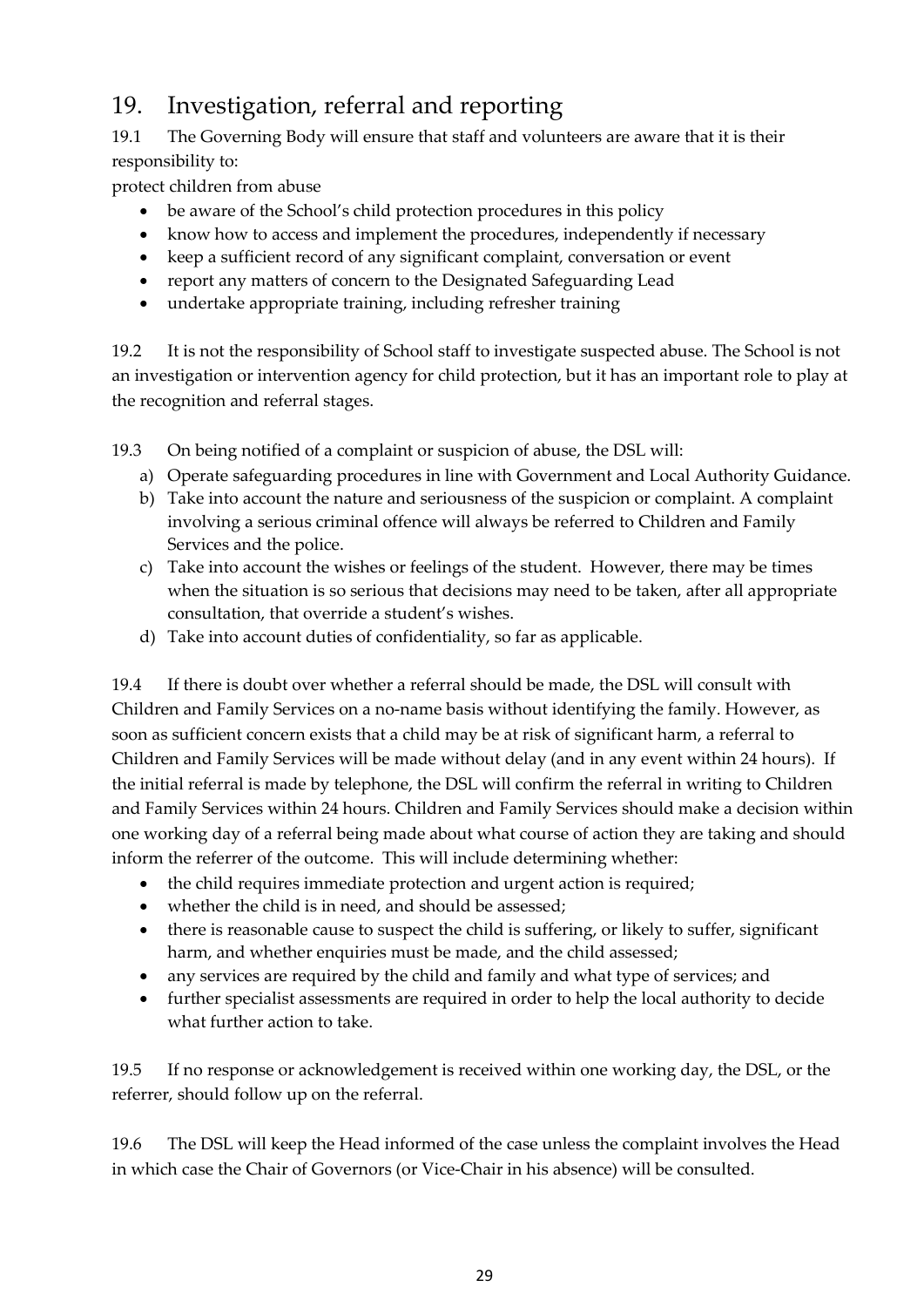19.7 Staff must not investigate suspected abuse or any allegations against other staff themselves.

19.8 If the child's situation does not appear to be improving the DSL or the staff member with concerns should consider following local escalation procedures to ensure concerns have been addressed and that the child's situation improves.

### 19.9 Children in need:

A child in need is defined under section 17 of the Children Act 1989 as a child who is unlikely to achieve or maintain a reasonable level of health or development, or whose health or development is likely to be significantly or further impaired, without the provision of services; or a child who is disabled.

19.10 In circumstances where a student has not suffered and is not likely to suffer significant harm but is in need of additional support from one or more agencies, the DSL will liaise with Children and Family Services and where appropriate an inter-agency assessment will take place, including use of the Common Assessment Framework and Team around the Child approaches, as necessary.

### 19.11 Children suffering or likely to suffer significant harm:

Local authorities have a duty to make enquiries under section 47 of the Children Act 1989 if they have reasonable cause to suspect that a child is suffering, or is likely to suffer, significant harm, to enable them to decide whether they should take any action to safeguard and promote the child's welfare. Under section 31 (10) of the Children Act 2004, the question of whether harm suffered by a child is significant relates specifically to the child's health and development. Their health or development should be compared with that which could reasonably be expected of a similar child and the parenting that we would reasonably expect them to receive from their parent/carer. 19.12 All students identified as children in need or children suffering or likely to suffer significant harm will be provided with the appropriate levels of pastoral support led by the DSL in conjunction with Heads of Section and form tutors.

## <span id="page-29-0"></span>20. Children potentially at greater risk of harm

20.1 Children who need a social worker (Child in Need and Child Protection Plans) Children may need a social worker due to safeguarding or welfare needs. Local authorities should share the fact a child has a social worker, and the DSL will hold and use this information so that decisions can be made in the best interests of the child's safety, welfare and educational outcomes.

20.2 There are clear powers to share this information under existing duties on both local authorities and schools to safeguard and promote the welfare of children.

### 20.3 Children requiring mental health support

Schools have an important role to play in supporting the mental health and wellbeing of students. For further information see ['Mental Health'](#page-11-0)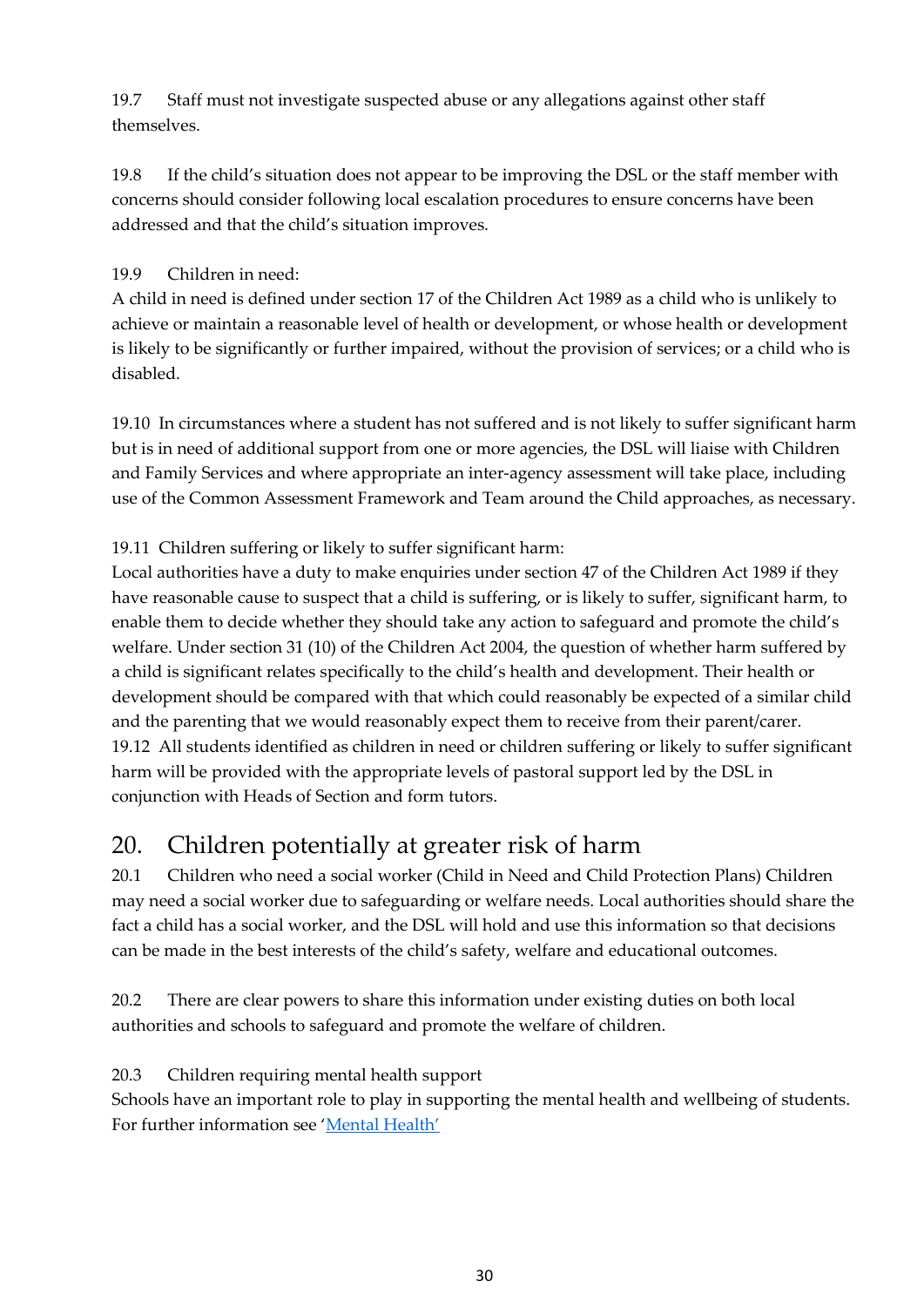## <span id="page-30-0"></span>21. Allegations of abuse made against staff, supply staff,

## Governors and volunteers

21.1 The School has procedures for dealing with allegations of abuse against staff, (including the Head), supply staff, Governors and volunteers who work with children that aim to strike a balance between the need to protect children from abuse and the need to protect staff, supply staff, Governors and volunteers from false or unfounded allegations. These procedures are set out in Appendix 1 and follow Part 4 of Keeping Children Safe in Education.

21.2 Detailed guidance is given to staff, supply staff, Governors and volunteers to ensure their behaviour and actions do not place students or themselves at risk of harm or of allegations of harm to a student. This guidance is contained in:

• The Staff Code of Conduct which provides details of additional safeguarding arrangements where staff engage in one-to-one teaching and meetings with students.

21.3 Staff, supply staff, Governors and volunteers should also feel able to follow the School's separate Whistleblowing Policy to raise concerns about poor or unsafe safeguarding practices at the School, potential failures by the School or its staff to properly safeguard the welfare of students or other wrongdoing in the workplace that does not involve the safeguarding and welfare of children.

21.4 Where a member of staff feels unable to raise an issue within the School's whistleblowing procedures, they may contact Westminster Multi-agency Safeguarding Hub (MASH) on 02076414000. Staff can also contact the Government's Whistleblowing service via the NSPCC report line which is available for staff who do not feel able to raise concerns regarding child protection failures internally. Staff can call the NSPCC whistleblowing helpline on 0800 028 0285 (Mon-Fri 8am-8pm) or email: [help@nspcc.org.uk](mailto:help@nspcc.org.uk)

## <span id="page-30-1"></span>22. Peer on peer abuse / child on child abuse

22.1 All staff should be aware that children are capable of abusing their peers i.e., peer-on-peer / child on child abuse. The School has a zero- tolerance approach to Peer-on-peer abuse and will be taken seriously by the whole School. It can manifest itself in many ways both inside and outside of school, and online. This is most likely to include, but may not be limited to:

Bullying (including cyberbullying, prejudice-based and discriminatory bullying);

- Abuse in intimate personal relationships between peers;
- Physical abuse such as hitting, kicking, shaking, biting, hair pulling or otherwise causing physical harm (this may include an online element which facilitates, threatens and/or encourages physical abuse;
- Sexual violence (this may include an online element which facilitates, threatens and/or encourages sexual violence);
- Sexual harassment such as sexual comments, remarks, jokes and online sexual harassment;
- Causing someone to engage in sexual activity without consent, such as forcing someone to strip, touch themselves sexually or to engage in sexual activity with a third party;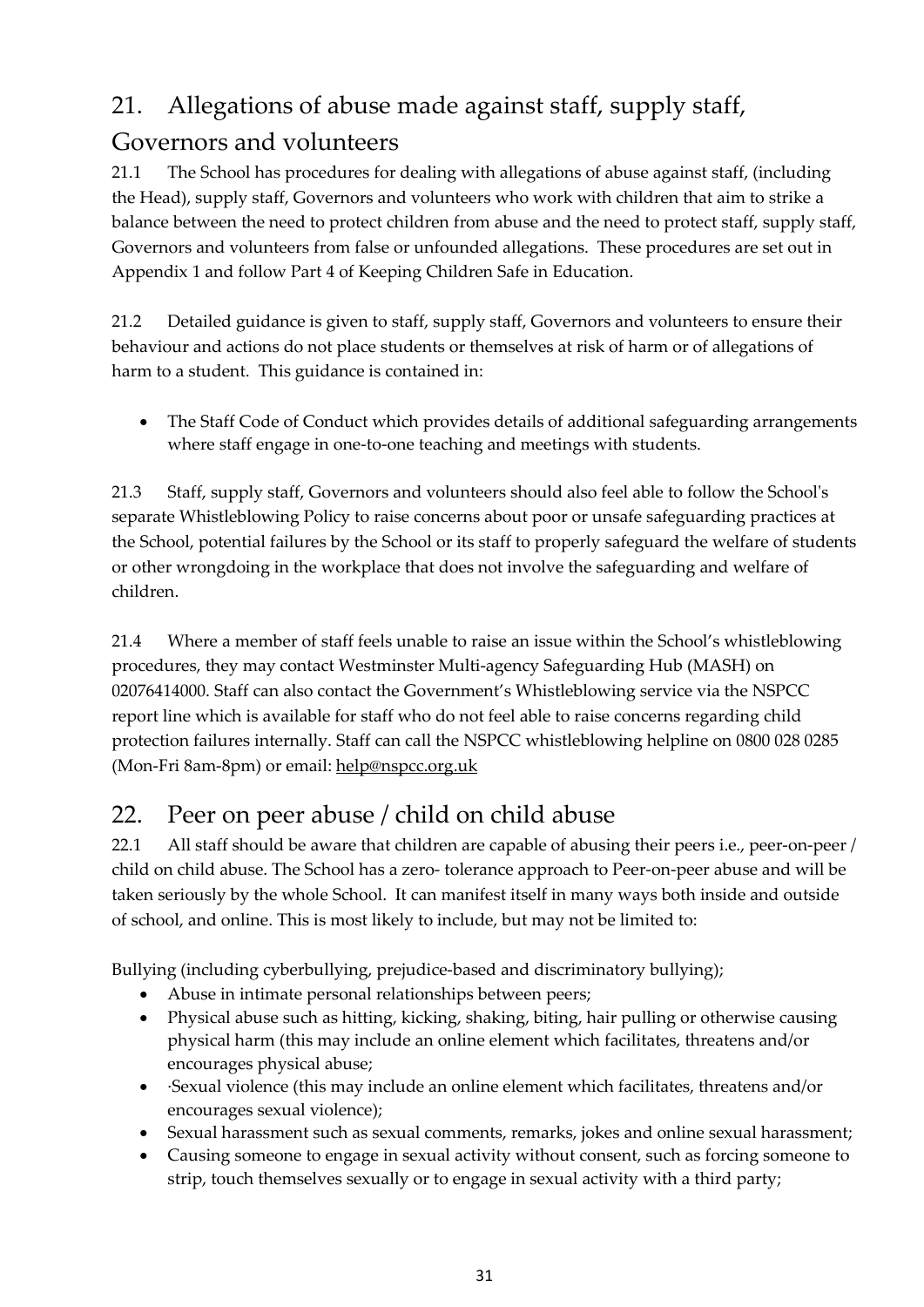- Consensual and non-consensual sharing of nude and semi-nude images and/or videos (also known as sexting or youth produced sexual imagery);
- 'Upskirting' which typically involves taking a picture under a person's clothing (not necessarily a skirt) without their permission, with the intention of viewing their genitals or buttocks (with or without underwear) to obtain sexual gratification, or cause the victim humiliation, distress or alarm. It is a criminal offence. Anyone of any gender, can be a victim; and
- Initiation/hazing type violence and rituals (including activities involving harassment, abuse or humiliation used as a way of initiating a person into a group and may include an online element.

22.2 All staff should understand, that even if there are no reports in their school it does not mean peer-on-peer abuse is not happening, it may be that it is just not being reported, staff must assume that it is happening and take appropriate action when it occurs. It is important that if staff have any concerns regarding peer-on-peer abuse they should speak to the DSL or deputy.

22.3 It is essential that all staff understand the importance of challenging inappropriate behaviours between peers, even if it appears to be relatively innocuous, as this can be an important intervention that helps prevent problematic, abusive or violent behaviour in the future. Peer-on-peer abuse should not be tolerated or passed off as "just banter", "part of growing up", "boys being boys" or "just having a laugh". Downplaying certain behaviours can lead to a culture of unacceptable behaviours, an unsafe environment for children and a culture that normalises abuse leading to children accepting it as normal and not reporting it. Staff should be aware that gender issues can be prevalent when dealing with this type of abuse i.e., that it is more likely that girls will be victims and boys perpetrators.

22.4 The threshold for dealing with such abuse is when there is reasonable cause to suspect that a child is suffering, or likely to suffer, significant harm. Such abuse will be referred to local agencies.

22.5 The Personal, Social and Health Education (Wellbeing) syllabus and the Relationships and Sex Education scheme(s) of work aim to enable students to lead responsible, healthy and assertive lives and to develop skills and knowledge which will equip them with the ability to deal with a range of issues. A unit of lessons on good relationships is included in the Wellbeing programme. The unacceptable nature of all forms of bullying is introduced into form discussion, assemblies and into lessons where appropriate, e.g. drama improvisation.

22.6 Students who have been subject to peer-on-peer abuse are encouraged to immediately report any concerns to their form tutors or speak directly to their Head of Section. Alternatively, students may seek help from the School Counsellors and/or School Nurse. If a student makes an allegation of peer-on-peer abuse staff should follow the procedure as set out under 'What to do if a student makes a disclosure' as seen [here.](#page-26-0) In response to reports of child sexual violence and/or sexual harassment the School will act in accordance with Part 5 of Keeping Children Safe in Education.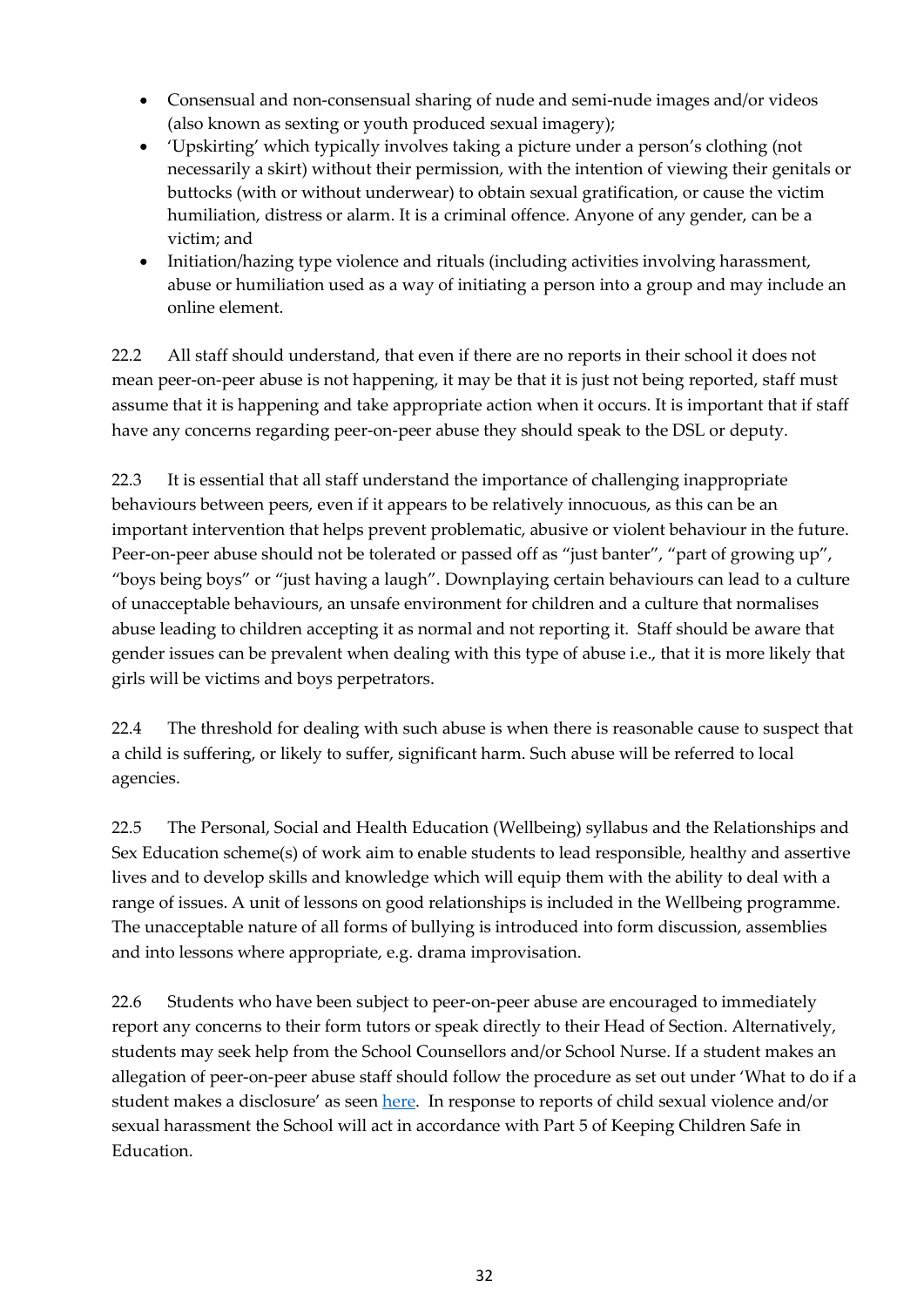22.7 The School's E - Safety Policy reminds students that the consensual and non-consensual sharing of nude and semi-nude images and/or videos (also known as sexting or youth produced sexual imagery), is strictly prohibited by the School and may constitute a criminal offence. The School will treat such incidences, both sending and receiving, as a safeguarding matter, and mobile phones may be confiscated and searched in appropriate circumstances (see the School's Promoting Good Behaviour Policy on the searching of electronic devices). Students have been advised to speak to any member of staff for advice if they are concerned about images that they have received, sent or forwarded.

22.8 When peer-on-peer abuse is found to have occurred appropriate action will be taken to support both the victims, perpetrators and any other children affected:

- Ensure the immediate safety and wellbeing of those involved
- Provide on-going support and counselling for the victim, including support from external services where appropriate
- Provide on-going support and counselling (where deemed necessary) for the perpetrator, including support from external services where appropriate
- Consider the motivation behind the behaviour and establish whether further support and/or counselling, including support from external services, are required to rectify behaviour and tackle any underlying issues which contributed to the behaviour

22.9 A student against whom an allegation of abuse has been made may be suspended from School during the investigation and the School's Promoting Good Behaviour Policy and Antibullying Strategy will apply.

22.10 The School will take advice from Children and Family Services on the investigation of such allegations, which give reasonable cause to suspect that a child is suffering, or is likely to suffer, significant harm, and will take all appropriate action to ensure the safety and welfare of all students involved including the student or students accused of abuse, who are all treated as being "at risk". If it is necessary for a student to be interviewed by the police in relation to allegations of abuse, the School will ensure that, subject to the advice of Children and Family Services, parents are informed as soon as possible, and that the student is supported during the interview by an appropriate adult.

## <span id="page-32-0"></span>23. Safer recruitment

23.1 The School is committed to operating safer recruitment procedures in compliance with relevant legislation and guidance, and in accordance with the School's Recruitment, Selection and Disclosure Policy.

23.2 The School obtains Disclosure and Barring Service clearance for all staff and complies with guidance concerning the Childcare (Disqualification) Regulations 2018 and the Education Act 2006. The School conducts a number of checks including a prohibition from teaching check and prohibition from management (S.128 direction) check, where applicable, via the Teaching Regulation Agency.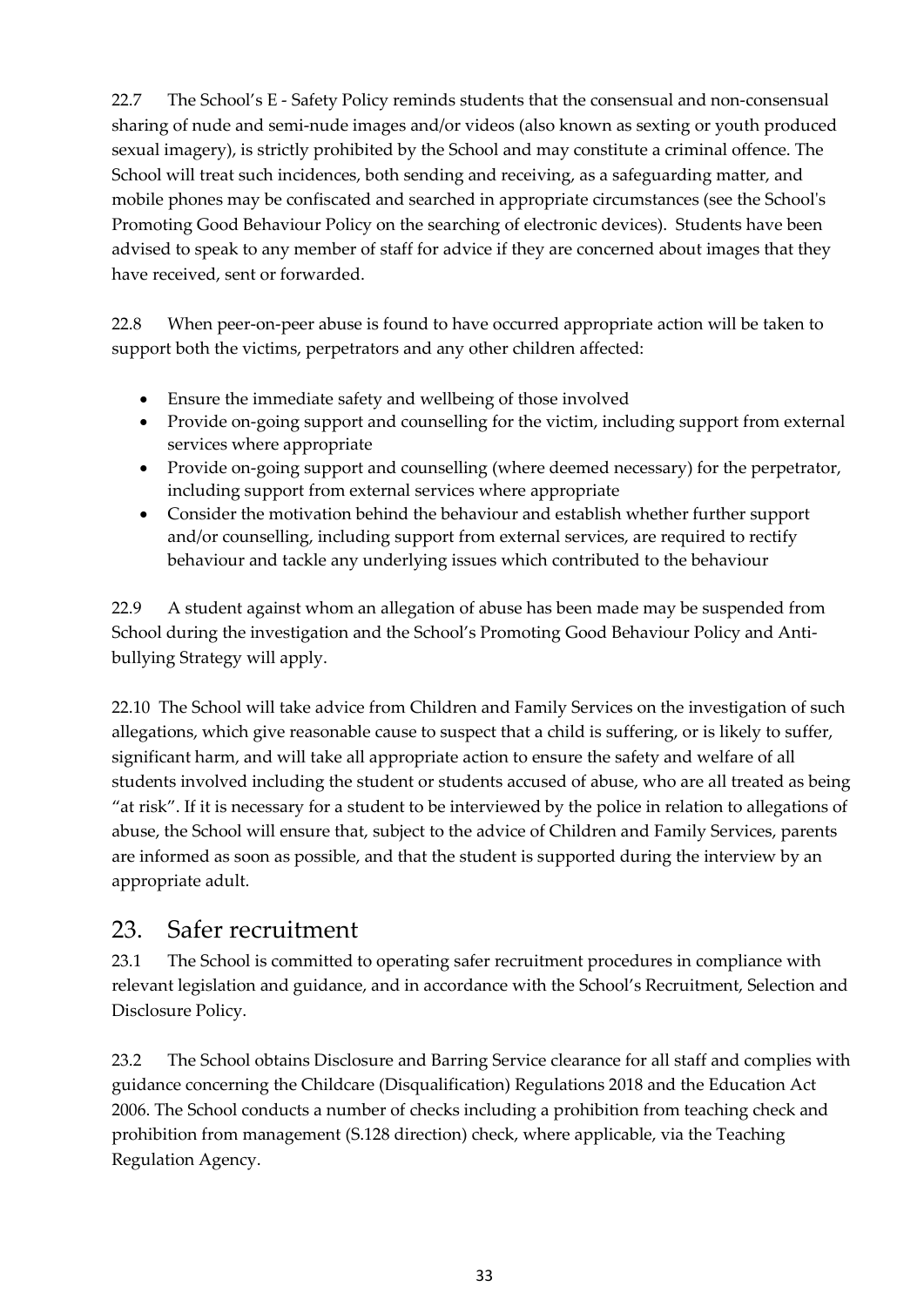23.3 Individuals who have lived or worked outside the UK undergo the same checks as all other staff, and further appropriate checks as set out in the Safer Recruitment Policy and Staff Code of Conduct.

23.4 The School will ensure that assurance is obtained of appropriate child protection checks and procedures having been applied to any staff employed by another organisation and working with the School's students on another site.

23.5 The School will make a referral to the Disclosure and Barring Service (PO Box 3961, Wootton Bassett, SN4 4HF, Tel: 03000 200 190) as soon as possible if the criteria are met, that is they have caused harm or pose a risk of harm to a child, in cases where:

- a) it is decided to dismiss a member of staff (including the Head) or to cease use the services of a governor, contractor, volunteer or student at the School because he or she is considered unsuitable to work with children (a settlement/compromise agreement will not be used); or
- b) a member of staff (including the Head), governor, contractor, volunteer, student or any other person at the school tenders his or her resignation, or ceases to provide his or her services, and child protection allegations had been made.

23.6 Ceasing to use a person's services includes: dismissal; non-renewal of a fixed-term contract; no longer engaging/refusing to engage a supply teacher provided by an employment agency; terminating the placement of a student teacher or other trainee; no longer using staff employed by contractors; no longer using volunteers; resignation; and voluntary withdrawal from supply teaching, contract working, a course of initial teacher training, or volunteering.

23.7 The Disclosure and Barring Service is responsible for bringing together the services for the checking of criminal records and the barring of individuals deemed unsuitable to work with children or vulnerable adults.

23.8 Any such incidents will be followed by a review of the safeguarding procedures within the School with a report being presented to the Governors without delay.

## <span id="page-33-0"></span>24. Secure school premises

24.1 The School will take all practical steps to ensure that School premises are as secure as circumstances permit.

24.2 An electronic device is kept at Reception and all visitors are required to sign in on arrival and sign out on departure. All visitors will be given a security badge on a yellow lanyard to wear whilst on School premises. Visitors who are not required to undergo DBS checks must be escorted whilst on School premises by a member of staff or appropriately vetted volunteer. Visitors who have undergone requisite DBS checks are not required to be escorted whilst on School premises.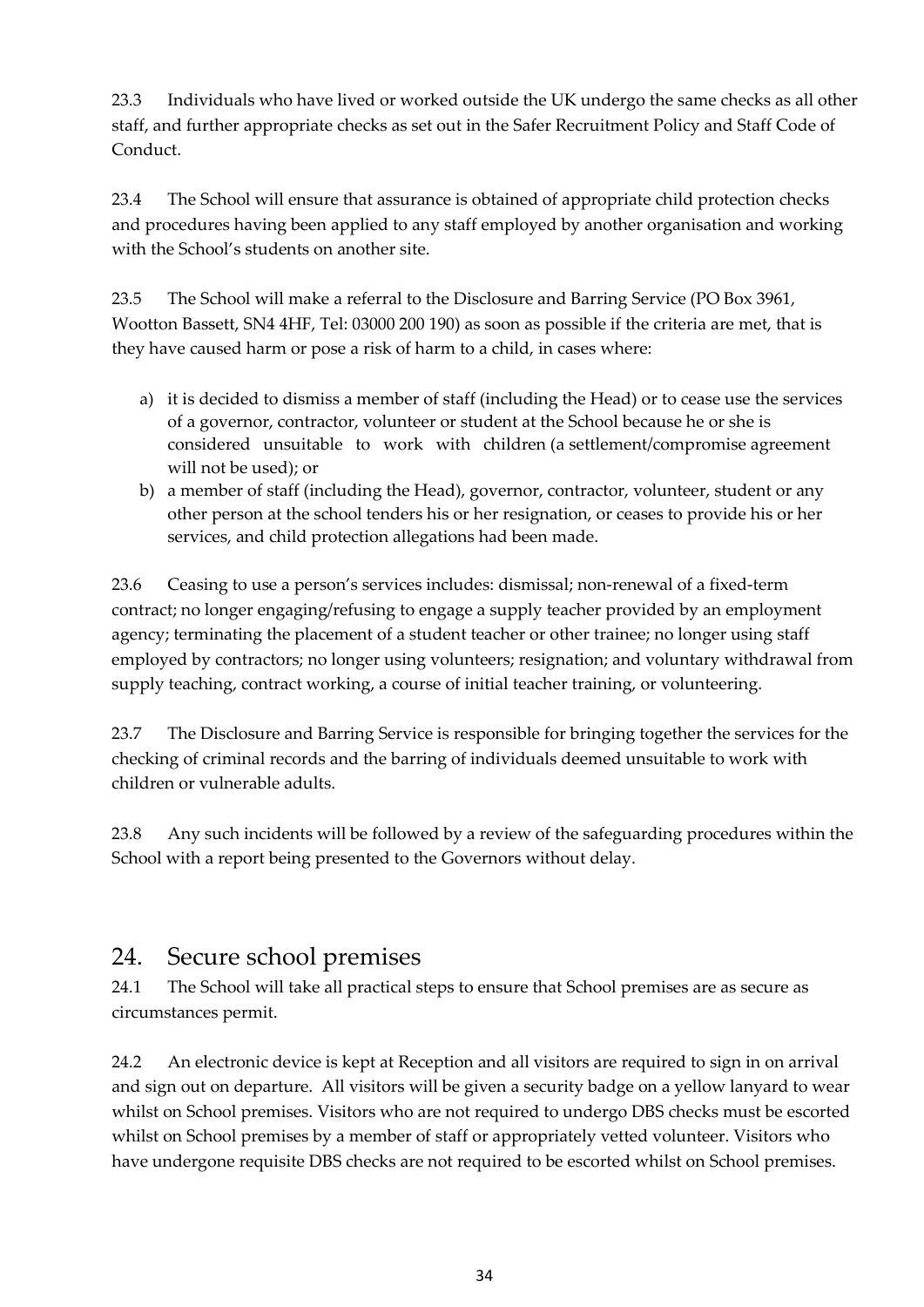24.3 Contractors who are not required to undergo DBS checks will be issued with a security badge on a blue lanyard and must be escorted at all times whilst on School premises. Contractors who have undergone requisite DBS checks will be issued with contractor's ID and are not required to be escorted whilst on School premises.

24.4 All staff are issued with identity badges displaying their name and photograph. The badges must be clearly displayed and worn at all times whilst on School premises.

## <span id="page-34-0"></span>25. Safer use of technology

25.1 The School's E-Safety Policies' set out comprehensive guidance and advice to students, staff and all members of the School community. Students are taught online safety as part of a broad and balanced curriculum, which includes lessons on staying safe online and when accessing remote learning as part of the Wellbeing and Computer Science syllabus.

25.2 In School students are not permitted to use their mobile phones in lessons, during extracurricular activities or have their phones out in public spaces.

25.3 Guidance to parents and staff on use of cameras in school is also set out as follows:

- a. Parents may bring mobile phones onto the premises but may only take photographs during events such as plays, concerts or sporting events for personal use. Parents should be reminded that the publications of such images (including on personal social networking sites even where access to the image may be limited) may be unlawful.
- b. Staff may bring mobile phones/personal devices onto the premises but should not take photographs of students on their mobile phones/personal devices. Staff should only use equipment provided or authorised by the School when taking photographs of students for official School purposes.

25.4 The breadth of issues classified within online safety is considerable, but can be categorised into three areas of risk:

- content: being exposed to illegal, inappropriate or harmful material; for example, pornography, fake news, racism, misogyny, self-harm, suicide, anti-Semitism, radicalisation and extremism;
- contact: being subjected to harmful online interaction with other users; for example, peer to peer pressure, commercial advertising and adults posing as children or young adults with the intention to groom or exploit them for sexual, criminal, financial or other purposes; and
- conduct: personal online behaviour that increases the likelihood of, or causes, harm; for example, making, sending and receiving explicit images e.g., consensual and nonconsensual sharing of nudes and semi-nudes and/or pornography, sharing other explicit images and online bullying; and,
- commerce: risks such as online gambling, inappropriate advertising, phishing and/or financial scams.

25.5 The School will do all it reasonably can to limit students exposure to the above risks when using the School's IT systems by having in place a filtering system to safeguard students from potentially harmful and inappropriate material online without "over blocking" or imposing unreasonable restrictions as to what students can be taught through online teaching.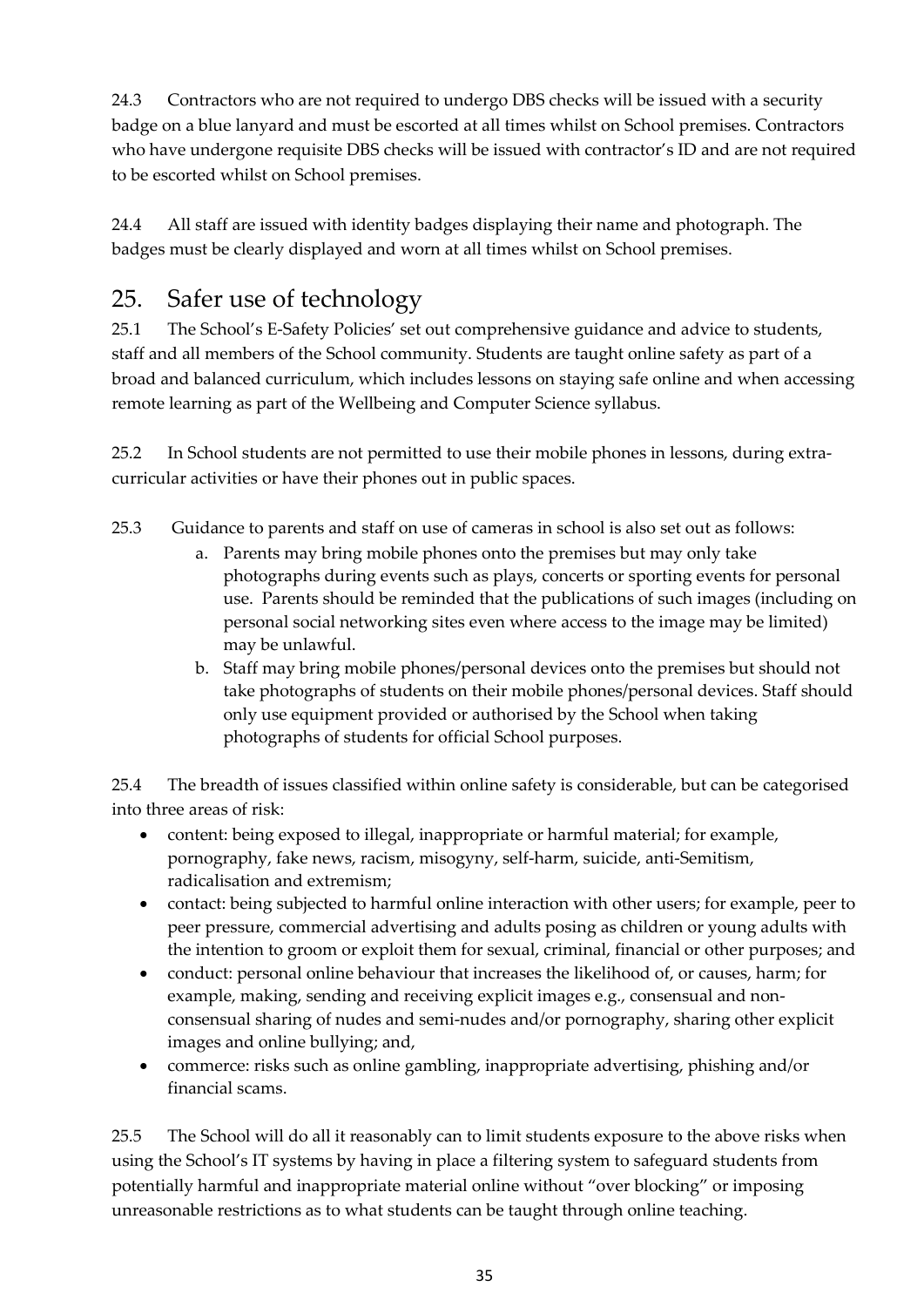25.6 The School has firewalls in place that prevent students accessing sites that are unsuitable. Regular audits are conducted of sites that have been denied and this information is examined in the ICT meeting. The DSL takes any appropriate action following this meeting. The School is currently exploring further methods of securing the system.

25.7 Students are responsible for their actions, conduct and behaviour on the internet, mobile and smart technology. Their use of technology must be safe, secure, responsible and legal. Secure Wi-Fi access is provided in and around the School grounds and students must connect to the internet whilst on School premises using the 'Student' wireless network. The School is aware that many students have unlimited and unrestricted access to the internet via mobile phone networks (i.e., 3G, 4G and 5G), and that this access means some students may use this technology inappropriately to bully or harass other students, or to view or share inappropriate material, whilst at School. Students must connect to the School's wireless network whilst on premises and abide by the School's Promoting Good Behaviour Policy and Anti-bullying Policy.

25.8 If a student is aware of or experiences misuse, harassment, bullying or abuse, via mobile or smart technology by other students, they should immediately talk to a member of staff. Where a student breach any of the School rules, practices or procedures the head will apply sanctions that are appropriate and proportionate to the breach including, in the most serious cases, those in line with the School's Promoting Good Behaviour Policy.

## <span id="page-35-0"></span>26. Visiting speakers

26.1 The School has a policy in place setting out the steps members of staff should take prior to hosting a visiting speaker and during the visit. The School will assess the visiting speaker's suitability by conducting appropriate vetting checks, as set out in the policy, and will ensure that visiting speakers, whether invited by staff or students, are suitable and appropriately supervised. A register of all visiting speakers is maintained on a database or where applicable, on the Single Central Register, and hard copies of the results of the vetting checks are retained in a central folder.

## <span id="page-35-1"></span>27. Training

27.1 All training will be carried out in accordance with government and local authority guidance.

27.2 The DSL (the Deputy Head (Pastoral) and the DDSLs attend child protection training courses at least every two years in keeping with Annex B of Keeping Children Safe in Education. The DSL and DDSLs also undertakes 2 yearly inter-agency and Prevent awareness training.

27.3 All staff, including temporary staff and volunteers, will be provided with the following in their induction training:

- (a) this policy (which includes our procedure for Children Missing in Education)
- (b) the Staff Code of Conduct
- (c) the Whistleblowing procedure
- (d) the Missing Student policy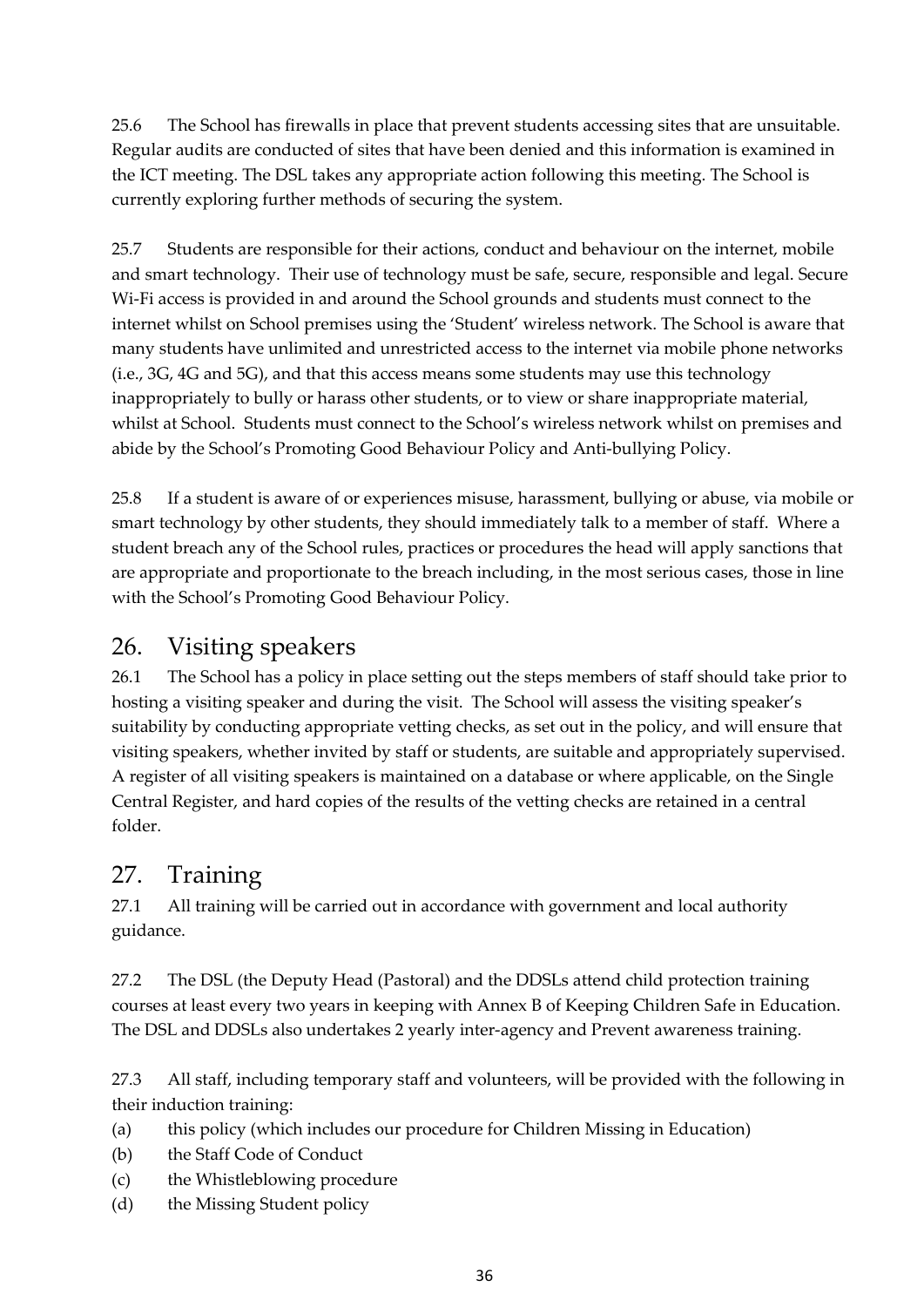- (e) the Promoting Good Behaviour Policy
- (f) E –Safety policy
- (g) Wellbeing policy
- (h) the role, identity and contact details of the DSLs
- (i) a copy of Part 1 and 5 of Keeping Children Safe in Education
- (j) the Low-Level Concerns Policy

27.4 The purpose of this induction training will be to ensure that staff understand the School's safeguarding policies and that they have an up-to-date knowledge of safeguarding issues, including peer-on-peer. This will include, amongst other content, training to enable staff to identify signs of possible abuse and neglect at the earliest opportunity, including their role in the early help process and to respond in a timely and appropriate way.

27.5 All staff, including the Head, and those that work directly with children receive a copy of Part 1, Part 5 and Annex B of Keeping Children Safe in Education, as agreed by the Governing body. Staff are required to complete declarations confirming they have received, read and understood the above.

27.6 At least every two years, the DSL will ensure that the Head, all staff members and the Safeguarding Governor, undertakes child protection training appropriate to their roles which will be updated regularly in accordance with Government and Local Authority requirements. The purpose of this training will be to ensure that staff understand the School's safeguarding policies, and in particular, the Safeguarding and Child Protection policy, and that they have an up-to-date knowledge of safeguarding issues. This will include, amongst other content, training to enable staff to identify signs of possible abuse and neglect at the earliest opportunity and to respond in a timely and appropriate way.

27.7 Whenever such training takes place, in consultation with government and local authority guidance, the School will discuss and take account of any specific local requirements and the context of the School which needs to be taken account of in the training.

27.8 The School undertakes to make all supply staff, part time staff and volunteers aware of the training to ensure their attendance. The DSL runs safeguarding and child protection training sessions throughout the academic year to ensure all staff receive the requisite training. Staff also receive safeguarding and child protection updates via Teams, email and staff briefings, as required, but at least annually to provide them with relevant skills and knowledge to safeguard children effectively. Safeguarding training also includes Prevent training and guidance relating to online safety.

27.9 The Head and Senior Leadership Team will monitor and evaluate with Governors the effectiveness of the safeguarding training provided to staff. The safeguarding training will be subject to review at least annually (or more frequently if changes to legislation, regulation or statutory guidance so require).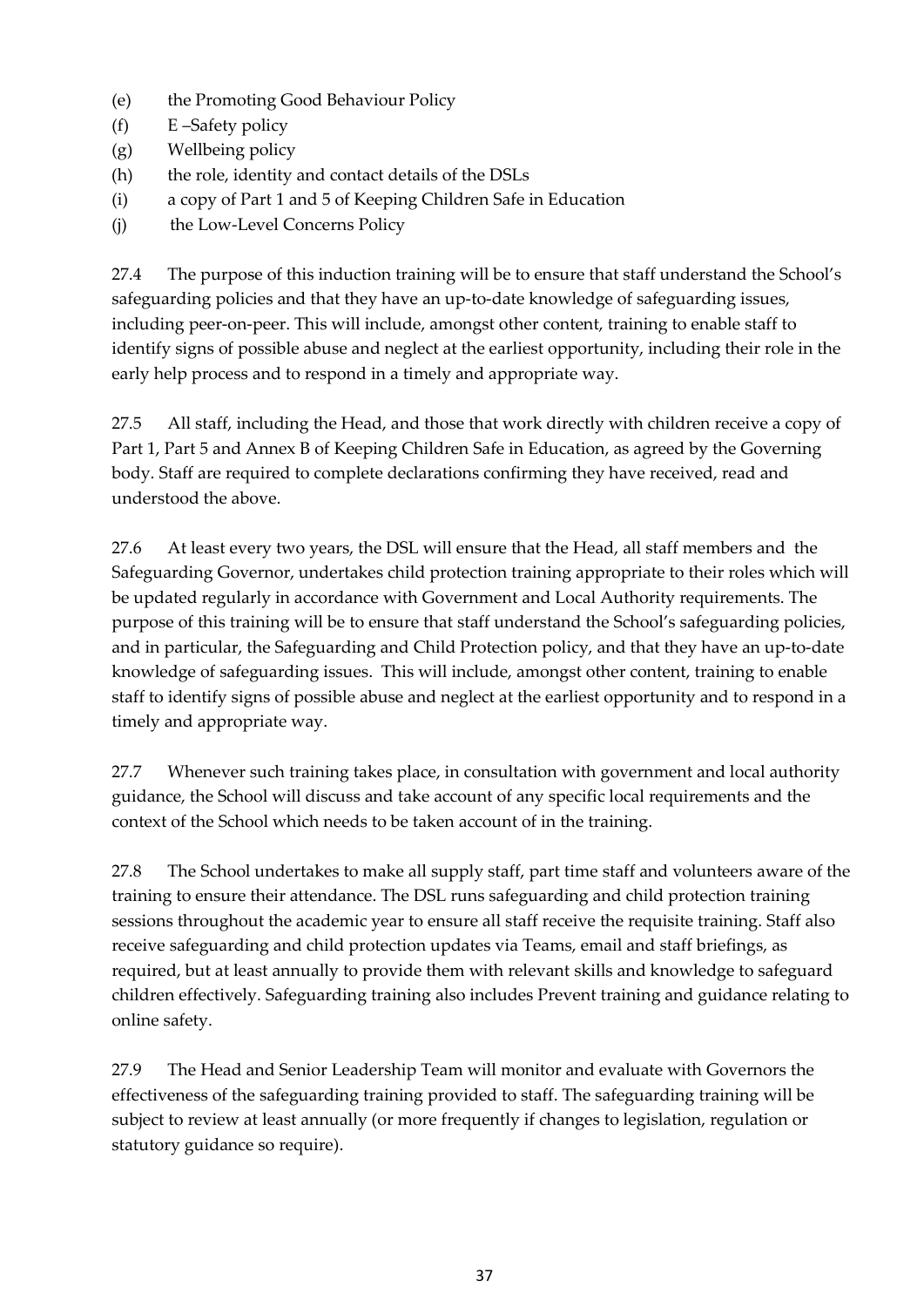27.10 The safeguarding training will also be subject to critical review by the Safeguarding Governor and by the full Governing Body each year as part of the Governors' annual safeguarding review.

# <span id="page-37-0"></span>28. Confidentiality and information sharing

28.1 The School will keep all child protection records confidential, allowing disclosure only to those who need the information in order to safeguard and promote the welfare of children. Records will be securely disposed of in line with the suggested retention periods as set out in the School's Data Policy. The School will co-operate with police and Children and Family Services to ensure that all relevant information is shared for the purposes of child protection investigations under section 47 of the Children Act 1989 in accordance with the requirements of Working Together to Safeguard Children.

28.2 The Data Protection Act 2018 and UK GDPR do not prevent the sharing of information for the purposes of keeping children safe. The School will not allow data sharing concerns to stand in the way of the need to safeguard and promote the welfare and protect the safety of children.

28.3 Further details on information sharing can be found:

- in Chapter one of [Working Together to Safeguard Children, w](https://www.gov.uk/government/publications/working-together-to-safeguard-children--2)hich includes a myth-busting guide to information sharing
- at [Information Sharing: Advice for Practitioners Providing Safeguarding Services to](https://www.gov.uk/government/publications/safeguarding-practitioners-information-sharing-advice) [Children, Young People, Parents and Carers. T](https://www.gov.uk/government/publications/safeguarding-practitioners-information-sharing-advice)he seven golden rules for sharing information will be especially useful
- at The Information [Commissioner's Office \(](https://ico.org.uk/for-organisations/business/)ICO), which includes ICO UK GDPR FAQs and guidance from the department
- in [Data protection: toolkit for schools -](https://www.gov.uk/government/publications/data-protection-toolkit-for-schools) Guidance to support schools with data protection activity, including compliance with the UK GDPR.

28.4 Parents will normally be kept informed as appropriate of any action to be taken under these procedures. However, there may be circumstances when the DSL will need to consult, Children and Family Services, the police and/or the Head before discussing details with parents.

28.5 Allegations against staff, the Head, volunteers supply staff or Governors will be dealt with in accordance with the procedures set out in Appendix 1 below. In addition to informing the LADO, the Head (or the Chair of Governors, in cases where an allegation relates to the Head) will consult, where appropriate, with the police and Children and Family Services to agree the information that should be disclosed and to whom.

## <span id="page-37-1"></span>29. Monitoring and review

29.1 Any child protection incidents at the School will be followed by a review of the safeguarding procedures within the School by the DSL and a prompt report to the Governors. Where an incident involves a member of staff, the LADO will assist in this review to determine whether any improvements can be made to the School's procedures. Any deficiencies or weaknesses in regard to child protection arrangements at any time will be remedied without delay.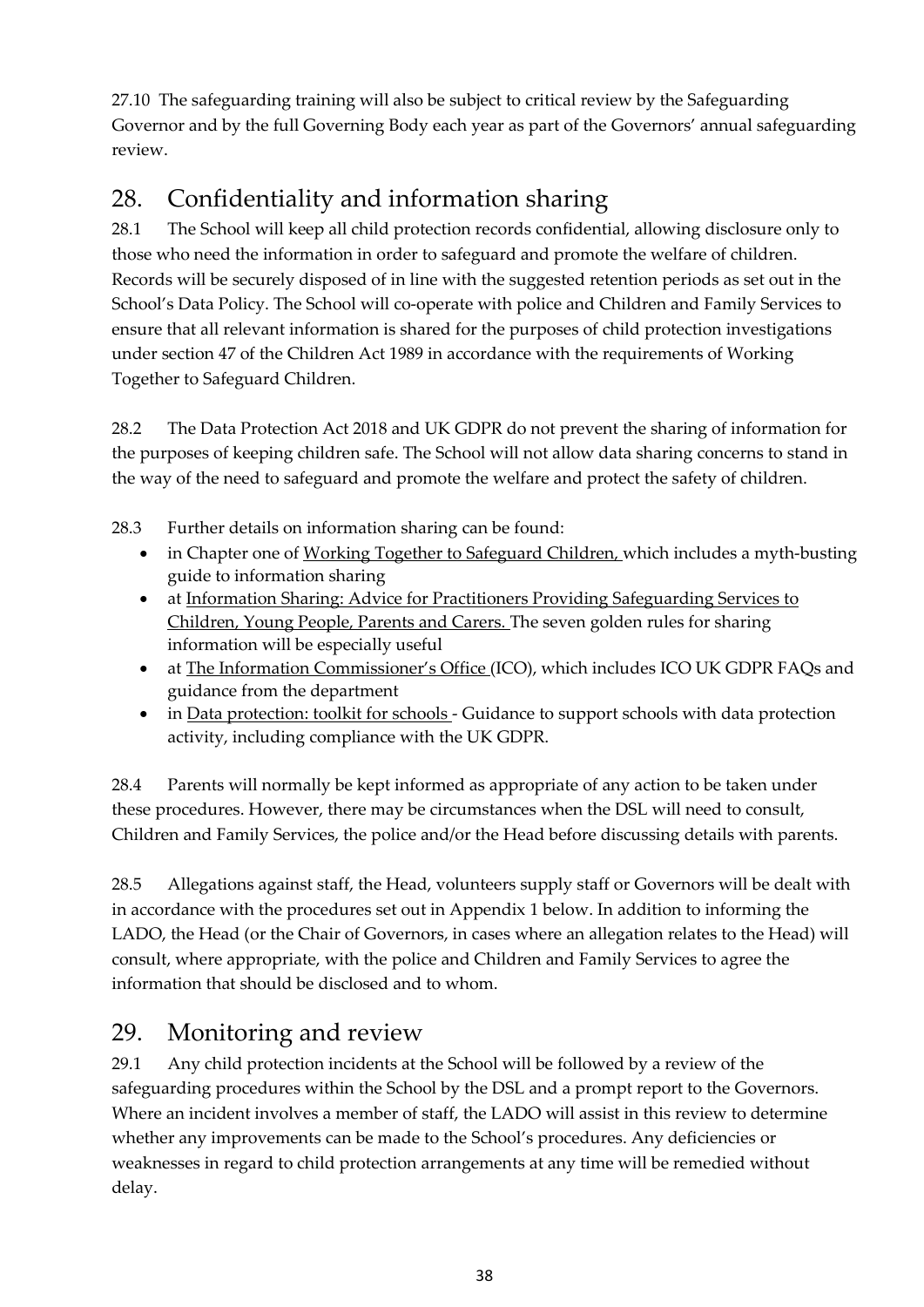29.2 The Safeguarding and Child Protection Policy will be subject to review at least annually (or more frequently if changes to legislation, regulation or statutory guidance so require) so that it is kept up to date with safeguarding issues as they emerge and evolve including lessons learnt. by the Head and Senior Leadership Team.

29.3 The Safeguarding and Child Protection Policy will also be subject to critical review by the Safeguarding Governor who has received safeguarding training, on an annual basis, the outcome of which will be reported to the full Governing Body.

29.4 The full Governing Body will annually review this policy and the implementation of its procedures, including good cooperation with local agencies, and approve the amendments to the policy, which will, in turn, be signed off by the Chair of Governors. This annual review will take account of evidence such as staff training in safeguarding matters, referral data, analysis of any issues and themes which have emerged in the School for example cyber bullying, sexual violence/harassment and peer on peer abuse, and how these have been handled, initiatives to educate students about safeguarding, and details of any contribution the School has made to local discussions and multiagency working on safeguarding matters. The annual review will be conducted in conjunction with the Head and Senior Leadership Team.

29.5 The date of the next review is shown on the front page.

## <span id="page-38-0"></span>30. COVID-19

30.1 The School has a duty to follow the Government guidance in relation to actions all schools, including independent schools, are expected to take in order to minimise the risk of transmission of coronavirus (COVID-19) in their schools. This is public health advice, endorsed by Public Health England (PHE).

The rest of the guidance is focused on how the Department for Education (DfE) expects schools to operate in this new context.

This includes:

- •school operations
- •curriculum, behaviour and pastoral support
- •assessment and accountability
- •contingency planning to provide continuity of education in the case of a local outbreak

This guidance has been prepared with input from school leaders, unions and sector bodies and in consultation with PHE and the Health and Safety Executive (HSE).The School's Risk Assessment in response to this can be found here:

[https://eatonsquareschool.sharepoint.com/:x:/s/ComplianceInspection/EcTMzb\\_5KLpMmycfXSulI](https://eatonsquareschool.sharepoint.com/:x:/s/ComplianceInspection/EcTMzb_5KLpMmycfXSulIT8B98nMkL9vDeQr894oqrukSQ?e=g6QAHV) [T8B98nMkL9vDeQr894oqrukSQ?e=g6QAHV](https://eatonsquareschool.sharepoint.com/:x:/s/ComplianceInspection/EcTMzb_5KLpMmycfXSulIT8B98nMkL9vDeQr894oqrukSQ?e=g6QAHV)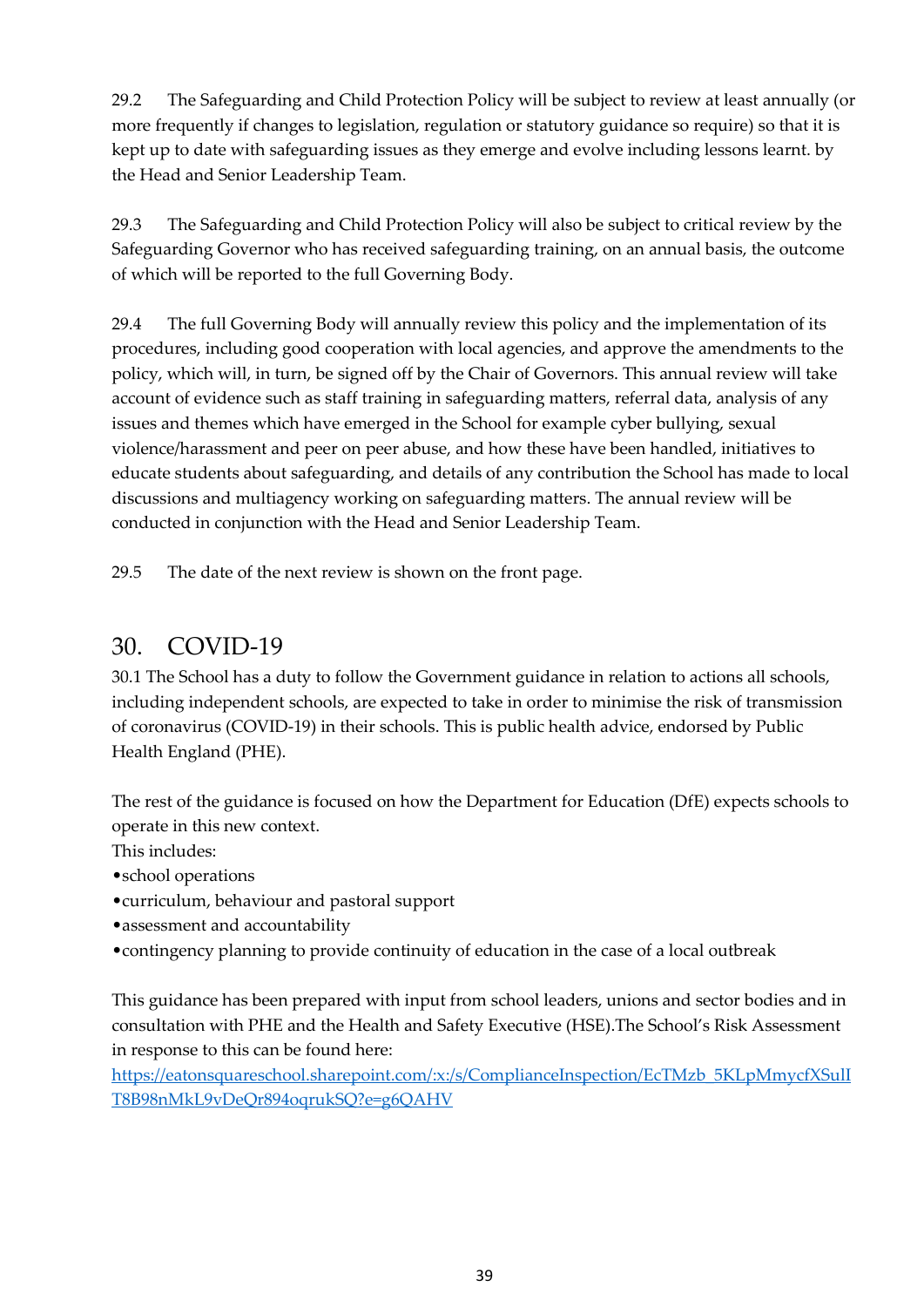# <span id="page-39-0"></span>Appendix

<span id="page-39-1"></span>Appendix 1: Allegations of abuse against members of staff, the Head, Governors/Directors, contractors, volunteers, supply staff or students who work with children

Any allegation against a member of staff (or any volunteers, supply staff, contractors or students who work with children,), or the Head or a Governor/Director must be reported straight away, in accordance with the procedures set out below.

The School has procedures for dealing with allegations that aim to strike a balance between the need to protect children from abuse and the need to protect staff and volunteers from false or unfounded allegations. These procedures will be used where the member of staff, volunteer, supply staff, student, the Head or Governor/Director has:

- Behaved in a way that has harmed a child, or may have harmed a child;
- Possibly committed a criminal offence against or related to a child; or
- Behaved towards a child or children in a way that indicates he or she would pose a risk of harm if he or she works regularly or closely with children.

Any allegations not meeting this criteria will be dealt with in accordance with Westminster Children's Services and paragraphs 406 to 412 of Keeping Children Safe in Education (September 2021): 'Concerns that do not meet the harms threshold'. Advice from the LADO will be sought in borderline cases.

All such allegations must be dealt with as a priority, without delay.

The School has a culture of safety and of raising concerns, encouraging transparency and accountability. Induction and whole school training in safeguarding includes guidance to staff on the raising and handling of concerns and the support available in such cases.

### **Reporting allegations against members of staff, the Head, DSL, Governors/Directors, contractors, volunteers, supply staff or students who work with children**

Where an allegation or complaint is made against any member of staff (other than the Head), the DSL, a Governor/Director, contractor, volunteer, supply staff or students who work with children, the matter must be reported immediately to the Head (or in the Head's absence, the Chair of Governors). Where appropriate to do so, the Head will liaise with the DSL, the Chair of Governors, or the Vice-Chair in his absence.

Where an allegation is made against the Head, the matter must be reported immediately to the Chair of Governors, or the Vice-Chair in his absence, without notifying the Head first. Staff can access the Chair of Governors contact details directly through SharePoint or via Microsoft Teams: All Staff/General/Safeguarding/Safeguarding Governors' Contact Information. The contact details are also set out on the safeguarding prompt card issued to all staff. Parents can write to the Chair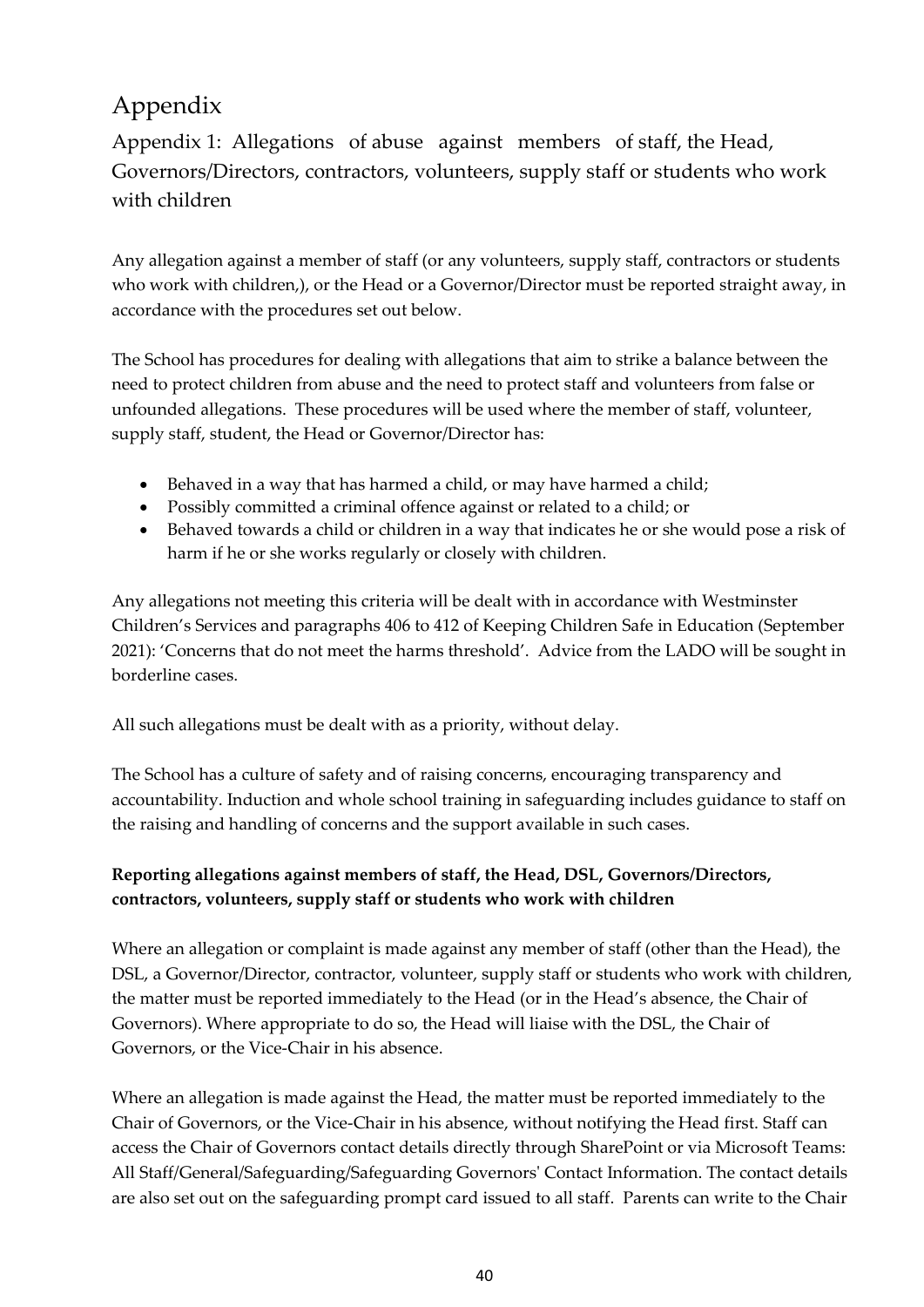of Governors, at the School address, marking their envelope 'Private & Confidential'. The Chair of Governors, will immediately report the matter to the Local Authority Designated Officer without notifying the Head first. Where there is a conflict of interest in reporting the matter to the Head the report should be made directly to the LADO.

The Head or Chair of Governors will report the matter to the Local Authority Designated Officer, Westminster at 0207 6417668, and will act in accordance with any strategy formulated by the relevant agencies. All allegations will be discussed with the Local Authority Designated Officer before further action is taken. The discussions will be recorded in writing, and any communication with both the accused person and the parents of the child agreed. The Local Authority Designated Officer will be informed of allegations that come to the attention of the School, or that are made directly to the police within one working day.

If it is not possible to report to the Head or Chair of Governors in the circumstances set out above, a report should be made immediately to the DSL. The DSL will take action in accordance with these procedures and will as soon as possible inform the Head or, where appropriate, the Chair of Governors.

The person with responsibility for contacting the Local Authority Designated Officer in accordance with the procedures described above is known as the "case manager".

### Disclosure of information:

The case manager will inform the accused person of the allegation as soon as possible after the Local Authority Designated Officer has been consulted. The parents or carers of the child(ren) involved will be informed of the allegation as soon as possible after the Local Authority Designated Officer has been consulted, if they do not already know of it. Where the Local Authority Designated Officer advises that a strategy discussion is needed, or the police or Children and Family Services need to be involved, the case manager should not inform the accused or the parents or carers until these agencies have been consulted and it has been agreed what information can be disclosed. The parents or carers should be kept informed of the progress of the case, including the outcome of any disciplinary process. The reporting restrictions preventing the identification of a teacher who is the subject of such an allegation in certain circumstances will be observed.

### Further action:

The School has a duty of care towards its employees and as such, it will ensure that effective support is provided for anyone facing an allegation. The School will take action in accordance with Part Four of Keeping Children Safe in Education.

### Suspension:

The School will carefully consider whether the circumstances of the case warrant suspension or whether alternative arrangements should be put in place. Suspension will not be an automatic response to an allegation and will only be considered in a case where:

- a) there is cause to suspect a child or other children at the School is or are at risk of significant harm; or
- b) the allegation is so serious that it might be grounds for dismissal.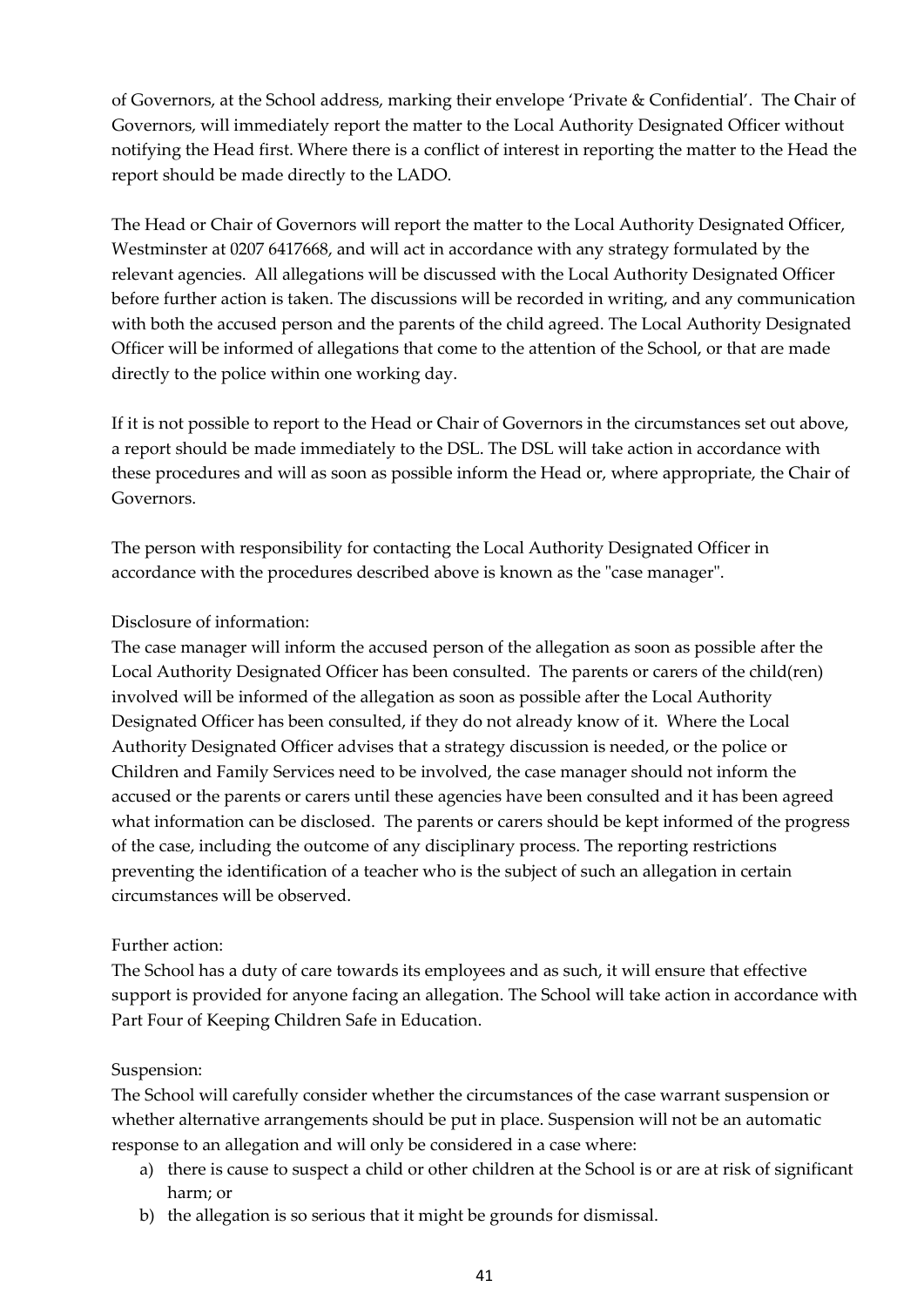All alternatives to suspension will be considered before taking that step. Consideration will be given to whether the result that would be achieved by suspension could be obtained by alternative arrangements, for example, redeployment either within or outside of the School.

The School will give due weight to the views of the Local Authority Designated Officer, Keeping Children Safe in Education and Working Together to Safeguard Children when making a decision about suspension. A member of staff will only be suspended if there is no reasonable alternative. If suspension is deemed appropriate, the reasons and justification will be recorded, and the member of staff notified of those reasons in writing within one working day. Appropriate support will be provided for the suspended individual and contact details provided.

### Ceasing to use staff:

If the School ceases to use the services of a member of staff (including the Head), or a Governor, volunteer, supply staff, contractor or student who works with children, because he or she is unsuitable to work with children, a settlement/ compromise agreement will not be used and a referral to the Disclosure and Barring Service will be made as soon as possible if the criteria are met. Where a referral is made to the DBS, (PO Box 3961, Wootton Bassett, SN4 4HF, Tel: 03000 200 190) a separate referral will also be made as soon as possible to the Teaching Regulation Agency in cases of serious professional misconduct of teachers. Any such incidents will be followed by a review of the safeguarding procedures within the School, with a report being presented to the Governors without delay.

### Resignation:

If a member of staff (including the Head) or a Governor/Director, volunteer, supply staff, contractor or student tenders his or her resignation, or ceases to provide his or her services, any child protection allegations will still be followed up by the School in accordance with this policy and a referral will be made to the Disclosure and Barring Service (PO Box 3961, Wootton Bassett, SN4 4HF,Tel: 03000 200 190) as soon as possible if the criteria are met, that is, they have caused harm or pose a risk of harm to a child, and a separate referral will also be made as soon as possible to the Teaching Regulation Agency in cases of serious professional misconduct of teachers.

### Ceasing to use a person's services includes:

Dismissal; non-renewal of a fixed-term contract; no longer engaging/refusing to engage a supply teacher provided by an employment agency; terminating the placement of a student teacher or other trainee; no longer using staff employed by contractors; no longer using volunteers; resignation; and voluntary withdrawal from supply teaching, contract working, a course of initial teacher training, or volunteering.

Where a teacher (including the Head) has been dismissed or would have been dismissed had he/she not resigned, in circumstances where the threshold for a DBS referral have not been met, separate consideration will be given to whether the matter should be referred to the Teaching Regulation Agency. This will include matters where there has been unacceptable professional conduct, conduct which may bring the teaching profession into disrepute, conviction at any time of a relevant offence or where a prohibition order may otherwise be appropriate.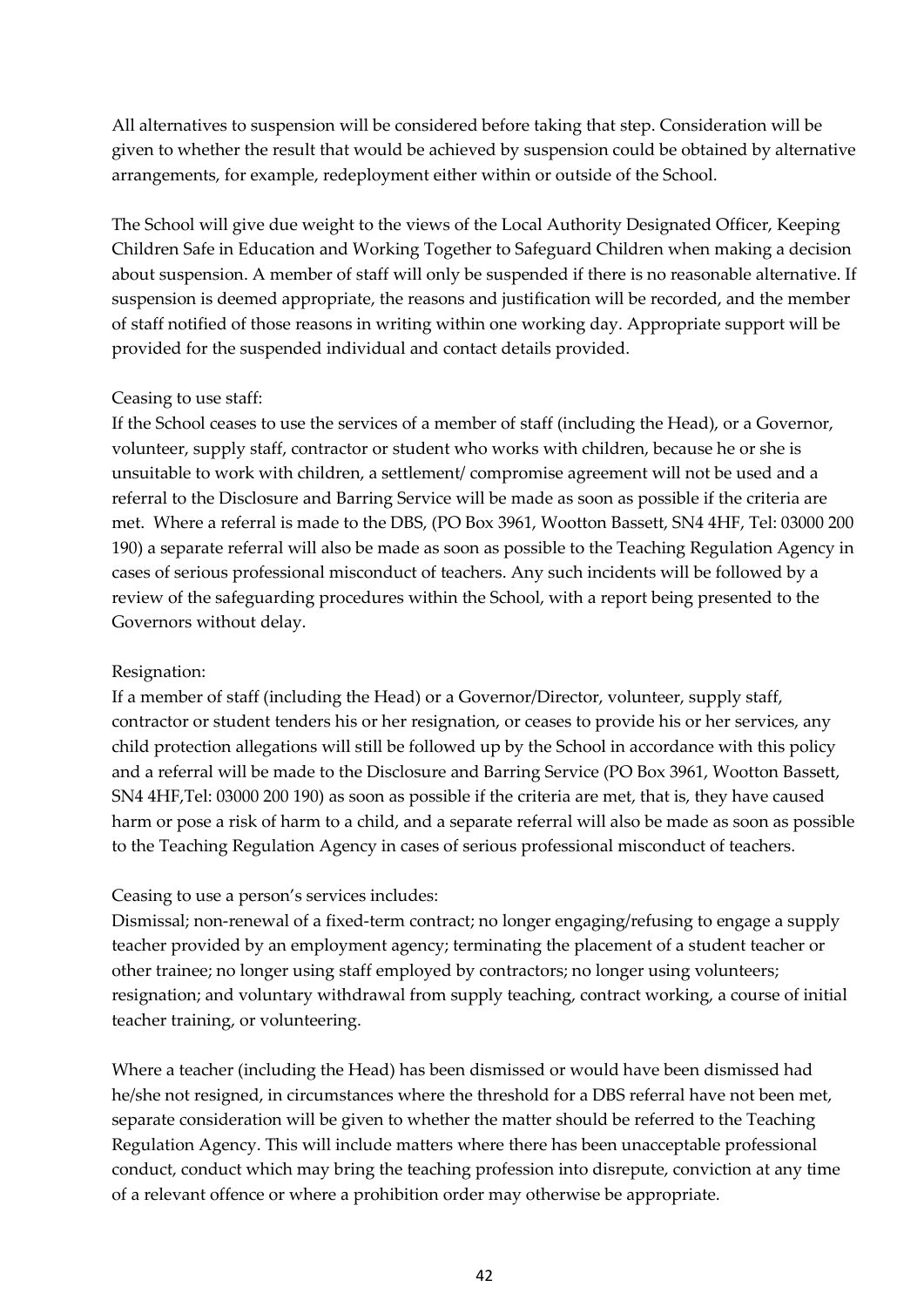Unsubstantiated, false or malicious allegations:

Where an allegation by a student is shown to have been deliberately invented or malicious, the Head will consider whether to take disciplinary action in accordance with the School's Promoting Good Behaviour Policy.

Where a parent has made a deliberately invented or malicious allegation the Head will consider whether to require that parent to withdraw their child or children from the School on the basis that they have treated the School or a member of staff unreasonably.

Whether or not the person making the allegation is a student or a parent (or other member of the public), the School reserves the right to contact the police to determine whether any action might be appropriate.

Allegations against a teacher who is no longer teaching and/or allegations of historical abuse should be reported to the DSL who will take them forward in accordance with the guidance contained in Keeping Children Safe in Education.

### Record keeping:

Records concerning allegations of sexual abuse must be preserved for the term of the Independent Inquiry into Child Sexual Abuse (IICSA) and at least until the accused has reached normal pension age or for 10 years from the date of the allegation, if this is longer.

Further information about IICSA can be found on their website:<https://www.iicsa.org.uk/>

Details of all other allegations will be recorded on the employee's file and retained at least until the employee reaches the normal pension age or for a period of 10 years from the date of the allegation, if this is longer. Allegations proven to be false, unsubstantiated or malicious, will not be referred to in any employer reference. Allegations found to be malicious will be removed from personnel records.

Where an allegation relates to a member of supply staff and or contractors provided by an agency, the agency or their employers should be fully involved in order to identify any potential patterns of inappropriate behaviour.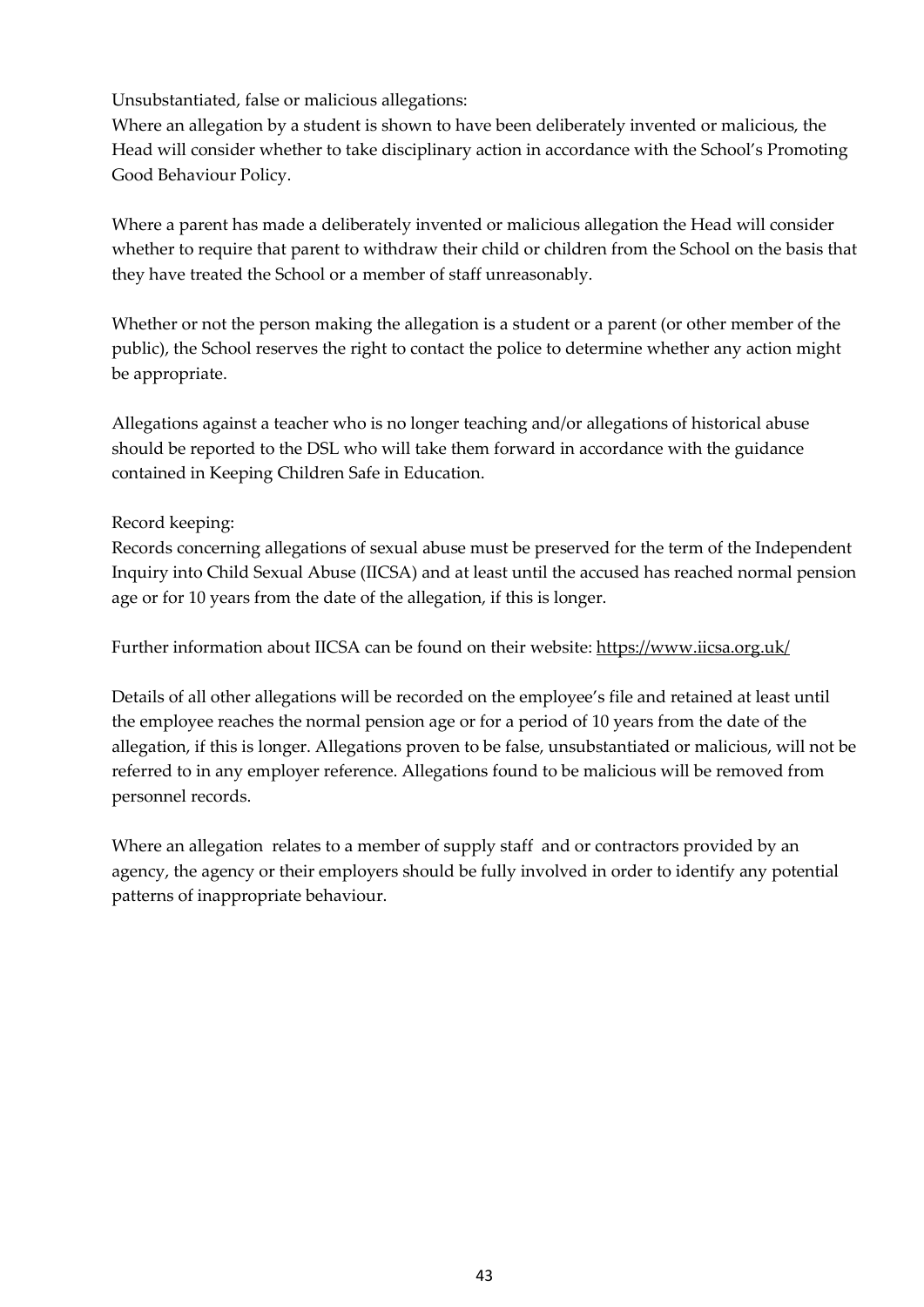## <span id="page-43-0"></span>Appendix 2: Responsibilities of the Governing Body in the Management of Safeguarding

- The Governing Body will ensure that it and, as appropriate, the School's Senior Leadership team and all staff comply with all requirements outlined in Part two of Keeping Children Safe in Education, including that:
- There are appropriate policies and procedures in place in order for appropriate action to be taken in a timely manner to safeguard and promote children's welfare.

There is an effective Safeguarding and Child Protection policy and procedures in place, together with a Staff Code of Conduct, which amongst other things includes acceptable use of technologies, staff/student relationships and communications including the use of social media, and that these are provided to all staff (including, as and where necessary, to temporary staff and volunteers, based on a proportional risk-based approach) on induction;

- The DSL is appointed from the Senior Leadership Team and that they have the appropriate authority and the time, funding, training, resources and support to fulfil the role and responsibilities as outlined [here](#page-23-0)
- The School contributes to inter-agency working in line with statutory guidance Working Together to Safeguard Children through effective implementation of the Safeguarding and Child Protection policy and procedures and good cooperation with local agencies;
- The School's safeguarding arrangements are in line with locally agreed inter-agency procedures and practice set up by the local safeguarding authority.
- The Governing Body has nominated one of its members (board level lead) as the 'Nominated Child Protection Governor' for the School to have oversight of child protection matters, including monitoring of the School's legal duty to refer to the Disclosure and Barring Service; liaise with the local authority and/or partner agencies on issues of child protection; and instigate and oversee the annual review of this policy.
- The School has statutorily compliant procedures for dealing with allegations of abuse made against members of staff including allegations made against the Head.
- The School also has procedures in place to handle allegations against other children.
- The School operates an effective training strategy that ensures all staff, including the Head, receive safeguarding and child protection training, as and when required (at least annually) in accordance with government and local authority guidance.
- An annual review of safeguarding is instigated, carried out and approved and that the minutes of Governing Body meetings record in detail the relevant discussion and actions taken in carrying out and approving their annual review of safeguarding.
- Appropriate safeguarding responses are in place to deal with students who go missing from the School (see Missing Student Policy), in particular any students who go missing on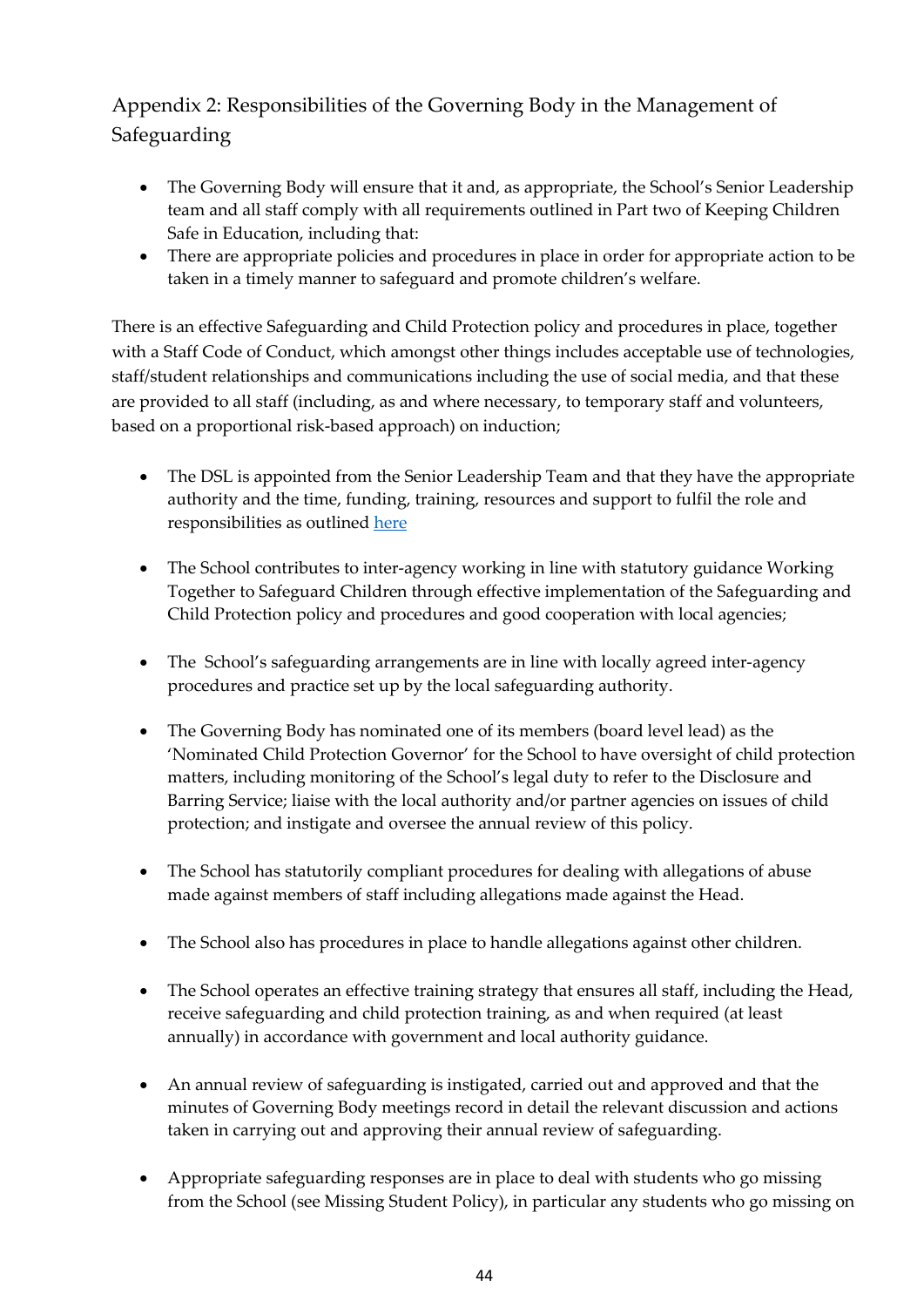repeat occasions to help identify the risk of abuse and neglect including sexual abuse or exploitation and to help prevent the risks of their going missing in future.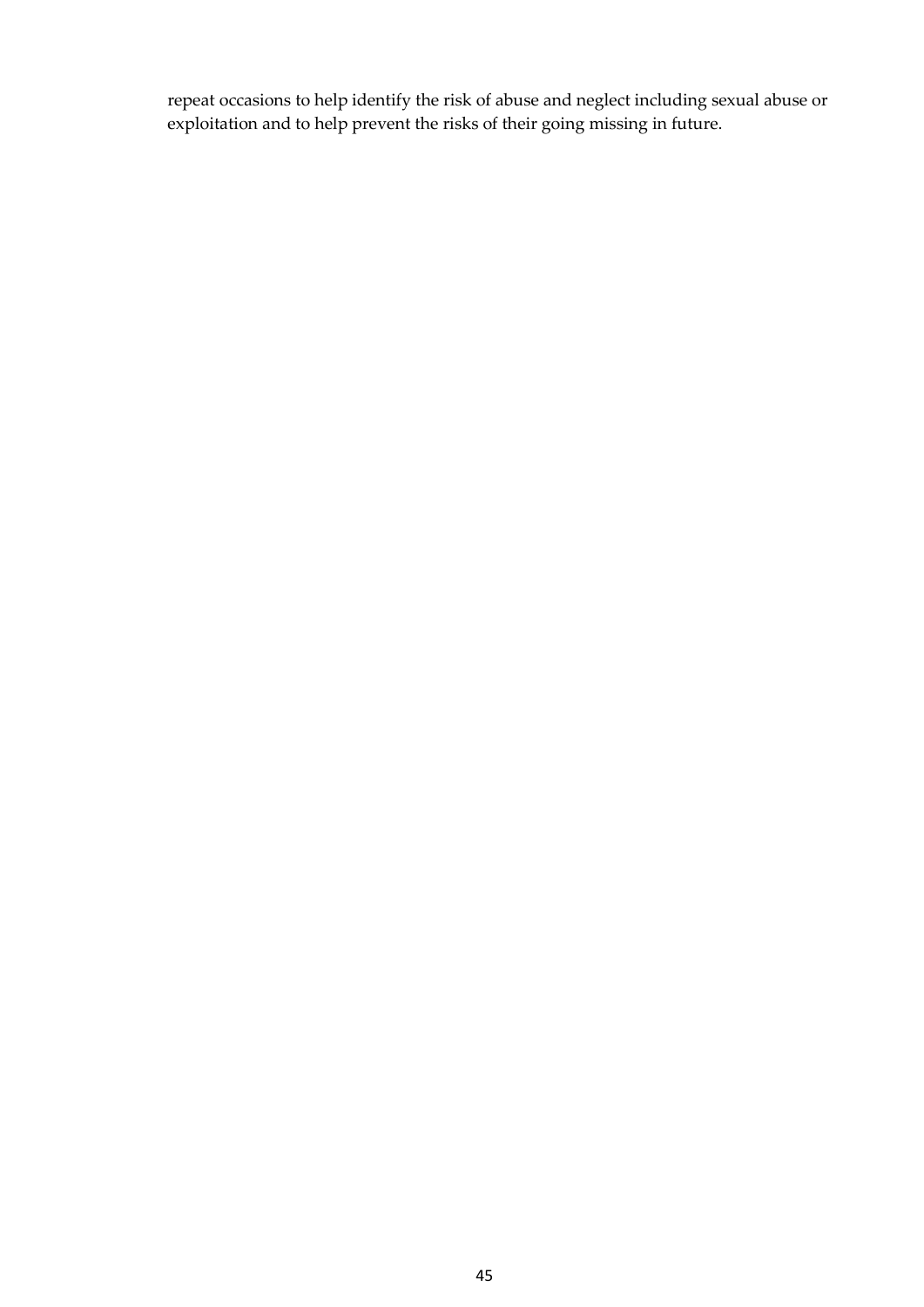### <span id="page-45-0"></span>Appendix 3: Responsibilities of the Head in the Management of Safeguarding

- Ensure that the Safeguarding and Child Protection policy and procedures adopted by the Governing Body are implemented and followed by all staff.
- Allocate sufficient time and resources to enable the DSL and deputies to carry out their roles effectively.
- Ensure that all staff feel able to raise concerns about poor or unsafe practice and that such concerns are handled sensitively. Reporting wrongdoing by staff in the workplace will be dealt with in accordance with the school's Whistleblowing procedures, disciplinary procedures, and/or the procedures set out in this policy as appropriate.
- Ensure that children's safety and welfare is addressed through the curriculum.
- Receives the required safeguarding and child protection training and training in order to understand safer recruitment procedures and processes and be able to apply them as a member of an appointment panel and to deal with allegations made against members of staff and volunteers.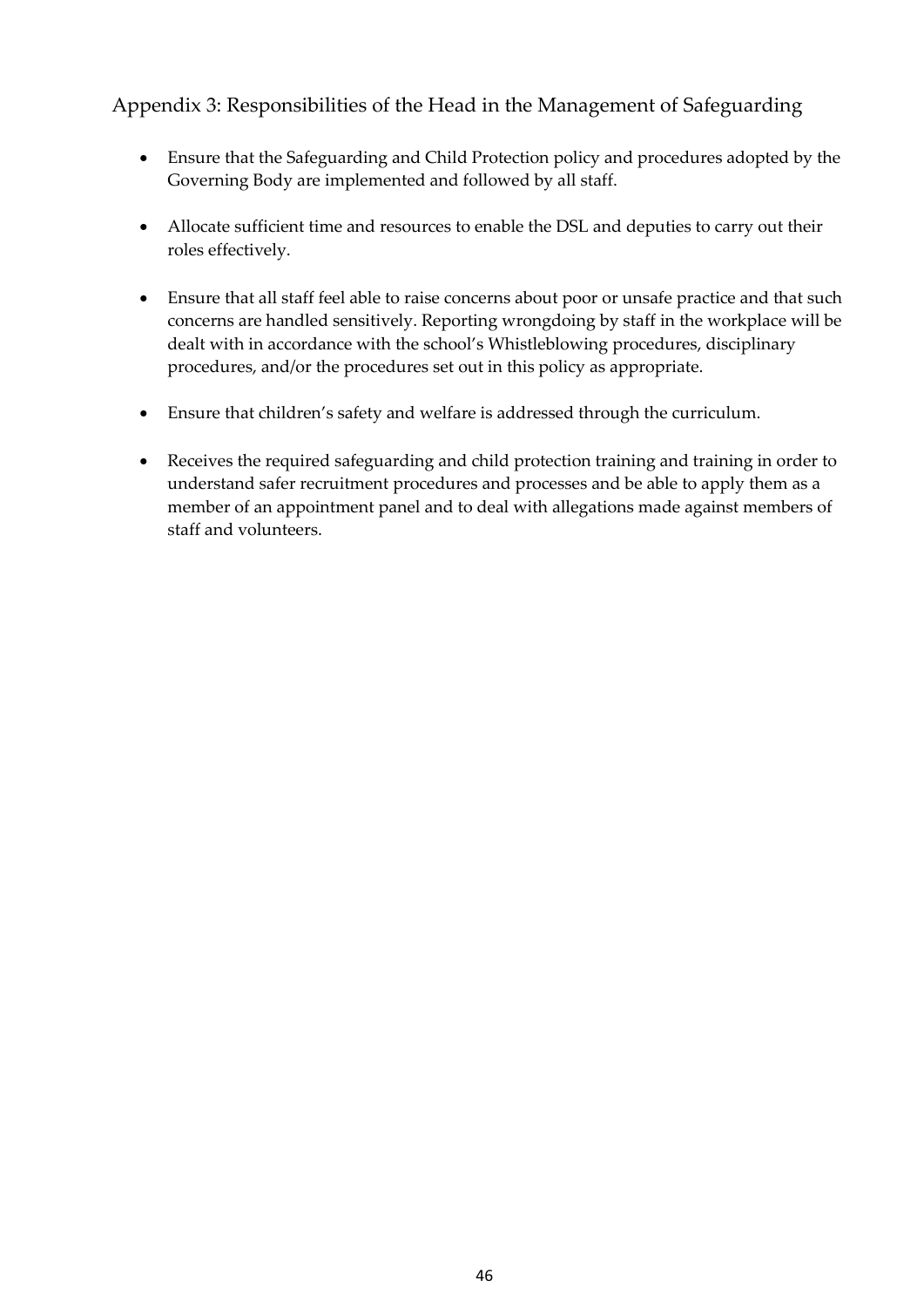### <span id="page-46-0"></span>Appendix 4: Protecting children from peer-on-peer sexual abuse

The following information is from the NSPCC website: <https://learning.nspcc.org.uk/news/2021/april/sexual-abuse-in-education-helpline-launched>

Peer-on-peer sexual abuse is sexual abuse that happens between children of a similar age or stage of development. It can happen between any number of children and can affect any age group (Department for Education (DfE), 2018).

It can be harmful to the children who display it as well as those who experience it. Children can experience peer-on-peer sexual abuse in a wide range of settings, including:

- at school
- at home or in someone else's home
- in public spaces
- online

It can take place in spaces which are supervised or unsupervised. Within a school context, for example, peer-on-peer sexual abuse might take place in spaces such as toilets, the playground, corridors and when children are walking home (Contextual Safeguarding Network, 2020).

### **Recognising peer-on-peer sexual abuse**

It can be difficult to work out if a child is displaying appropriate, inappropriate, problematic or abusive sexual behaviour.

Examples of sexually abusive behaviour may include:

- inappropriate or unwanted sexualised touching
- pressurising, forcing or coercing others to perform or take part in sexual acts
- pressuring, forcing or coercing someone to share nude images [\(sexting\)](https://learning.nspcc.org.uk/research-resources/briefings/sexting-advice-professionals/)
- sharing sexual images of a person without their consent
- taking a picture under a person's clothing, without their consent (upskirting)
- sexual harassment
- sexual or sexist name calling

(Contextual Safeguarding Network, 2020).

### **Signs that a child has experienced peer-on-peer sexual abuse**

Indicators that a child has experienced peer-on-peer sexual abuse may be physical or behavioural. A child or young person may appear withdrawn, frightened or begin to act differently from usual.

They may also display physical signs such as noticeable discomfort in their genital or anal area.

### **Barriers to disclosure**

Children do not always feel able to speak out about their experiences of peer-on-peer sexual abuse.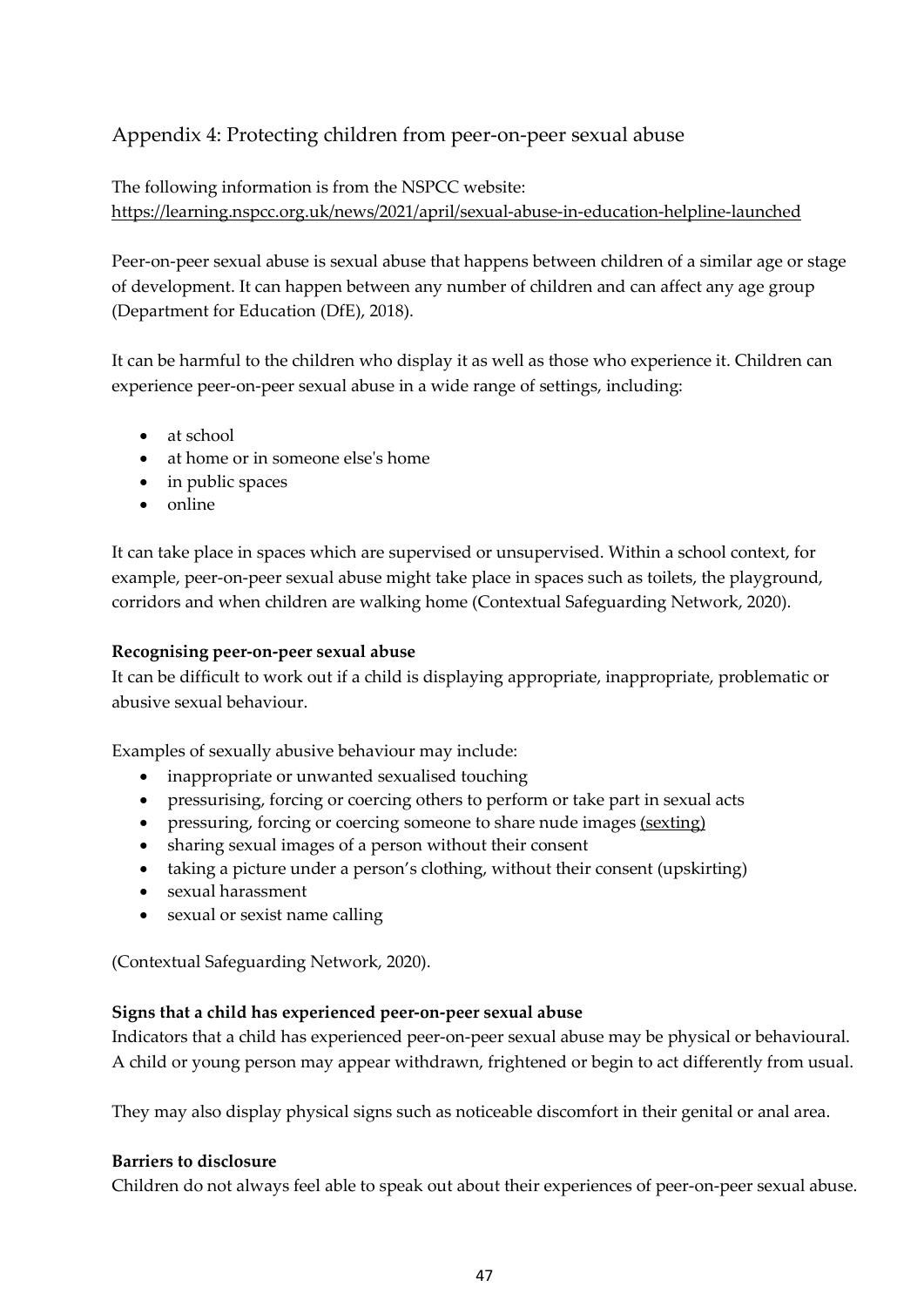They may be afraid of:

- being considered a 'snitch'
- getting in trouble themselves
- how they will be perceived by others
- teachers or other adults not being discrete
- parents being informed

(Contextual Safeguarding Network, 2020).

If a child is unsure about whether or not they have been sexually abused, they might be worried about causing a fuss or getting someone else in trouble for 'no reason'.

### **Children's understanding of peer-on-peer sexual abuse**

Children may not always understand that they have experienced or carried out peer-on-peer sexual abuse. This might be because:

- they don't understand what constitutes appropriate, inappropriate, problematic or abusive sexualised behaviour
- they have experienced sexual abuse themselves and don't realise that what happened to them was wrong
- they don't know whether consent was given
- the abuse happened between friends or partners
- the abuse took place online
- they blame themselves for the abuse they received
- younger children lack knowledge of sex and sexuality as they are less likely to have received any relationships and sex education

(NSPCC, 2018)

### **Responding to peer-on-peer sexual abuse**

If a child experiences peer-on-peer sexual abuse or there are concerns a child might be displaying harmful sexual behaviour (HSB), you need to take child protection action.

### **Reporting**

If you think a child is in immediate danger, contact the police on 999. If you're worried about a child but they are not in immediate danger, you should share your concerns.

- **Follow the School's child protection procedures,** including immediately sharing concerns with the Designated Safeguarding Lead (DSL) or the Deputy DSLs.
- **Report to the police as appropriate** (for example, if an allegation of rape, sexual assault or sexual offence is made). This should happen alongside making a referral to children's social care, following local authority guidelines.
- **Contact the NSPCC Helpline** on [0808 800 5000 o](mailto:0808%20800%205000)r by emailing [help@nspcc.org.uk w](mailto:help@nspcc.org.uk)here trained professionals will talk through your concerns with you and give you expert advice.
- **Contact Westminster Children and Family services** (see [here](#page-3-0) for contact details).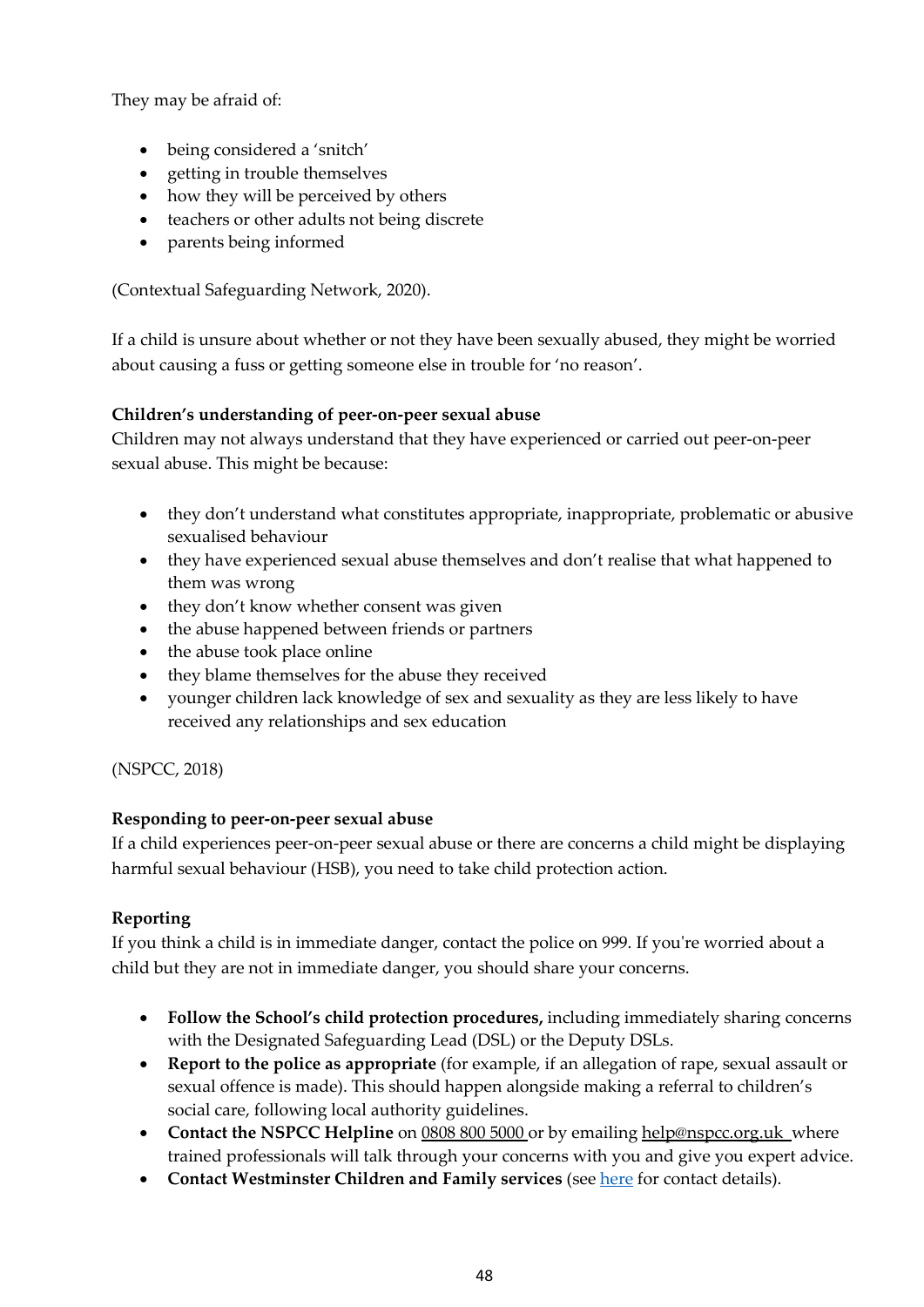• **[Contact the Report Abuse in Education Helpline](https://learning.nspcc.org.uk/news/2021/april/sexual-abuse-in-education-helpline-launched/)** o[n 0800 136 663 o](tel:0800136663)r by emailing [help@nspcc.org.uk.](mailto:help@nspcc.org.uk)

### **Report Abuse in Education Helpline**

The Department for Education commissioned the NSPCC to launch a new helpline.

The helpline will provide support to:

- children and young people who want to share current and non-recent experiences of sexual abuse and harassment
- children and young people who want to talk about being involved in or witnessing any incidents
- anyone who works or volunteers in a school setting and needs support and guidance
- adults who have experienced non-recent abuse
- parents and carers who are concerned about their own child or other children.

Calls to the helpline are free.

### **Protecting all the children involved**

The duty to safeguard the child who has experienced abuse with the need to support the child who has displayed harmful sexual behaviour has to balanced.

Children who witnessed the abuse or are friends of those involved may also be affected and need support.

Each incident of or concern about peer-on-peer abuse will be different: you should gather all the facts, assess any risks and make decisions on a case-by-case basis. This will help you understand who needs to be involved to make sure all children are appropriately protected and supported.

Any child who has experienced or been involved in sexual abuse in a school setting can contact NSPCC'[s Report Abuse in Education Helpline o](https://learning.nspcc.org.uk/news/2021/april/sexual-abuse-in-education-helpline-launched/)n [0800 136 663 o](tel:0800136663)r by emailing [help@nspcc.org.uk.](mailto:help@nspcc.org.uk)

### **Supporting the child who has experienced abuse**

Every child who has experienced abuse should receive tailored support to meet their needs. There are things you can do to help make them feel safe and supported.

- Listen carefully to the child and reassure them that you are taking them seriously.
- Record the incident, noting all the relevant facts as fully as possible. Write down the language used by the child. This will help you record precisely what happened and understand how the child has been affected.
- Consider what support the child may need in the short-term, for example making sure they won't come into contact with the child who has displayed abusive behaviour.
- Consider what long-term support the child may need to help them recover from the trauma of what they have experienced. This may include therapeutic support.
- Understand the child's support network and consider what help they need to protect and care for the child.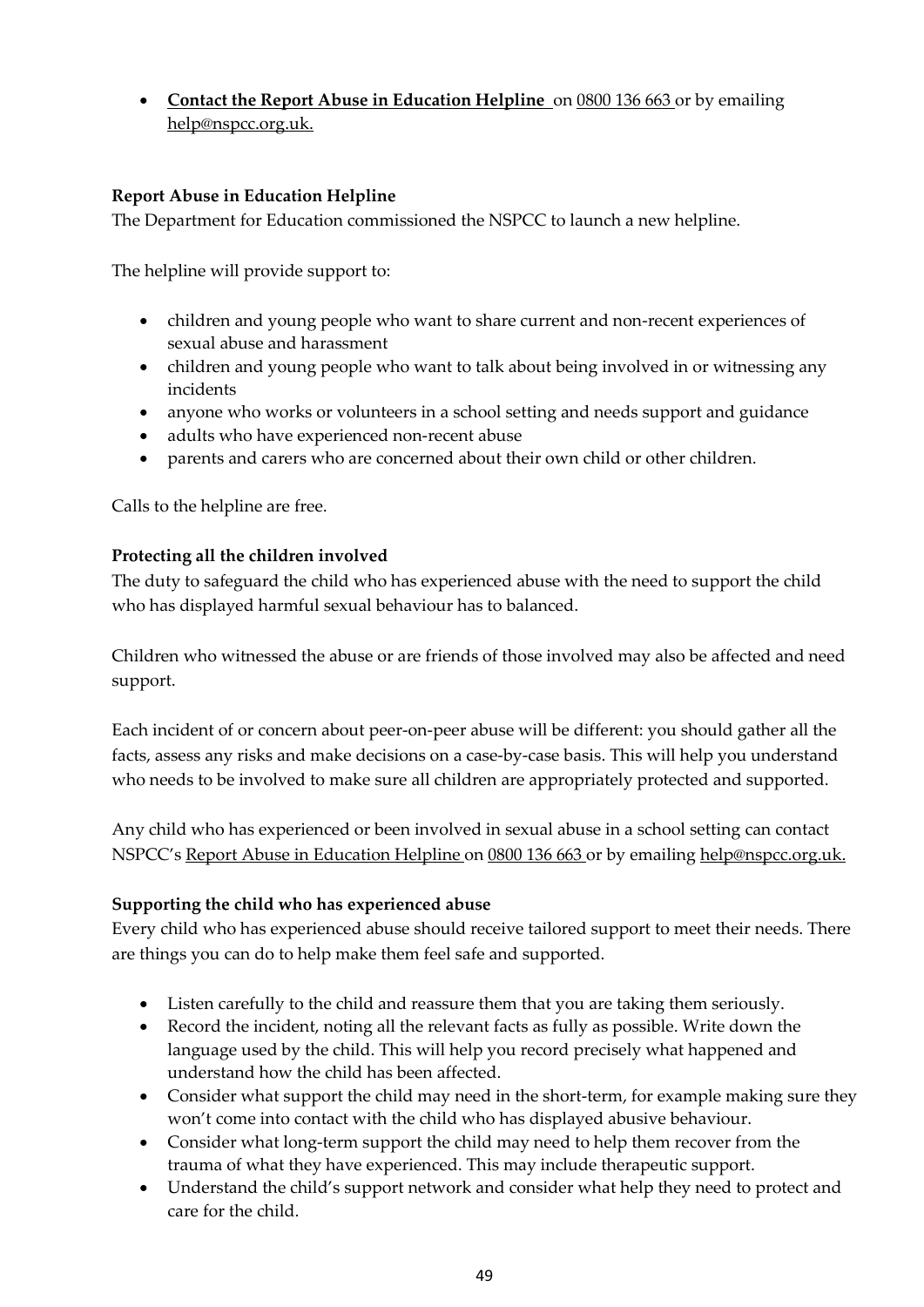• Include the child in any decisions that affect them.

### **Multi-agency responses**

The DSL and/or their deputies will work with relevant agencies to protect and support all the children involved in an incident of peer-on-peer sexual abuse. This includes children's social care and the police if necessary.

Helping children speak out

- Children might not feel able to talk to adults about peer-on-peer sexual abuse but there are things the School can do to make it easier:
- Children may feel more confident speaking out if they have a positive, trusting relationship with a trusted adult. This can be done by encouraging them to share their thoughts and opinions, responding to their concerns, and respecting and listening to them.
- If children can see a culture within the School that challenges inappropriate behaviour, they may feel more confident that any concerns they raise will be responded to appropriately.
- Having specialist staff in pastoral care or counselling roles can make it easier for children to share their concerns.

### **Talking with children about abuse and harassment**

It's important to talk with children and young people about peer-on-peer sexual abuse.

In schools, lessons on relationships, sex and sexuality are a good way of helping children learn about topics such as appropriate sexual behaviour, trust, consent, boundaries and responsibility – see the School's Relationships and Sex Education Policy and PSHE Aims and Purposes.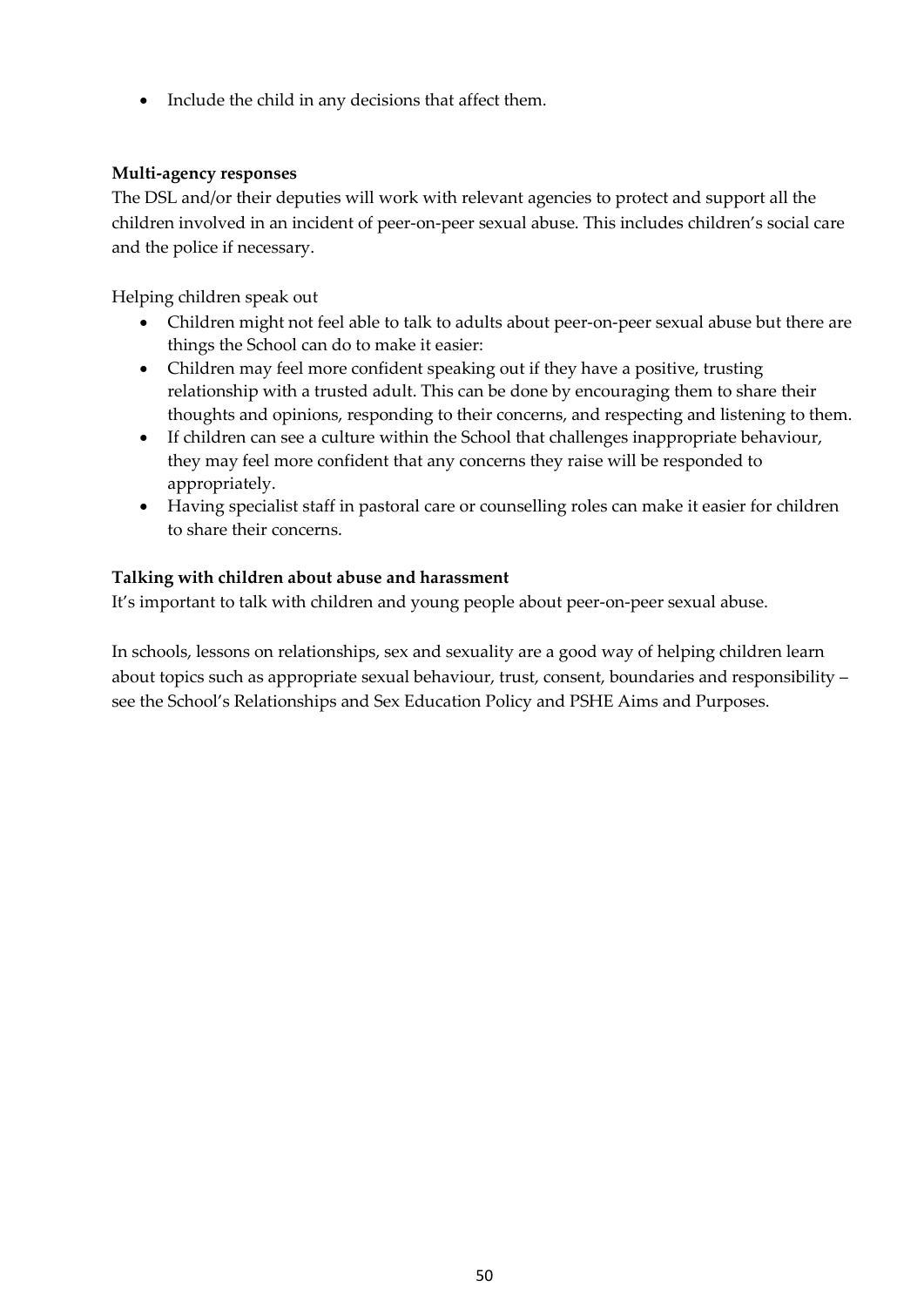## <span id="page-50-0"></span>Appendix 5: Sharing nudes and semi-nudes: how to respond to an incident (overview)

This appendix provides a brief overview for staff of how to respond to incidents where nudes and semi-nudes have been shared by students.

### **What do we mean by sharing nudes and semi-nudes?**

The UK Council for Internet Safety (UKCIS) defines this as the sending or posting of nude or seminude images, videos or live streams online by young people under the age of 18. This could be via social media, gaming platforms, chat apps or forums. It could also involve sharing between devices via services like Apple's AirDrop which works offline.

The motivations for taking and sharing nude and semi-nude images, videos and live streams are not always sexually or criminally motivated.

This advice does not apply to adults sharing nudes or semi-nudes of under 18-year-olds. This is a form of child sexual abuse and must be referred to the police as a matter of urgency.

### **What to do if an incident comes to your attention**

Report it to your Designated Safeguarding Lead (DSL) or Deputy DSL immediately.

Never view, copy, print, share, store or save the imagery yourself, or ask the student(s) to share or download – this is illegal.

If you have already viewed the imagery by accident (e.g. if a student has showed it to you before you could ask them not to), report this to the DSL (or equivalent) and seek support.

Do not delete the imagery or ask the student(s) to delete it.

Do not ask the student(s) who are involved in the incident to disclose information regarding the imagery. This is the responsibility of the DSL or Deputy DSL.

Do not share information about the incident with other members of staff, the student(s) it involves or their, or other, parents and/or carers.

Do not say or do anything to blame or shame the student(s) involved.

Do explain to them that you need to report it and reassure them that they will receive support and help from the DSL or Deputy DSL.

UK Council for Internet Safety (December 2020)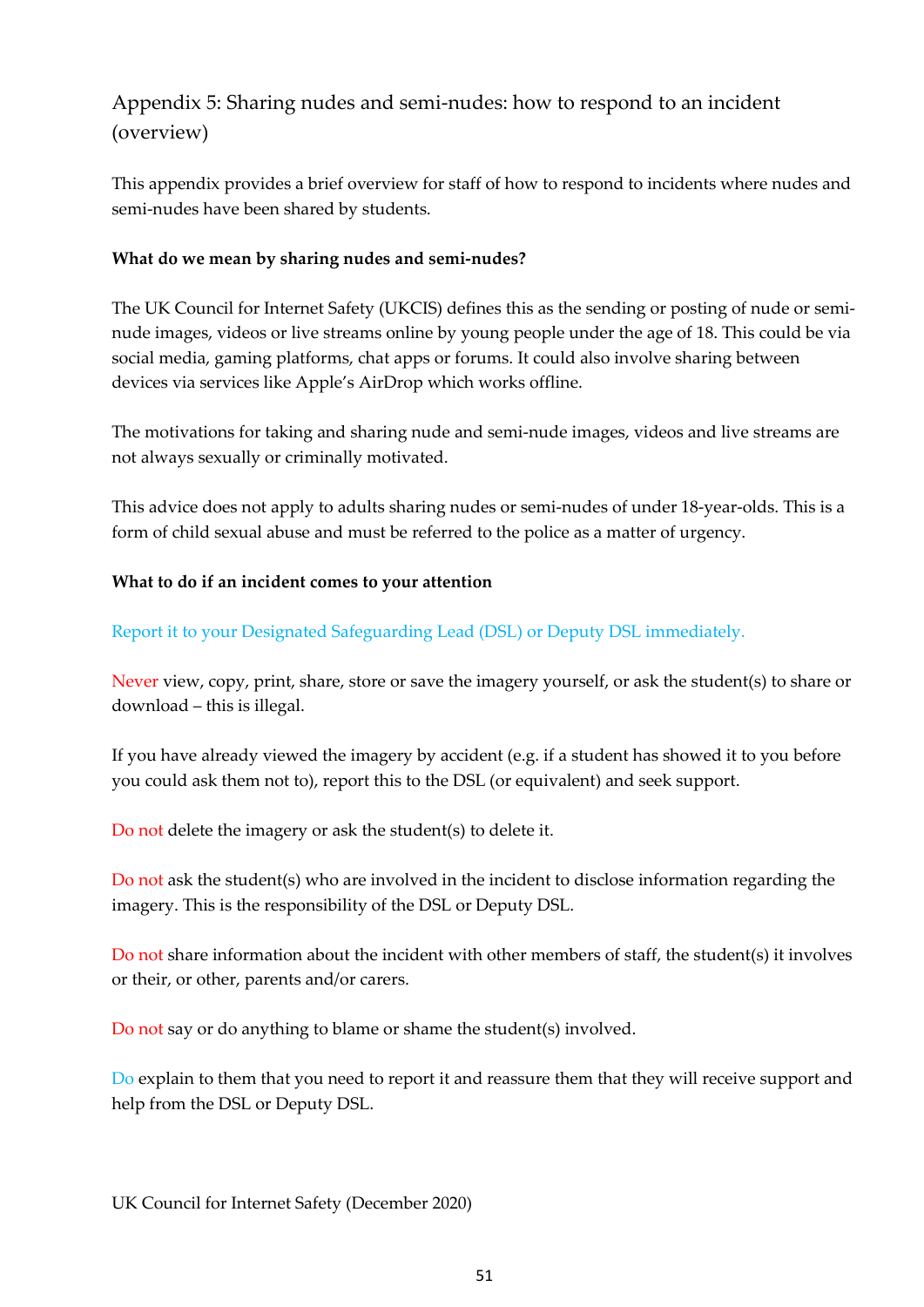<span id="page-51-0"></span>Appendix 6: Advice and Support regarding specific forms of abuse and safeguarding issues

| Abuse or        | <b>Link to Guidance/Advice</b>                                           | Source           |
|-----------------|--------------------------------------------------------------------------|------------------|
| Safeguardin     |                                                                          |                  |
| g Issue         |                                                                          |                  |
| Abuse           | What to do if you're worried a child is being abused                     | DfE advice       |
|                 |                                                                          |                  |
|                 | https://www.gov.uk/government/publications/what-to-do-if-                |                  |
|                 | youreworried-a-child-is-being-abused--2                                  |                  |
|                 | Domestic abuse: Various Information/Guidance                             | Home Office      |
|                 |                                                                          |                  |
|                 | https://www.gov.uk/domestic-violence-and-abuse                           |                  |
|                 | Domestic abuse                                                           | <b>NSPCC</b>     |
|                 |                                                                          |                  |
|                 | https://www.nspcc.org.uk/what-is-child-abuse/types-                      |                  |
|                 | ofabuse/domestic-abuse/                                                  |                  |
|                 | Domestic abuse                                                           | Refuge           |
|                 |                                                                          |                  |
|                 | http://www.refuge.org.uk/get-help-now/support-for-                       |                  |
|                 | women/whatabout-my-children/                                             |                  |
|                 | Domestic abuse                                                           | <b>Safelives</b> |
|                 |                                                                          | charity          |
|                 | http://www.safelives.org.uk/knowledge-                                   |                  |
|                 | hub/spotlights/spotlight-3- young-people-and-domestic-abuse              |                  |
|                 | Faith based abuse: National Action Plan                                  | DfE advice       |
|                 |                                                                          |                  |
|                 | https://www.gov.uk/government/publications/national-action-              |                  |
|                 | planto-tackle-child-abuse-linked-to-faith-or-belief                      |                  |
|                 | Relationship abuse: disrespect nobody                                    | Home Office      |
|                 |                                                                          | website          |
|                 | https://www.disrespectnobody.co.uk/relationship-abuse/what-              |                  |
|                 | isrelationship-abuse/                                                    |                  |
| <b>Bullying</b> | Preventing bullying including cyberbullying                              | DfE advice       |
|                 |                                                                          |                  |
|                 | https://www.gov.uk/government/publications/preventing-                   |                  |
| Children        | andtackling-bullying                                                     | MoJ Advice       |
| and the         | Advice for 12-17-year-old witnesses in criminal courts                   |                  |
| courts          |                                                                          |                  |
|                 | http://formfinder.hmctsformfinder.justice.gov.uk/ywp-12-17-<br>eng.pdf   |                  |
| Children        | Children missing education                                               | DfE statutory    |
|                 |                                                                          |                  |
| missing<br>from |                                                                          | guidance         |
| education,      | https://www.gov.uk/government/publications/children-<br>missingeducation |                  |
| home or         | Child missing from home or care                                          | DfE statutory    |
|                 |                                                                          |                  |
| care            |                                                                          | guidance         |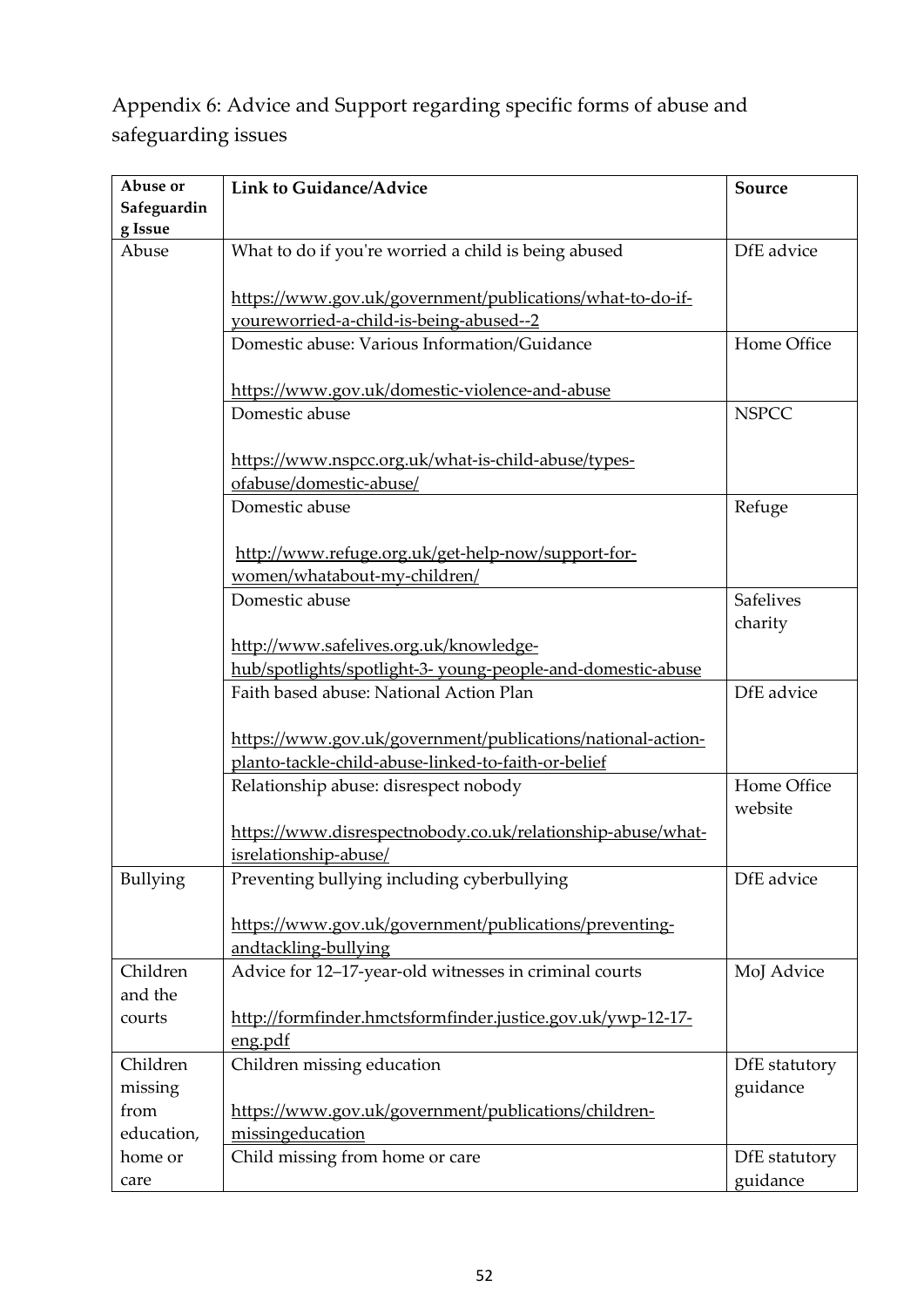|              | https://www.gov.uk/government/publications/children-who-                                                           |                           |
|--------------|--------------------------------------------------------------------------------------------------------------------|---------------------------|
|              | runaway-or-go-missing-from-home-or-care                                                                            |                           |
|              | Children and adults missing strategy                                                                               | Home Office               |
|              |                                                                                                                    | strategy                  |
|              | https://www.gov.uk/government/publications/missing-                                                                |                           |
|              | childrenand-adults-strategy                                                                                        |                           |
| Children     | National Information Centre on Children of Offenders                                                               | Barnardo's in             |
| with family  | https://www.nicco.org.uk/                                                                                          | partnership               |
| members in   |                                                                                                                    | with Her                  |
| prison       |                                                                                                                    | Majesty's<br>Prison and   |
|              |                                                                                                                    | Probation                 |
|              |                                                                                                                    | Service                   |
|              |                                                                                                                    | (HMPPS)                   |
|              |                                                                                                                    | advice                    |
| Child        | County Lines: criminal exploitation of children and vulnerable                                                     | Home Office               |
| Exploitation | adults                                                                                                             | guidance                  |
|              |                                                                                                                    |                           |
|              | https://www.gov.uk/government/publications/criminalexploitat                                                       |                           |
|              | ion-of-children-and-vulnerable-adults-county-lines                                                                 |                           |
|              | Child sexual exploitation: guide for practitioners                                                                 | <b>DfE</b>                |
|              |                                                                                                                    |                           |
|              | https://www.gov.uk/government/publications/criminalexploitat                                                       |                           |
|              | ion-of-children-and-vulnerable-adults-county-lines                                                                 |                           |
|              | Trafficking: safeguarding children                                                                                 | DfE and HO                |
|              |                                                                                                                    | guidance                  |
|              | https://www.gov.uk/government/publications/safeguardingchil<br>dren-who-may-have-been-trafficked-practice-guidance |                           |
| Contextual   | Information for practitioners                                                                                      | Contextual                |
| Safeguardin  |                                                                                                                    | Safeguarding              |
| g            | https://contextualsafeguarding.org.uk/                                                                             | Network                   |
| Drugs        | Drugs: advice for schools                                                                                          | DfE and                   |
|              |                                                                                                                    | ACPO advice               |
|              | https://www.gov.uk/government/publications/drugs-advice-                                                           |                           |
|              | forschools                                                                                                         |                           |
|              | Drug strategy 2017                                                                                                 | Home Office               |
|              |                                                                                                                    | strategy                  |
|              | https://www.gov.uk/government/publications/drug-strategy-                                                          |                           |
|              | 2017                                                                                                               |                           |
|              | Information and advice on drugs                                                                                    | Talk to Frank             |
|              |                                                                                                                    | website                   |
|              | http://www.talktofrank.com/                                                                                        |                           |
|              | ADEPIS platform sharing information and resources for                                                              | Website                   |
|              | schools: covering drug (& alcohol) prevention                                                                      | developed by<br>Mentor UK |
|              |                                                                                                                    |                           |
|              |                                                                                                                    |                           |
| "Honour      | http://mentor-adepis.org/<br>Female genital mutilation: information and resources                                  | Home Office               |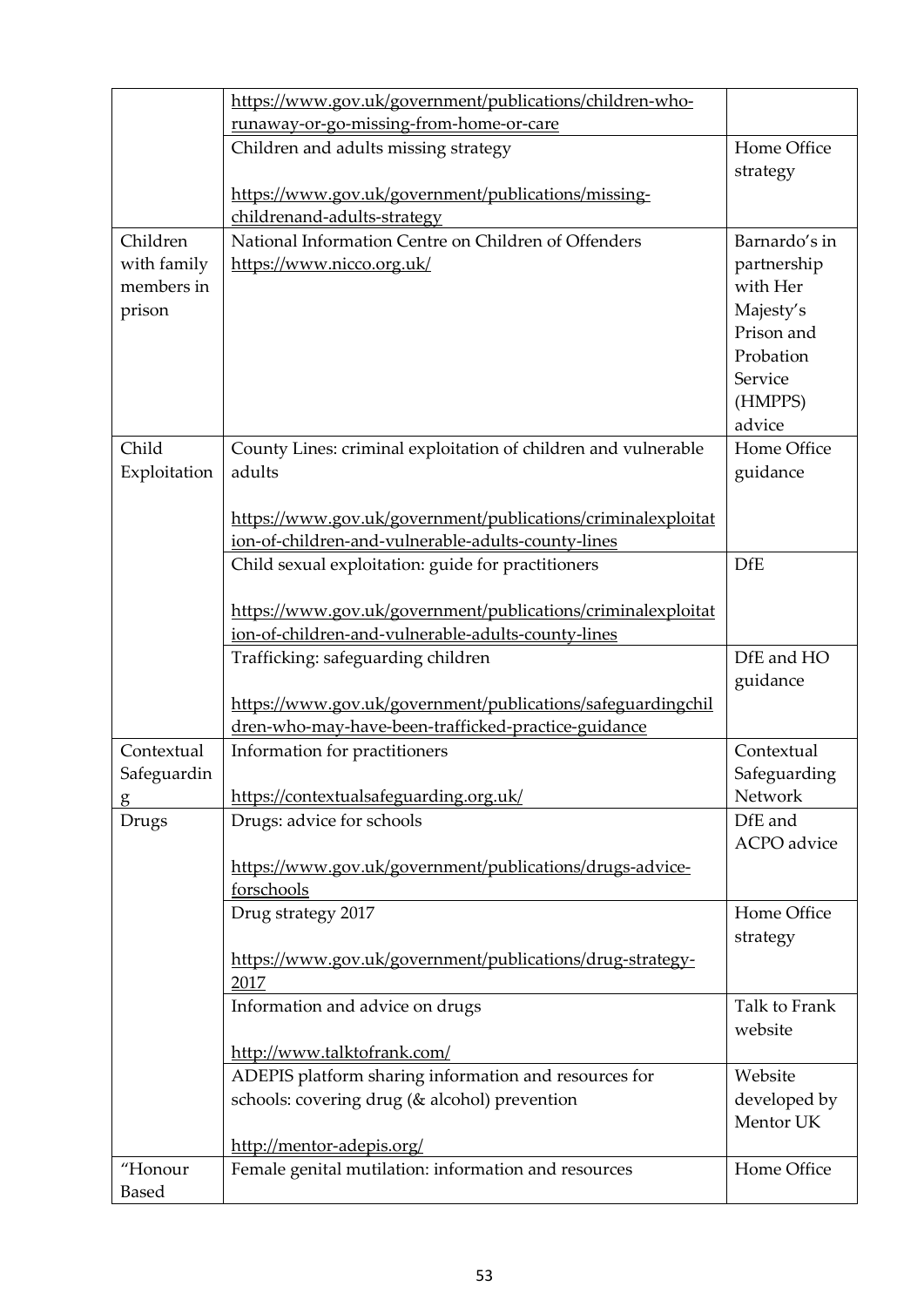| Abuse" (so<br>called) | https://www.gov.uk/government/collections/female-<br>genitalmutilation |                           |
|-----------------------|------------------------------------------------------------------------|---------------------------|
|                       | Female genital mutilation: multi agency statutory guidance             | DfE, DH, and              |
|                       |                                                                        | HO statutory              |
|                       | https://www.gov.uk/government/publications/multi-                      | guidance                  |
|                       | agencystatutory-guidance-on-female-genital-mutilation                  |                           |
|                       | Forced marriage: information and practice guidelines                   | Foreign<br>Commonwealt    |
|                       | https://www.gov.uk/forced-marriage                                     | h Office and              |
|                       |                                                                        | Home Office               |
| Health and            | Fabricated or induced illness: safeguarding children                   | DfE,                      |
| Wellbeing             |                                                                        | Department                |
|                       | https://www.gov.uk/government/publications/safeguardingchil            | for Health and            |
|                       | dren-in-whom-illness-is-fabricated-or-induced                          | Home Office               |
|                       | Positive health, wellbeing and resilience among young people           | Public Health             |
|                       |                                                                        | England                   |
|                       | https://www.gov.uk/government/publications/promoting-                  |                           |
|                       | childrenand-young-peoples-emotional-health-and-wellbeing               |                           |
|                       | Rise Above: Free PSHE resources on health, wellbeing and               | Public Health             |
|                       | resilience                                                             | England                   |
|                       |                                                                        |                           |
|                       | https://www.pshe-association.org.uk/curriculum-                        |                           |
|                       | andresources/resources/rise-above-schools-teaching-resources           |                           |
|                       | Medical conditions: supporting students at school                      | DfE statutory<br>guidance |
|                       | https://www.gov.uk/government/publications/supporting-                 |                           |
|                       | students-atschool-with-medical-conditions--3                           |                           |
|                       | Mental health and behaviour                                            | DfE advice                |
|                       |                                                                        |                           |
|                       | https://www.gov.uk/government/publications/mental-health-              |                           |
|                       | andbehaviour-in-schools--2                                             |                           |
| Homelessnes           | Homelessness: How local authorities should exercise their              | <b>HCLG</b>               |
| S                     | functions                                                              |                           |
|                       | https://www.gov.uk/guidance/homelessness-code-of-guidance-             |                           |
|                       | forlocal-authorities                                                   |                           |
| Online                | Sexting: responding to incidents and safeguarding children             | <b>UK Council</b>         |
|                       |                                                                        | for Child                 |
|                       | https://www.gov.uk/government/groups/uk-council-for-                   | <b>Internet Safety</b>    |
|                       | childinternet-safety-ukccis                                            |                           |
|                       | Remove a nude image shared online                                      | Childline                 |
|                       |                                                                        |                           |
|                       | https://www.childline.org.uk/info-advice/bullying-                     |                           |
|                       | abusesafety/online-mobile-safety/remove-nude-image-shared-             |                           |
|                       | online/                                                                |                           |
|                       | Toolkit to address the issue of online sexual harassment               | Childnet                  |
|                       | amongst young people aged 13-17 years                                  | International             |
|                       |                                                                        |                           |
|                       | https://www.childnet.com/resources/step-up-speak-up                    |                           |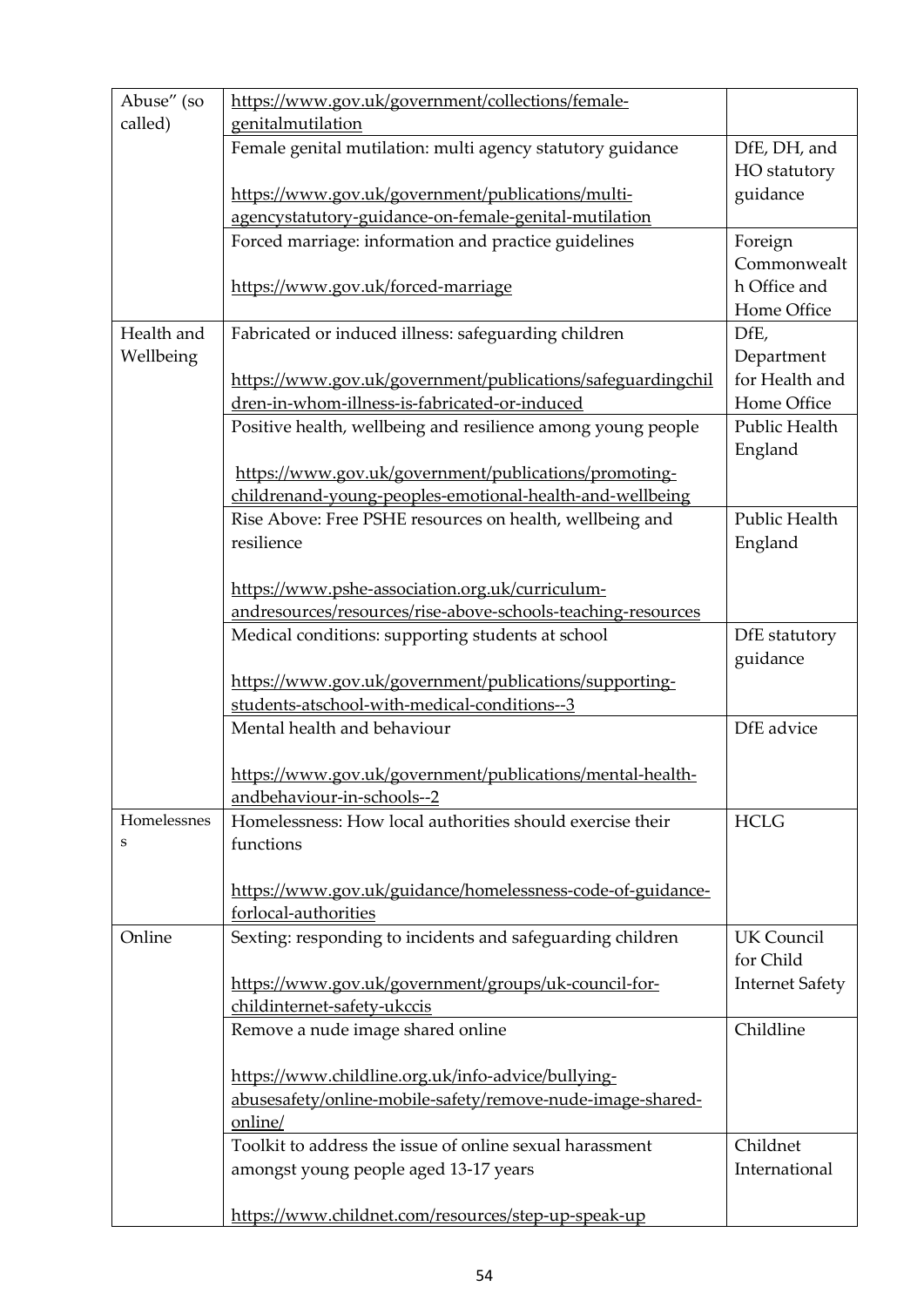| Advice on online safety                                                                         | National          |
|-------------------------------------------------------------------------------------------------|-------------------|
|                                                                                                 | Crime Agency      |
| https://www.thinkuknow.co.uk/                                                                   | & Child           |
|                                                                                                 | Exploitation      |
|                                                                                                 | and Online        |
|                                                                                                 | Protection        |
| Advice on healthy relationships, including sexting and                                          | Home Office       |
| pornography                                                                                     |                   |
|                                                                                                 |                   |
| https://www.disrespectnobody.co.uk/relationship-abuse/what-                                     |                   |
| isrelationship-abuse/                                                                           |                   |
| Advice on safe and responsible use of technology                                                | <b>UK Safer</b>   |
|                                                                                                 | Internet          |
| https://www.saferinternet.org.uk/                                                               | Centre            |
| Supporting technology in education                                                              | <b>SWGFL</b>      |
|                                                                                                 | charity           |
| https://swgfl.org.uk/                                                                           |                   |
| Help for parents on how to keep their children safe online                                      | Internet          |
|                                                                                                 | matters (not      |
| https://www.internetmatters.org/                                                                | for profit)       |
| Help for parents on how to keep their children safe online                                      | Parent Zone       |
|                                                                                                 | (social           |
| https://parentzone.org.uk/                                                                      | enterprise)       |
| Guidance for schools on cyberbullying                                                           | Childnet          |
|                                                                                                 | International     |
| https://www.childnet.com/resources/cyberbullying-guidance-                                      |                   |
| forschools                                                                                      |                   |
| Guidance and teaching resources covering online safety                                          | <b>PSHE</b>       |
|                                                                                                 | Association       |
| https://www.pshe-association.org.uk/                                                            |                   |
| Practical advice for parents, teachers and governors on                                         | DfE and Home      |
| protecting children from extremism and radicalisation                                           | Office            |
|                                                                                                 |                   |
| https://educateagainsthate.com/                                                                 |                   |
| A briefing note for schools on how social media is used to                                      | GOV.UK            |
| encourage travel to Syria and Iraq                                                              |                   |
|                                                                                                 |                   |
| https://www.gov.uk/government/publications/the-use-of-<br>socialmedia-for-online-radicalisation |                   |
|                                                                                                 | <b>UK</b> Council |
| Advice on internet safety                                                                       | for Internet      |
| https://www.gov.uk/government/organisations/uk-council-                                         | Safety            |
| forinternet-safety                                                                              |                   |
| Advice for schools and colleges                                                                 | <b>NSPCC</b>      |
|                                                                                                 |                   |
| https://learning.nspcc.org.uk/research-resources/schools/e-                                     |                   |
| safetyfor-schools/                                                                              |                   |
| Advice for parents                                                                              | <b>NSPCC</b>      |
|                                                                                                 |                   |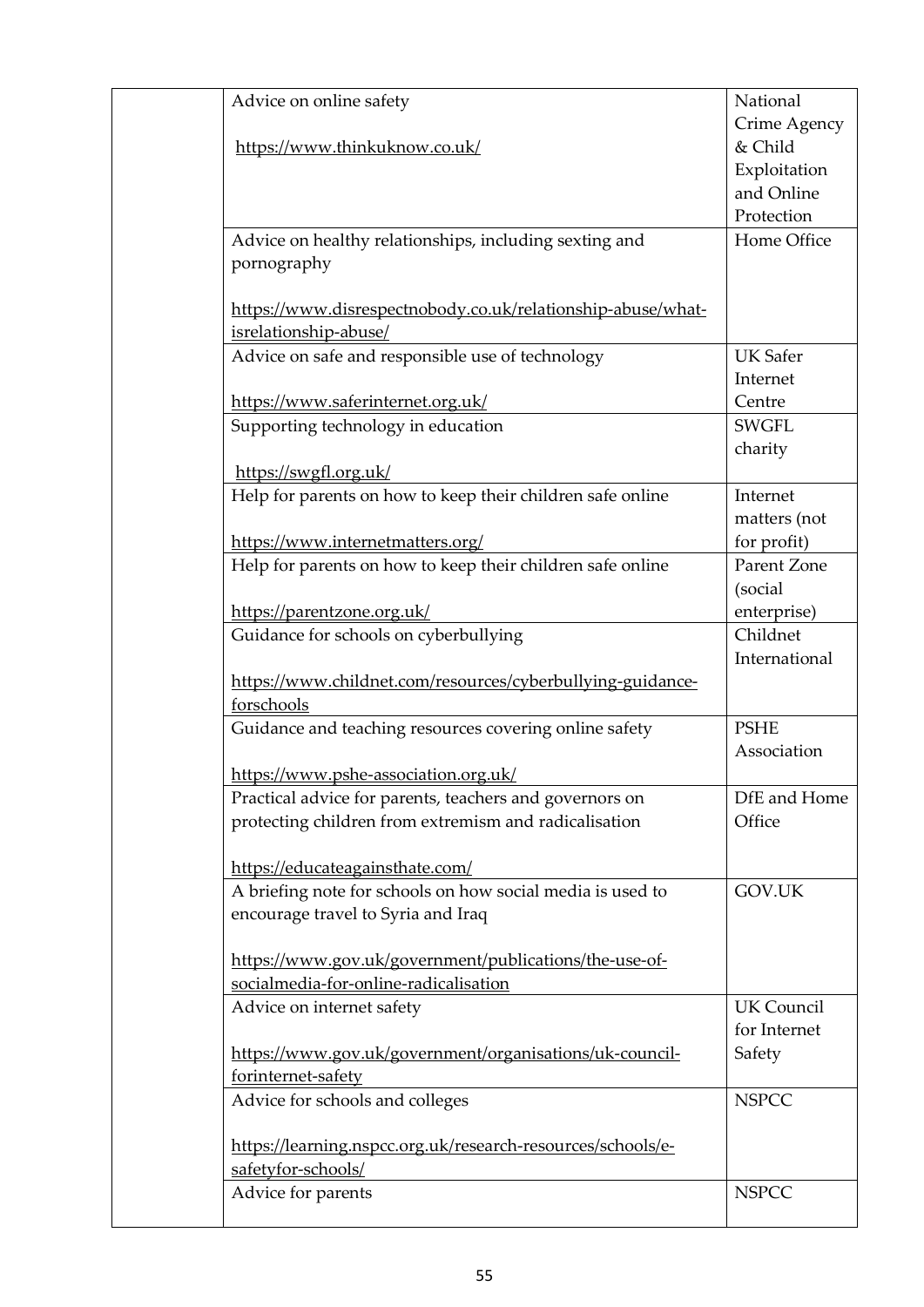|               | https://www.net-aware.org.uk/                                |                   |
|---------------|--------------------------------------------------------------|-------------------|
|               | Independent reviews, age ratings and other information about | Common            |
|               | all types of media for children and their parents            | Sense Media       |
|               |                                                              |                   |
|               | https://www.commonsensemedia.org/                            |                   |
|               | Guidance to schools searching children in schools and        | GOV.UK            |
|               | confiscating items such as mobile phones                     |                   |
|               |                                                              |                   |
|               | https://www.gov.uk/government/publications/searching-        |                   |
|               | screeningand-confiscation                                    |                   |
|               | Advice and resources                                         | London Grid       |
|               |                                                              | for Learning      |
|               | https://www.lgfl.net/online-safety/default.aspx              | (not for profit)  |
|               | Advice and resources                                         | Parent Zone &     |
|               |                                                              | Google            |
|               | https://beinternetlegends.withgoogle.com/en_uk               |                   |
|               | <b>Advice for Schools</b>                                    | <b>UK Council</b> |
|               |                                                              | for Internet      |
|               |                                                              |                   |
|               | https://www.gov.uk/government/publications/education-for-    | Safety            |
|               | aconnected-world                                             |                   |
|               | Online safety and behaviour                                  | DfE non-          |
|               |                                                              | statutory         |
|               | https://www.gov.uk/government/publications/teaching-         | guidance          |
|               | onlinesafety-in-schools                                      |                   |
| Private       | Private fostering: local authorities                         | DfE statutory     |
| fostering     |                                                              | guidance          |
|               | https://www.gov.uk/government/publications/children-act-     |                   |
|               | 1989-private-fostering                                       |                   |
| Radicalisatio | Prevent duty guidance                                        | Home Office       |
| n             |                                                              |                   |
|               | https://www.gov.uk/government/publications/prevent-          |                   |
|               | dutyguidance                                                 |                   |
|               | Prevent duty advice for schools                              | DfE advice        |
|               |                                                              |                   |
|               | https://www.gov.uk/government/publications/protecting-       |                   |
|               | childrenfrom-radicalisation-the-prevent-duty                 |                   |
|               | <b>Educate Against Hate Website</b>                          | DfE and Home      |
|               |                                                              | Office            |
|               | http://educateagainsthate.com/                               |                   |
|               |                                                              | Home Office       |
|               | Introduction to the Prevent Duty                             |                   |
|               |                                                              |                   |
|               | https://www.elearning.prevent.homeoffice.gov.uk/edu/screen1. |                   |
|               | html                                                         |                   |
|               | Making Prevent referrals that are robust, informed and with  | Home Office       |
|               | good intention                                               |                   |
|               |                                                              |                   |
|               |                                                              |                   |
|               | https://www.elearning.prevent.homeoffice.gov.uk/prevent refe |                   |
|               | rral s/01-welcome.html                                       |                   |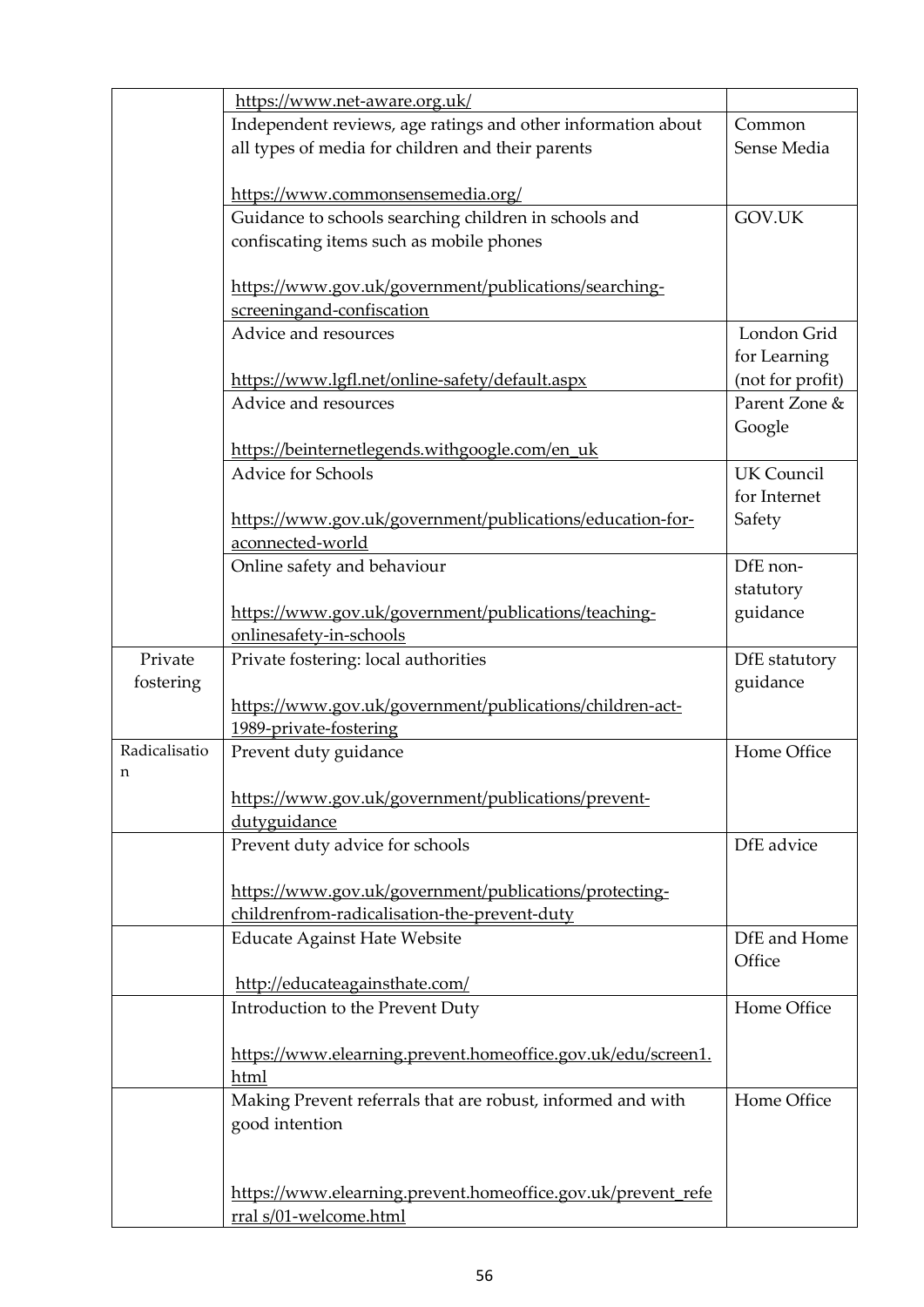| Upskirting | Know your rights                                            | <b>UK</b>   |
|------------|-------------------------------------------------------------|-------------|
|            |                                                             | Government  |
|            | https://www.gov.uk/government/news/upskirting-know-         |             |
|            | vourrights                                                  |             |
| Violence   | Gangs and youth violence: for schools and colleges          | Home Office |
|            |                                                             | advice      |
|            | https://www.gov.uk/government/publications/advice-to-       |             |
|            | schoolsand-colleges-on-gangs-and-youth-violence             |             |
|            | Ending violence against women and girls 2016-2020 strategy  | Home Office |
|            |                                                             | strategy    |
|            | https://www.gov.uk/government/publications/strategy-to-     |             |
|            | endviolence-against-women-and-girls-2016-to-2020            |             |
|            | Violence against women and girls: national statement of     | Home Office |
|            | expectations for victims                                    | guidance    |
|            |                                                             |             |
|            | https://www.gov.uk/government/publications/violence-        |             |
|            | againstwomen-and-girls-national-statement-of-expectations   |             |
|            | Sexual violence and sexual harassment between children in   | DfE advice  |
|            | schools and colleges                                        |             |
|            |                                                             |             |
|            | https://www.gov.uk/government/publications/sexual-violence- |             |
|            | andsexual-harassment-between-children-in-schools-and-       |             |
|            | colleges                                                    |             |
|            | Serious violence strategy                                   | Home Office |
|            |                                                             | Strategy    |
|            | https://www.gov.uk/government/publications/serious-         |             |
|            | violencestrategy                                            |             |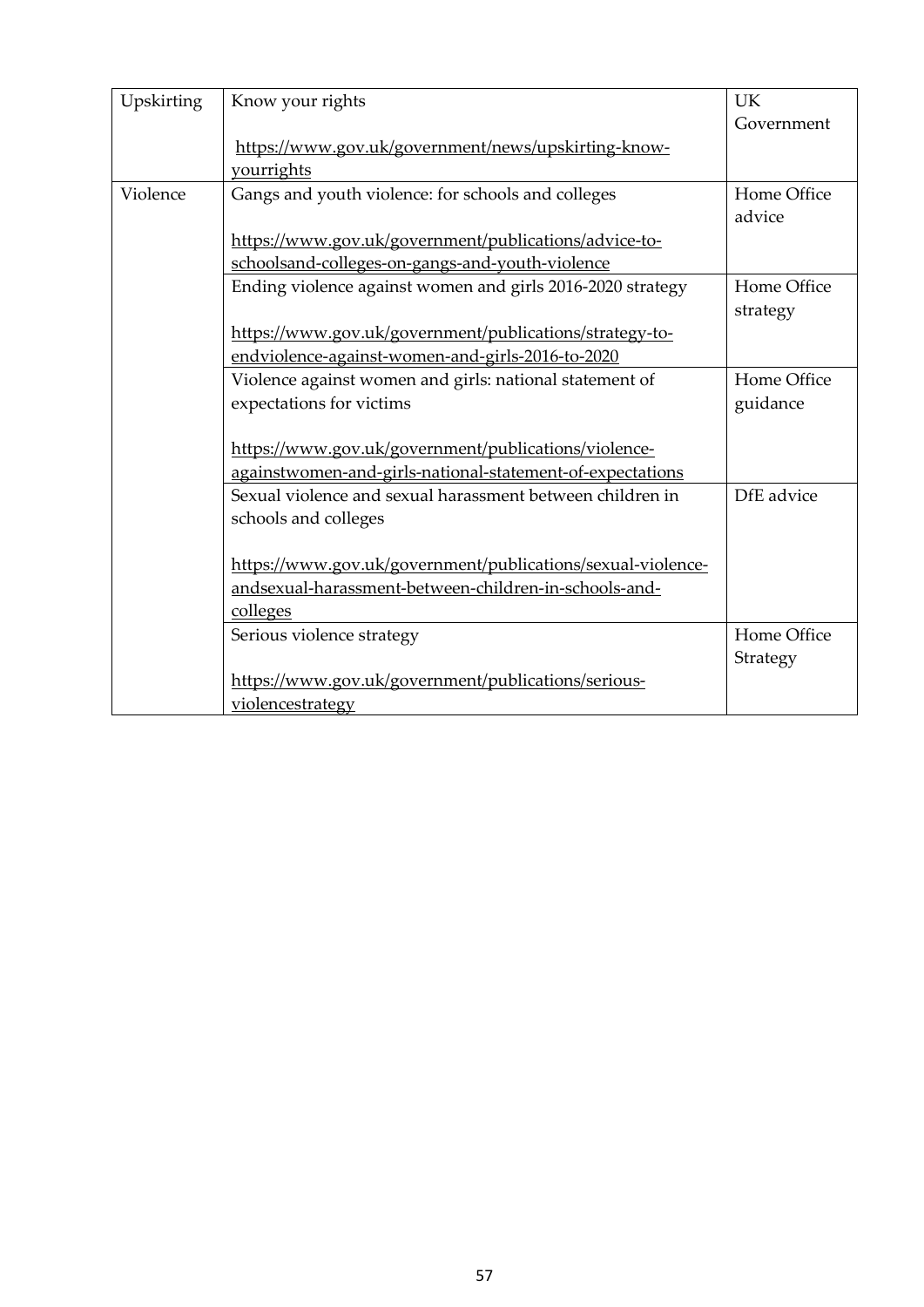### <span id="page-57-0"></span>Appendix 7 Low-level concerns

The School strives to embed a culture of openness and transparency in which the School's values and expected behaviour, as set out in the Staff Code of Conduct, are constantly reinforced by all staff.

All staff should feel enabled to share any concerns about their own or another member of staff's behaviour, with the appropriate member of staff as set out below.

### **The distinction between an allegation and a low-level concern**

The term 'allegation' (in this context) means that it is alleged that an adult who works with children has:

- behaved in a way that has harmed a child, or may have harmed a child and/or;
- possibly committed a criminal offence against or related to a child and/or;
- behaved towards a child or children in a way that indicates he or she may pose a risk of harm to children; and/or
- behaved or may have behaved in a way that indicates they may not be suitable to work with children (this includes behaviour that may have happened outside of School that might make an individual unsuitable to work with children)

A low-level concern is any concern about an adult's behaviour towards a child that does not meet the allegation threshold set out above or is not otherwise serious enough to consider a referral to the LADO.

A low-level concern is any concern, no matter how small, and even if no more than a 'nagging doubt' that an adult may have acted in a manner which:

- is not consistent with the Staff Code of Conduct, and/or
- relates to their conduct outside of work which, even if not linked to a particular act or omission, has caused a sense of unease about that adult's suitability to work with children.

Examples of such behaviour could include, but are not limited to, being over friendly with children, having favourites, taking photographs of children on their personal devices etc.

Staff are not expected to determine whether their concern is a low-level concern, serious enough to consider a referral to the LADO, or meets the threshold of an allegation. Once staff share what they believe to be a low-level concern, that determination will be made by the Head.

### **How to share low-level concerns**

It is important that low-level concerns are shared with the Head as reasonably possible and, in any event, within 24 hours of becoming aware of the concern and relevant incident(s).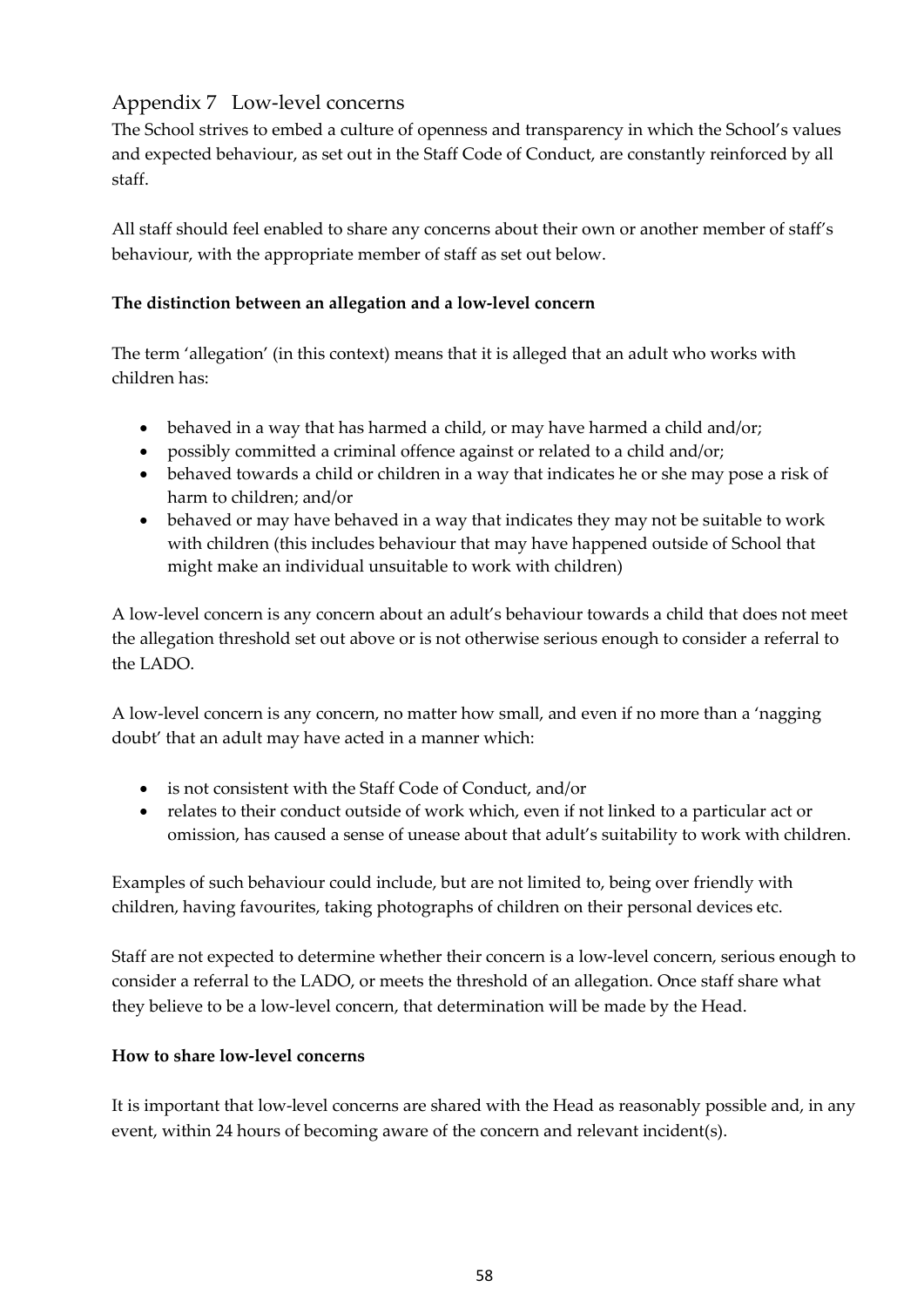Concerns can be shared verbally in the first instance, or in writing. The context in which the lowlevel concern arose and details which are chronological, precise and accurate as possible of the concern and relevant incident(s) must be provided.

Where details of the low-level concern is provided verbally, the Head will make an appropriate record of the conversation, either contemporaneously or immediately following the discussion. The Head will check the accuracy of the record with the member of staff who raised the concern.

Low-level concerns will be treated in confidence as far as possible, but the School may in certain circumstances be subject to legal reporting requirements or other legal obligations to share information with appropriate persons, including legal claims and formal investigations.

### **Self-reporting**

Staff who find themself in a situation which could be misinterpreted, might appear compromising to others, have behaved in a manner which on reflection they consider falls below the standard set out in the Code of Conduct for Staff are encouraged to self-report. Self-reporting can be positive for a number of reasons: it is self-protective in that it enables a potentially difficult issue to be addressed at the earliest opportunity; it demonstrates awareness of the expected behavioural standards and self-awareness of the individual's own actions or how they could be perceived; and is an important means of maintaining a culture where all staff aspire to the highest standards of conduct and behaviour.

### **Recording and reviewing low-level concerns**

All low-level concerns will be recorded in writing by the Head. The record will include details of the context in which the concern arose, and the action taken. The name of the member of staff sharing the concern will be noted however, where the member of staff wishes to remain anonymous this will be respected as far as possible.

Records will be reviewed at regular intervals to identify potential patterns of concerning, problematic or inappropriate behaviour. The school must consider if any wider cultural issues in the School enabled the behaviour to occur and if appropriate policies could be revised or extra training delivered to minimise the risk of recurrence. Where a pattern is identified, an appropriate course of action will be taken, for example, internal disciplinary procedures, or referral to the LADO if the harm threshold is met.

### **Retention of records**

Records will be kept confidential, held securely and in compliance with the Data Protection Act 2018 and UK GDPR.

When the member of staff leaves and/or takes up new employment the records will be reviewed to ensure it still has value either as a safeguarding measure or because of its possible relevance to future claims and is therefore necessary to retain, or whether it can be securely destroyed.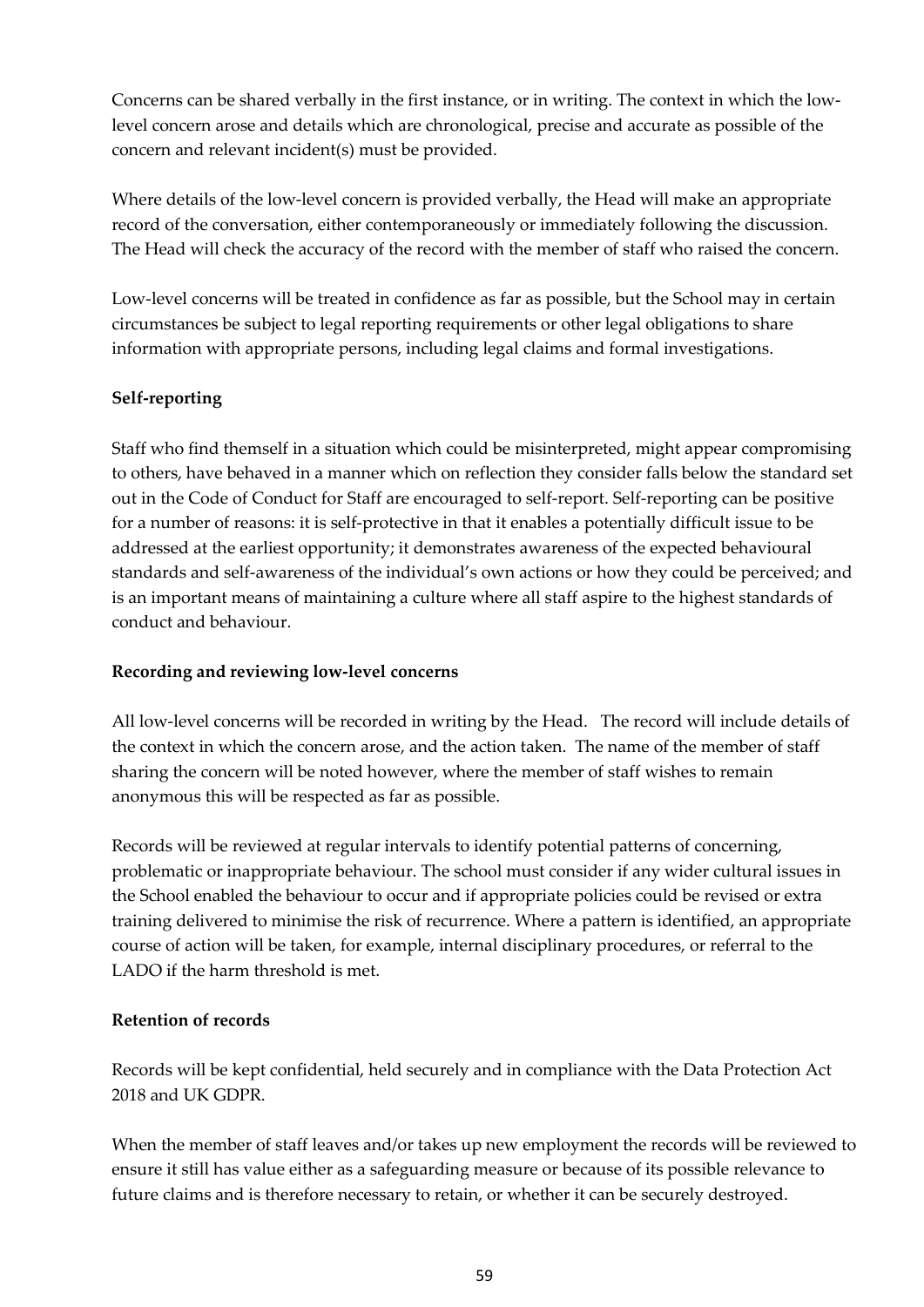#### **References**

Low-level concerns will not be included in references unless they relate to issues which would normally be included in a reference, e.g., misconduct or poor performance. Low-level concerns which relate exclusively to safeguarding (and not to misconduct or poor performance) will not be referred to in a reference. Where a low-level concern has met the threshold for referral to the LADO and found to be substantiated will be included in a reference.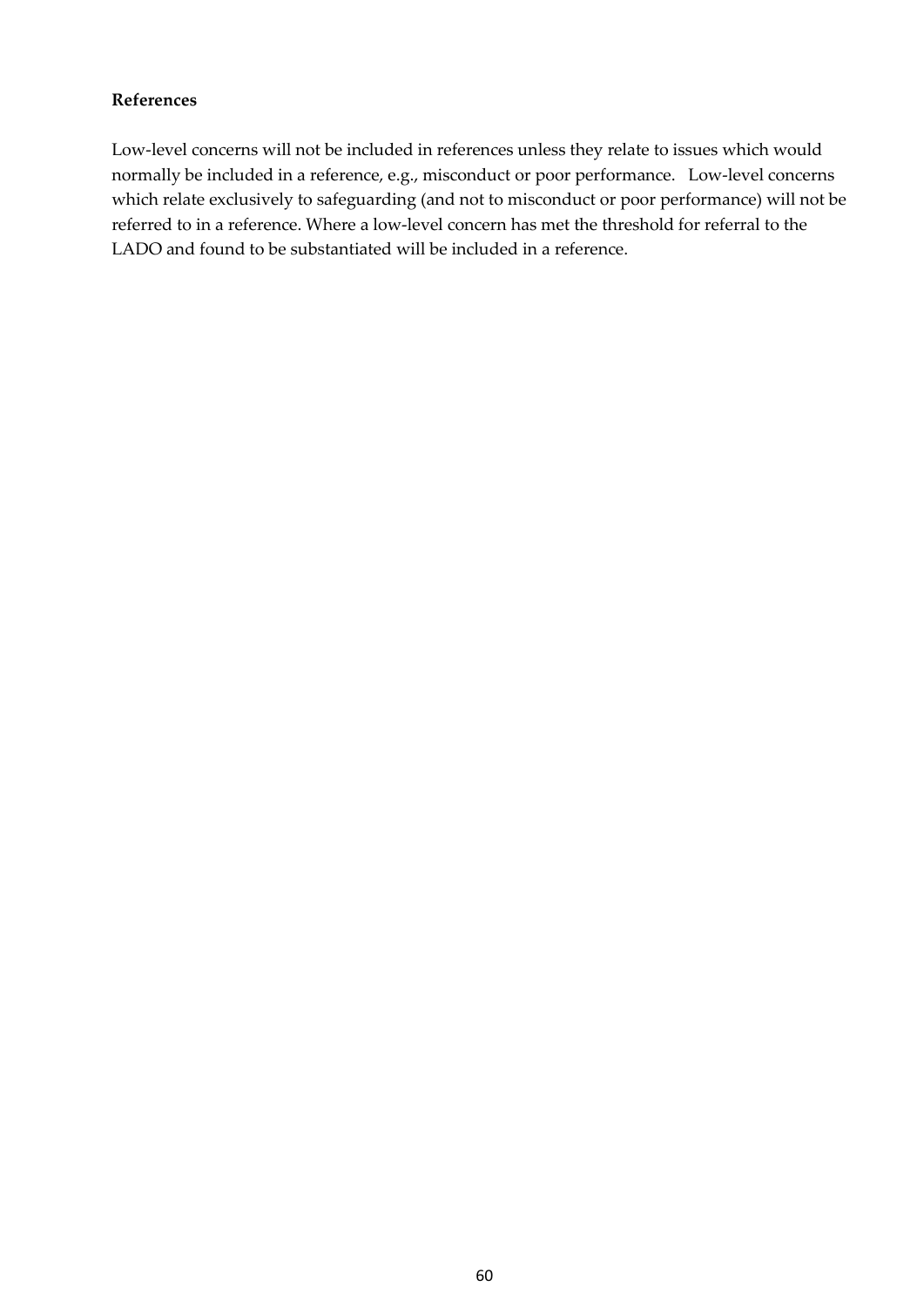## <span id="page-60-0"></span>Checklist

Check list for reporting a safeguarding concern

If you suspect a child is at risk of harm immediately alert the Designated Safeguarding Lead (DSL) or Deputy DSL Lisa Lobo TEL: 0203 9497416 DSL MOBILE: 07751 058869 EMAIL: l.lobo@eatonsquareschools.com

#### **Deputy DSL**

Esther Haworth, Hannah Sheehy DDSL MOBILE: 07925 221178 TEL: 0203 9497416

EMAIL: h.sheehy@eatonsquareschools.com, e.haworth@eatonsquareschools.com



If the allegation involves the DSL, report concerns directly to the Head

During out of hours/out of term activities contact the DSL, or Deputy DSL or Head



If you can not contact the DSL, Deputy DSLs or Head alert the Local Children Social Services on 02076414000 email accesstochildrenservices@westminster.gov.uk or Out of hours emergency duty team tel 02076416000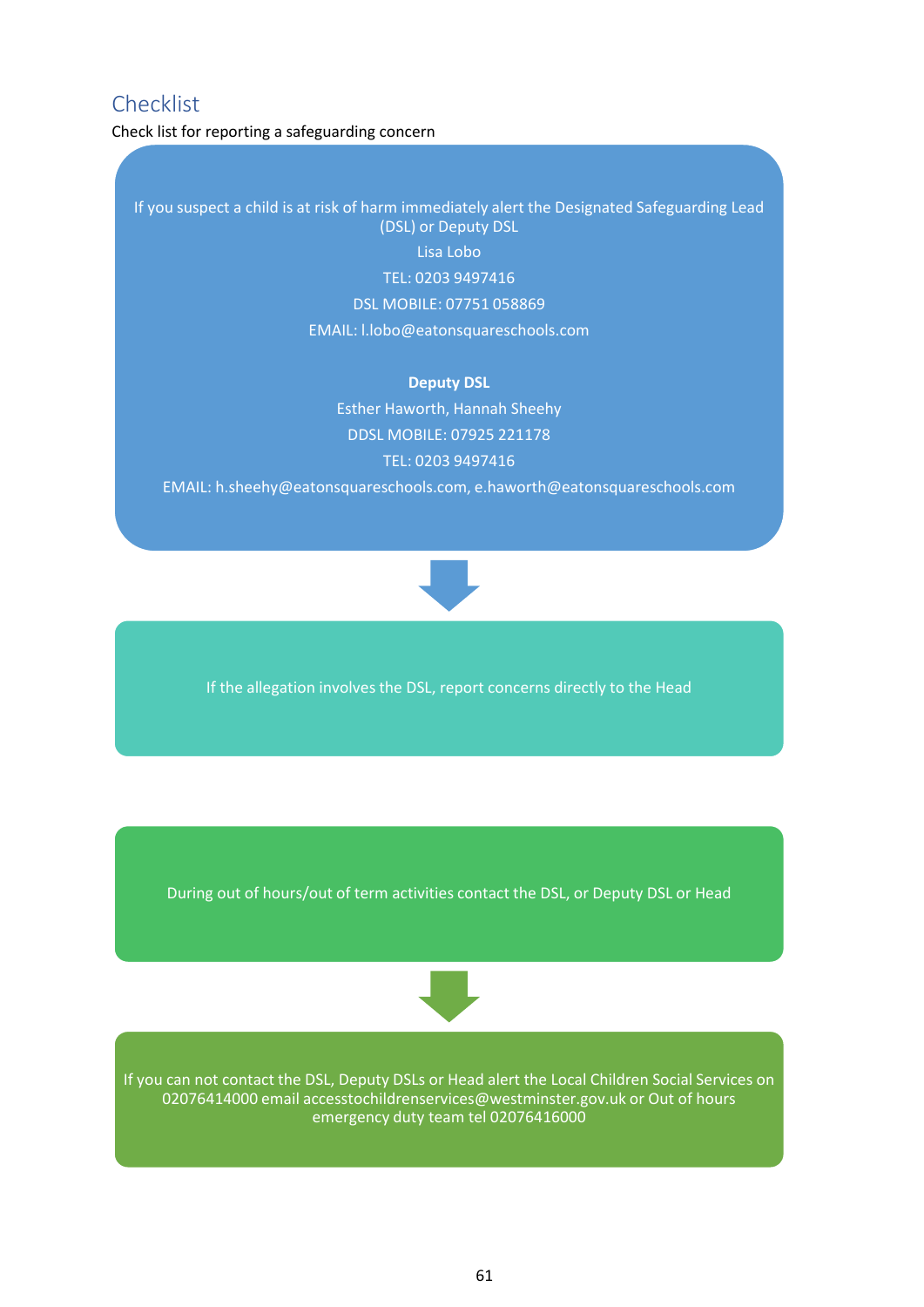<span id="page-61-0"></span>Checklist: Reporting process for allegations of abuse against members of staff, Governors, contractors, volunteers, supply staff or students who work with children

Immediately report allegations/complaints of abuse against: Staff (other than Head), DSL, Governor, Contractors, Volunteers, Supply Staff or Students who work with students.



The Head reports the matter to the Local Authority Desginated Officer (LADO) within one working day.

The School complies with any strategy formulated by relevant agencies



The parent/carers of the child involved and the accused person will be information of the allegation after consulting with the LADO



The parents/carers will be kept informed of the progress of the case Effective support wil be provided for employees facing an allegation